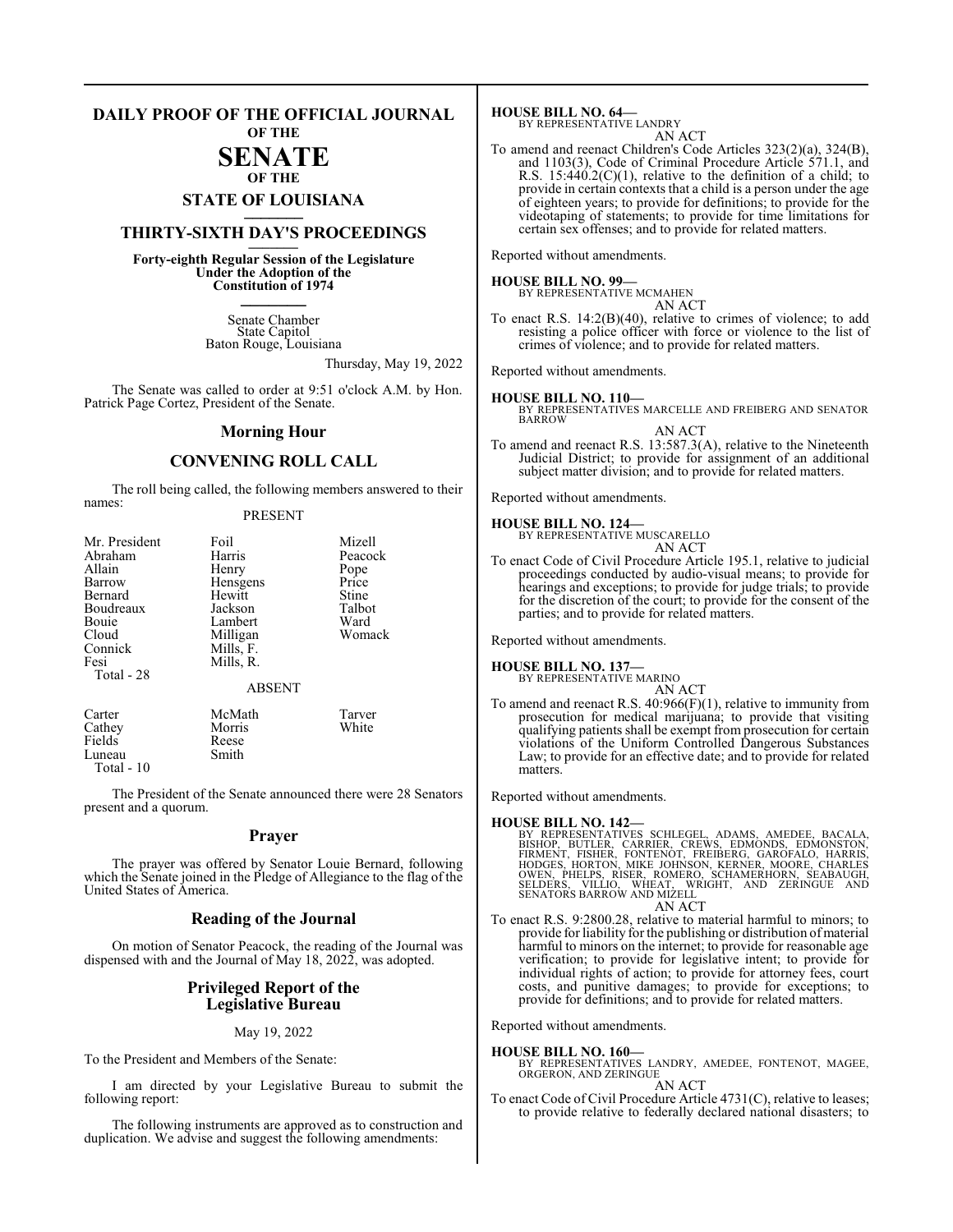provide relative to abandonment; to provide for repossession of the premises; to provide for an exception; to provide for damages; and to provide for related matters.

Reported without amendments.

**HOUSE BILL NO. 260—** BY REPRESENTATIVES MAGEE AND GREEN AN ACT

To enact R.S. 40:1800, relative to firearms; to provide for definitions; to provide for limitation of liability; to provide for an exception; and to provide for related matters.

Reported without amendments.

#### **HOUSE BILL NO. 282—**

BY REPRESENTATIVE MARINO AN ACT

To amend and reenact R.S. 13:5304(B)(3)(b) and Code of Criminal Procedure Article 893(B)(3), relative to probation programs; to provide relative to the probation period for certain defendants who participate in a drug division probation program; to provide relative to the supervision of defendants on probation in specialty court programs; and to provide for related matters.

Reported without amendments.

#### **HOUSE BILL NO. 313—**

BY REPRESENTATIVES PRESSLY, BRYANT, WILFORD CARTER,<br>FISHER, FREEMAN, GAINES, GAROFALO, HUGHES, TRAVIS<br>JOHNSON,LARVADAIN,LYONS,ANDWILLARD AN ACT

To amend and reenact R.S. 46:1843, 1844(H), (K)(1)(a), (T), and  $(W)(1)(a)$ , and 1845(B), to enact R.S. 46:1844(X), and to repeal R.S. 46:1845(C) and (D), relative to the rights of victims of criminal offenses; to provide relative to the reporting of a crime; to provide relative to the requirement to register with certain offices and agencies; to provide for access to certain reports; to provide relative to the duties of the district attorney, law enforcement, and judicial agencies with respect to victims of sexual assault; to provide for the rights of sexual assault victims; to provide relative to the admissibility of certain evidence; to provide relative to penalties and causes of action under certain circumstances; to provide for a contingent effective date; and to provide for related matters.

Reported without amendments.

#### **HOUSE BILL NO. 323—**

BY REPRESENTATIVES NELSON, BRYANT, DUPLESSIS, EDMONDS,<br>EDMONSTON, FONTENOT, GREEN, HUGHES, JEFFERSON, JENKINS,<br>LARVADAIN, MARCELLE, MCKNIGHT, DUSTIN MILLER, MOORE, NEWELL, PIERRE, SELDERS, AND THOMPSON AN ACT

To enact R.S. 15:745.4, relative to the confinement of inmates; to provide relative to persons committed to the custody of the Department of Public Safety and Corrections who are confined in a parish jail; to create the Back on Track Louisiana Pilot Program; to provide relative to participation in the program; to provide relative to payments to local jails; to provide relative to funding; and to provide for related matters.

Reported without amendments.

#### **HOUSE BILL NO. 360—**

BY REPRESENTATIVE HILFERTY AN ACT

To amend and reenact Children's Code Articles 320(B), (C), and (D),  $335(D)$  and  $(E)$ ,  $502(1)$ (introductory paragraph) and  $(5)$ ,  $575$ , 601, 603(2)(introductory paragraph), (18), (20), (25), (26), and  $(27)$ ,  $607(A)$  and  $(C)$ ,  $608(A)$ (introductory paragraph),  $(3)$ , and  $(4)$ ,  $(B)$ , and  $(C)$ ,  $612(A)(2)$  and  $(4)$ ,  $615(B)(1)$ ,  $619(A)(1)$ ,  $(B)$ , and (C),  $620(A)$ , (B), and (C),  $621(A)$  and (B),  $622(B)$ (introductory paragraph),  $(1)$ ,  $(2)$ , and  $(3)$ ,  $623(A)$  and  $(B)$ , 624(A),  $(C)(1)$ ,  $(F)$ , and  $(H)$ , 625(D)(1), 626, 627(C), 635.1, 638, 639, 640(A) and (C), 646.1(B)(2) and (D), 672.1(B), 673, 675(A) and (B)(1), (2), (3), (6)(a), and (8), 677(B) and (C),

## **Page 2 SENATE 36th DAY'S PROCEEDINGS**

 $681(A)$ (introductory paragraph) and (1),  $682(A)$  and  $(B)(introducing paragnh), (4), and (5), 683(A), (B), and (D),$  $684(B)$  and  $(C)$ ,  $700(A)$ (introductory paragraph) and  $(1)$ ,  $702(C)(1)$  and (4), (E), (G), and (J),  $710(A)$  and (D),  $716$ ,  $722(A)(2)$  and  $(4)$  and  $(B)$ ,  $724.1(C)(2)$  and 1003(1)(introductory paragraph) and  $(10)$ ,  $1016(A)$  and  $(B)$ , 1021, and 1404(13) and to enact Children's Code Articles 335(F) and (G), 603(28) through (32), 1019.1, and 1019.2, relative to the continuous revision of the Children's Code; to provide for the determination of indigency; to provide for the appointment of counsel; to provide for the preparation of the record; to provide for definitions; to provide authorization to the Indigent Parents' Representation Program; to provide for Child in Need ofCare proceedings; to provide for the safety of a child; to provide for reasonable efforts of the Department of Children and Family Services; to provide for the welfare of a child; to provide for the removal of a child; to remove outdated language; to provide for a continued safety plan hearing; to provide for notice of court orders; to provide for service made on a child; to authorize service by commercial courier; to provide for the confirmation of electronic delivery; to provide for a child to remain in the custody of a parent; to require written reasons for removal; to provide for return of the child; to provide for modification of judgments; to provide a cross reference; and to provide for related matters.

Reported without amendments.

#### **HOUSE BILL NO. 365—**

BY REPRESENTATIVES SEABAUGH, ADAMS, BACALA, BRYANT,<br>CARRIER, CORMIER, CREWS, EDMONDS, EDMONSTON, FIRMENT,<br>FONTENOT, GADBERRY, GAROFALO, HORTON, TRAVIS JOHNSON,<br>CHARLES OWEN, PRESSLY, SCHAMERHORN, AND VILLIO AN ACT

To amend and reenact R.S. 14:95.1(D) and to enact R.S. 14:2(B)(29) and 95.1(E), relative to crimes of violence; to create the crime of possession of firearm or carrying concealed weapon by a person convicted of certain felonies a crime of violence; to provide for an effective date; and to provide for related matters.

Reported without amendments.

**HOUSE BILL NO. 374—**

BY REPRESENTATIVE BEAULLIEU AN ACT

To amend and reenact R.S. 30:2418.1(C) and (E) and 2531.1(D)(1), (2), and (3), relative to tires; to increase penalties for failure to obtain a generator identification number; to provide for exceptions; to provide for increased penalties for the offense of gross littering involving tires; and to provide for related matters.

Reported without amendments.

### **HOUSE BILL NO. 377—**



To amend and reenact R.S. 15:590(7) and to enact R.S. 15:545(A)(3), relative to fingerprinting persons arrested for operating a motor vehicle while intoxicated; to provide for duties of law enforcement in every parish, municipality, and the state; to provide for additional offenses that require fingerprint and identification data; and to provide for related matters.

Reported without amendments.

#### **HOUSE BILL NO. 402—**

BY REPRESENTATIVE HUGHES AN ACT

To amend and reenact R.S. 9:2800.9(A)(1), relative to prescription; to provide relative to the prescriptive period for certain civil actions against a person for certain acts committed against a minor; to provide for definitions; to provide for implementation; to provide for an effective date; and to provide for related matters.

Reported without amendments.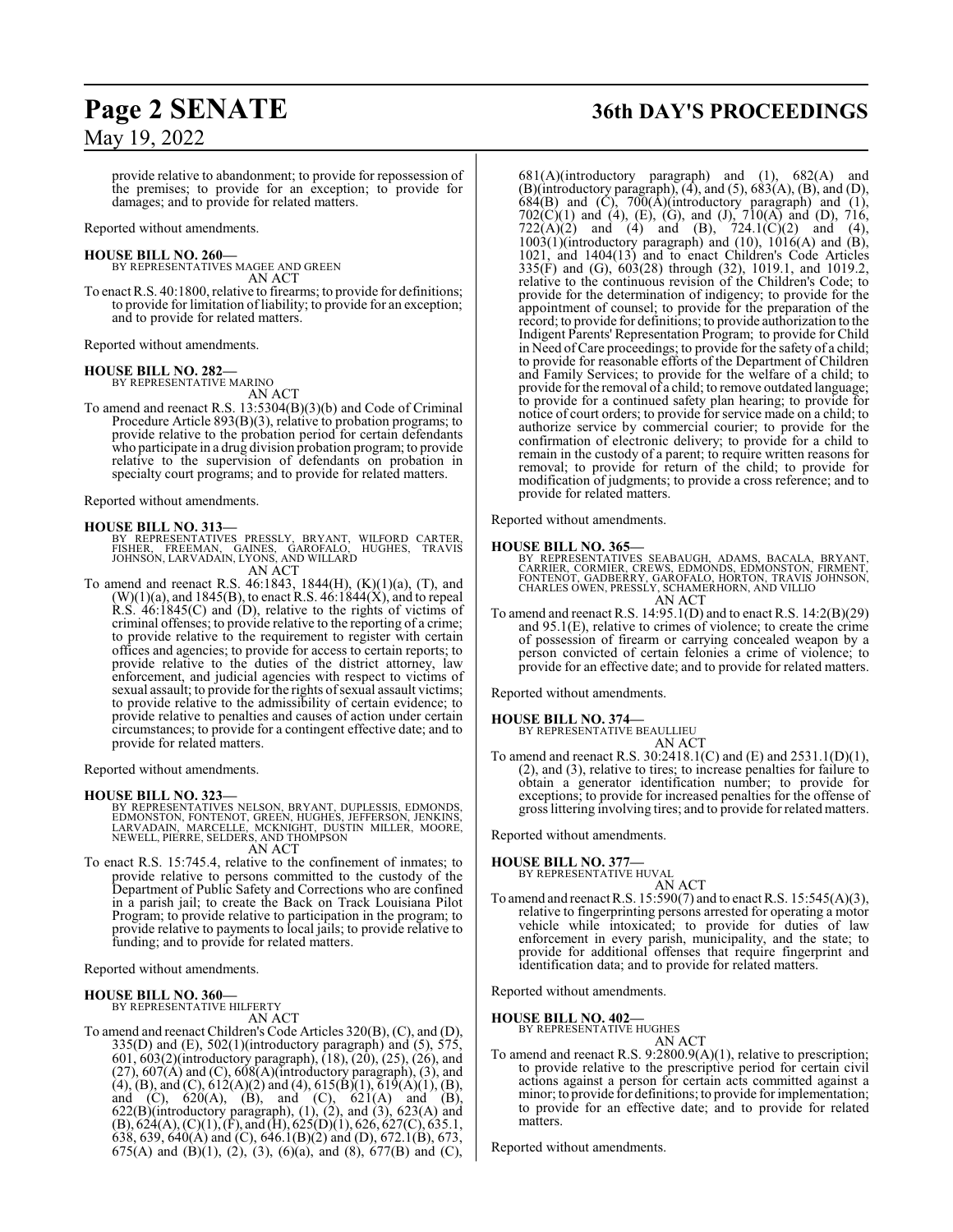# **36th DAY'S PROCEEDINGS Page 3 SENATE**

# May 19, 2022

**HOUSE BILL NO. 426—**

BY REPRESENTATIVE MCKNIGHT AN ACT

To amend and reenact R.S. 4:202(C)(introductory paragraph) and (2) and 203, relative to horse racing; to provide for funding of the Louisiana Champions Day; to expand the permissible uses of certain fees; to remove a requirement that funds be remitted to the state treasurer; to make technical changes; and to provide for related matters.

Reported without amendments.

**HOUSE BILL NO. 432—** BY REPRESENTATIVES PHELPS AND JENKINS AN ACT

To amend and reenact Children's Code Article 905(B), relative to progress reports of juveniles; to provide for an increased time period for reports; to provide for an additional recipient; and to provide for related matters.

Reported without amendments.

**HOUSE BILL NO. 434—** BY REPRESENTATIVES PHELPS AND JENKINS

AN ACT

To enact Children's Code Article 896(H), relative to deferred dispositional agreements; to provide relative to eligibility; and to provide for related matters.

Reported without amendments.

#### **HOUSE BILL NO. 447—**

BY REPRESENTATIVES HUGHES, ADAMS, BACALA, BUTLER, CARRIER, COUSSAN, CREWS, DEVILLIER, DUBUISSON, ECHOLS, EDMONDS, EDMONSTON, FIRMENT, FONTENOT, FREEMAN, ILLG. IVEY, TRANSFREER (SABBERRY, GAROFFAL, ILLG. IVEY, TRAVIS JOHNSO

To enact R.S. 14:64.2.1 and R.S. 15:1352(A)(69), relative to juveniles; to create crimes relative to the recruitment of juveniles to commit certain offenses; to provide for definitions; to provide for criminal penalties; to provide for additional crimes that are elements of racketeering activity; and to provide for related matters.

Reported without amendments.

#### **HOUSE BILL NO. 460—**

BY REPRESENTATIVE BRASS AND SENATOR PRICE AN ACT

To amend and reenact R.S.  $15:1099.5(C)(1)$ , (D), and (E), relative to early childhood programs; to provide relative to the purpose for which a parish governing authority levies an additional tax; and to provide for related matters.

Reported without amendments.

#### **HOUSE BILL NO. 463—**

- BY REPRESENTATIVES SEABAUGH, AMEDEE,CREWS, EDMONSTON, FRIEMAN, HORTON, MCCORMICK, MIGUEZ, AND WRIGHT AN ACT
- To amend and reenact R.S. 14:95(A)(4), (G), and (H)(1) and to repeal R.S. 14:95(A)(5), relative to the illegal carrying of weapons; to provide for the removal of knives as illegally carried weapons; and to provide for related matters.

Reported without amendments.

#### **HOUSE BILL NO. 478—**

BY REPRESENTATIVE FONTENOT AN ACT

To enact R.S. 40:41(C)(1)(f), relative to disclosure of records; to provide for the disclosure of records or issuance of certificates to an agent for the surety of a person who is the party to a

criminal bail bond; to provide relative to proper documentation; and to provide for related matters.

Reported without amendments.

#### **HOUSE BILL NO. 492—** BY REPRESENTATIVE FONTENOT

AN ACT

To enact Code of Criminal Procedure Article 211(A)(1)(e) and (f) and (E), relative to arrest; to provide relative to the issuance of a summons by a peace officer instead of arrest and booking; to require an officer to make an arrest under certain conditions; to provide relative to causes of action; and to provide for related matters.

Reported without amendments.

#### **HOUSE BILL NO. 507—**

BY REPRESENTATIVE MARINO AN ACT

To enact R.S. 40:34.2(2)(e), relative to birth certificates; to provide for the designation of a surname under certain circumstances; and to provide for related matters.

Reported without amendments.

#### **HOUSE BILL NO. 508—**

BY REPRESENTATIVES GREGORY MILLER, ADAMS, BACALA,<br>BAGLEY, CARRIER, CORMIER, COUSSAN, CREWS, DAVIS,<br>DEVILLIER, ECHOLS, EDMONSTON, FARNUM, FISHER, FREEMAN,<br>FREIBERG,GREEN,HARRIS,HILFERTY,HODGES,HORTON,HUGHES,<br>ILLG, JENKINS, AN ACT

To enact R.S. 46:1844(N)(5), relative to notification of an inmate's release; to provide relative to notification for victims, family members of victims, persons who filed victim registration and notification forms, law enforcement agencies, and district attorneys; to provide relative to notification of the release of an inmate who has been convicted of a crime of violence or sex offense; and to provide for related matters.

Reported without amendments.

#### **HOUSE BILL NO. 523—**

BY REPRESENTATIVES LACOMBE AND ROMERO AN ACT

To enact R.S. 26:309, relative to alcohol beverage control; to provide relative to brewing facilities; to authorize manufacturers or brewers to host contracted private events at brewing facilities; to provide for certain restrictions with respect to contracted private events at brewing facilities; to authorize manufacturers or brewers to charge certain fees for contracted private events at brewing facilities; to provide for an effective date; and to provide for related matters.

Reported without amendments.

#### **HOUSE BILL NO. 544—**

- BY REPRESENTATIVES VILLIO AND SCHLEGEL AN ACT
- To amend and reenact R.S.  $15:571.3(B)(1)(a)$  and  $(D)$  and  $574.4(A)(1)(a)$  and to enact R.S.  $15:571.3(B)(3)$  and  $574.4(A)(1)(c)$ , relative to criminal sentencing; to provide relative to diminution of sentence; to provide for the rate of diminution of sentence for certain circumstances; to provide for parole eligibility; to provide relative to parole eligibility for certain circumstances; and to provide for related matters.

Reported without amendments.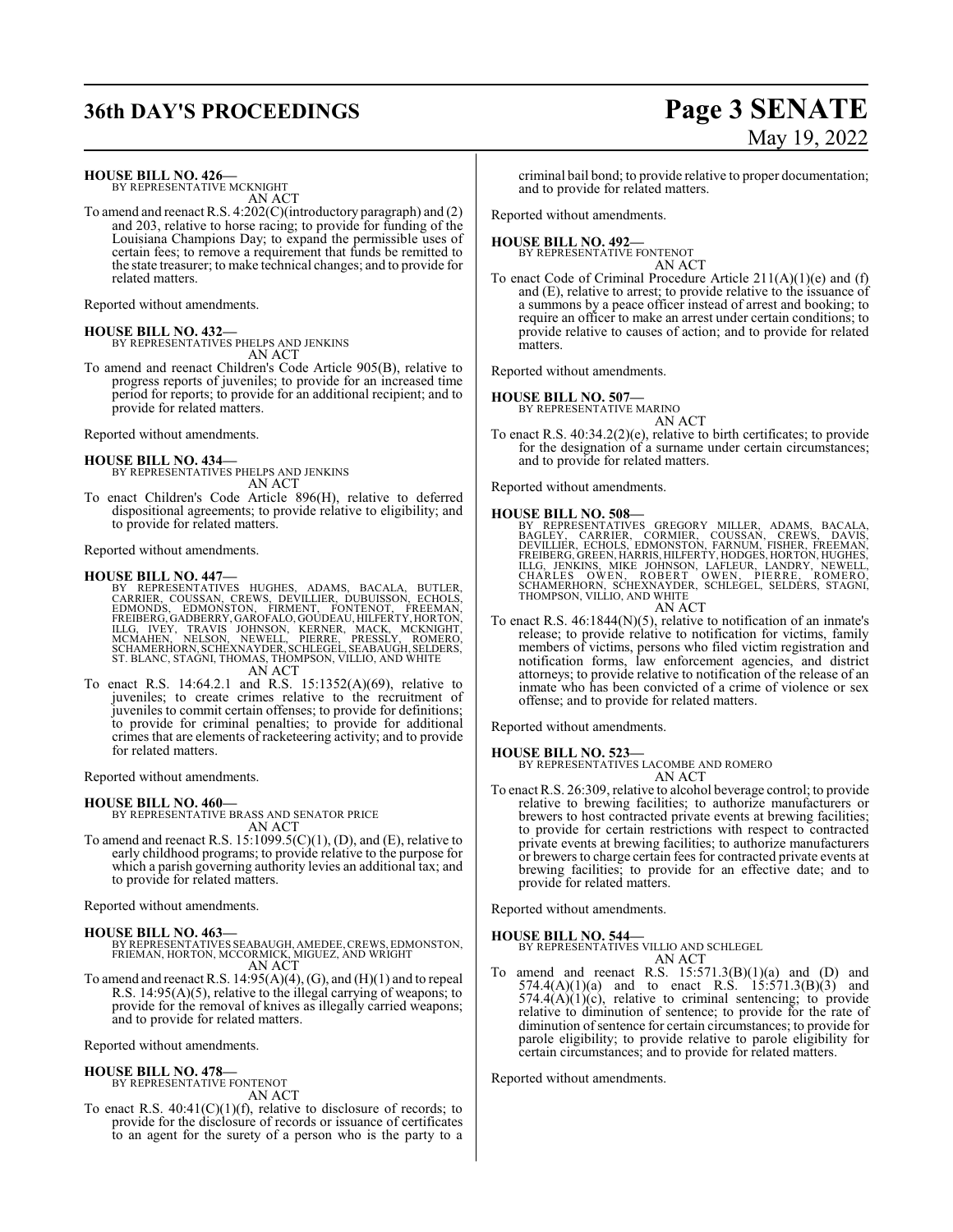#### **HOUSE BILL NO. 551—** BY REPRESENTATIVE ILLG

AN ACT

To amend and reenact R.S. 26:274(A)(2), relative to alcohol beverage control; to provide relative to permits for dealers in beverages of low alcohol content; to provide relative to local permits; to provide for exceptions for delivery; and to provide for related matters.

Reported without amendments.

**HOUSE BILL NO. 568—** BY REPRESENTATIVES EDMONDS AND VILLIO AN ACT

To enact R.S. 14:67.5(A)(3) and (C), relative to misappropriation without violence; to provide relative to adoption deception; to provide relative to elements of the offense; and to provide for related matters.

Reported without amendments.

#### **HOUSE BILL NO. 601—** BY REPRESENTATIVE HUGHES

AN ACT

To amend and reenact R.S. 14:403.10, relative to immunity for certain actions involving drug-related overdose; to provide for persons seeking medical attention for a drug-related overdose; to provide for immunity from arrest; to provide for immunity related to certain drug-related offenses; to provide for exceptions; to provide immunity from certain penalties, sanctions, and civil forfeiture; to provide for suppression of evidence; to provide for mitigating factors; to provide for the admissibility of evidence; to provide for the authority of law enforcement officers to detain persons; and to provide for related matters.

Reported without amendments.

#### **HOUSE BILL NO. 627—**

BY REPRESENTATIVE BRYANT AN ACT

To enact R.S. 14:68.4(C), relative to the crime of unauthorized use of a motor vehicle; to provide relative to criminal penalties; and to provide for related matters.

Reported without amendments.

#### **HOUSE BILL NO. 628—**

BY REPRESENTATIVE BRYANT AN ACT

To amend and reenact R.S. 15:574.4(A)(2), relative to parole; to provide relative to parole eligibility; to provide that persons convicted of an offense that is both a crime of violence and a sex offense shall not be eligible for parole; to provide for prospective and retroactive application; and to provide for related matters.

Reported without amendments.

## **HOUSE BILL NO. 662—** BY REPRESENTATIVE ZERINGUE

AN ACT

To amend and reenact R.S. 13:61(E), relative to the Judicial Council; to provide relative to the review of judicial districts and appellate circuits; to provide for annual reporting; to provide relative to judgeships; and to provide for related matters.

Reported without amendments.

#### **HOUSE BILL NO. 719—** BY REPRESENTATIVE SEABAUGH

AN ACT

To amend and reenact R.S. 13:1883(D)(1) and to enact R.S. 13:1883(D)(3), relative to certain marshals of city courts; to provide for the salary of the marshal of the city court of Shreveport; and to provide for related matters.

## **Page 4 SENATE 36th DAY'S PROCEEDINGS**

Reported without amendments.

#### **HOUSE BILL NO. 742—**

BY REPRESENTATIVE BISHOP

AN ACT To enact R.S. 27:416(C)(3)(c) and  $417(A)(6)(h)$  and to repeal R.S. 27:417(A)(2), relative to the Video Draw Poker Devices Control Law; to provide relative to qualified truck stop facilities; to provide relative to the requirements of qualified truck stop facilities; to provide relative to the criteria of qualified truck stop facilities; to provide relative to amenity requirements; and to provide for related matters.

Reported without amendments.

**HOUSE BILL NO. 757—** BY REPRESENTATIVE SCHEXNAYDER

AN ACT To amend and reenact R.S. 22:347(A)(2) and (3), 837(C), and 1462(E), R.S. 37:1732(A) and (C), and R.S. 40:1541(A), (B),  $(C)(7)$ , and  $(D)$ , 1543, 1544, 1546, 1547, 1551 $(C)$ ,  $1563(C)(2)(b)$ ,  $1666.1(A)(2)$ ,  $(4)(a)$ ,  $(6)(a)$ , and  $(B)$ , to enact R.S. 40:1541(E) and (F) and 1562.1(E), and to repeal R.S. 36:651(K)(9), relative to firefighter training; to provide for the transfer ofthe Fire and EmergencyTraining Institute; to provide that the responsibility and administration of firefighter training programs be transferred from Louisiana State University to the office of state fire marshal; to provide that the office of state fire marshal is officially designated as the official agency for firefighter training; to provide for the appointment of the superintendent of the Louisiana Fire and Emergency Training Commission; to replace references of Louisiana State University as the state agency, program administrator, administrator for funds, or training coordinator for firefighter training with the office of state fire marshal; to rename the Fire and Emergency Training Institute to the Fire

and Emergency Training Academy; to rename the Louisiana State University Firemen Training Program Film Library Fund to the Office of State Fire Marshal Training Program Film Library Fund; to provide for the addition of the fire and emergency training section in the office of state fire marshal; and to provide for related matters.

Reported without amendments.

**HOUSE BILL NO. 817—** BY REPRESENTATIVE MIKE JOHNSON AN ACT

To amend and reenact R.S. 15:1202(A), relative to the membership of the Louisiana Commission on Law Enforcement and Administration of Criminal Justice; to add a member to the commission; to provide for related matters.

Reported without amendments.

#### **HOUSE BILL NO. 820—**

BY REPRESENTATIVE VILLIO AN ACT

To enact R.S. 14:230.1, relative to forfeiture; to provide for definitions; to provide relative to seizure and forfeiture; to provide relative to criminal offenses; to provide for exceptions; to provide for court proceedings; to provide relative to actions of law enforcement; to provide relative to court judgments; to provide for certain time periods; to provide relative to the applicability of remedies; to provide for the allocation of proceeds; and to provide for related matters.

Reported with amendments.

#### **LEGISLATIVE BUREAU AMENDMENTS**

Amendments proposed by Legislative Bureau to Reengrossed House Bill No. 820 by Representative Villio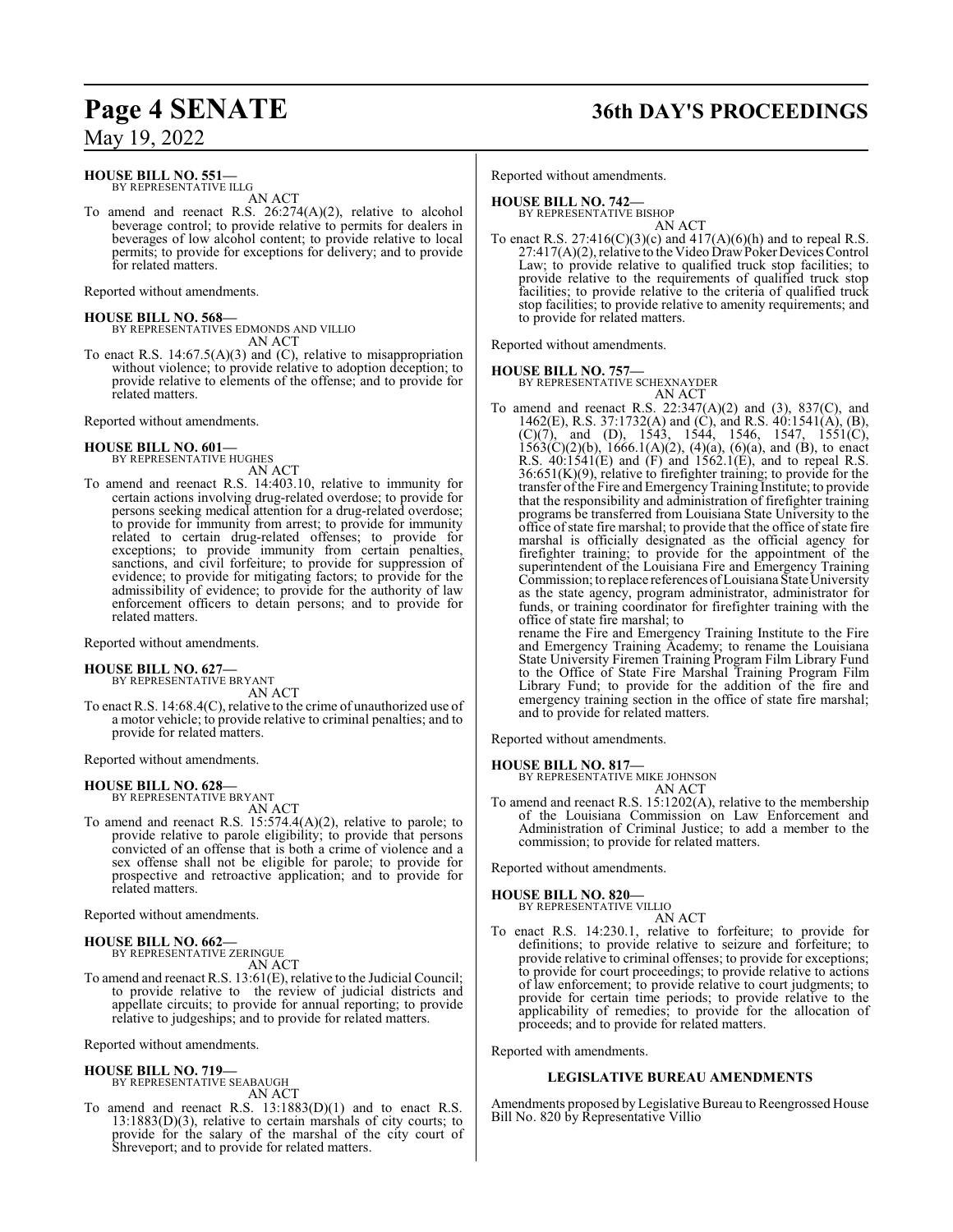# **36th DAY'S PROCEEDINGS Page 5 SENATE**

# May 19, 2022

AMENDMENT NO. 1

On page 3, line 3, following "law" and before "the" insert "to"

**HOUSE BILL NO. 834—** BY REPRESENTATIVE ILLG

AN ACT

To amend and reenact R.S. 9:154(A)(16) and (17) and to enact R.S. 9:153(12)(i), 154(A)(18), and 157.1, relative to unclaimed property; to provide relative to definitions; to provide relative to the definition of "property" for a sports wagering account; to provide relative to abandoned property; to provide relative to abandoned funds in a sports wagering account; to prohibit charges by a licensee or sports wagering account operator on abandoned sports wagering accounts; and to provide for related matters.

Reported without amendments.

#### **HOUSE BILL NO. 848—**

BY REPRESENTATIVE BRYANT AN ACT

To amend and reenact Children's Code Article 615(E)(introductory paragraph) and to enact Children's Code Article 615(E)(4) and (G), relative to the disposition of reports of child abuse; to provide for the release of inconclusive or not justified reports to certain entities when in the course of investigation or legal proceedings; to provide for confidentiality; and to provide for related matters.

Reported without amendments.

#### **HOUSE BILL NO. 896—**

BY REPRESENTATIVE MCFARLAND AN ACT

To amend and reenact R.S. 9:2800.27(G), relative to recoverable past medical expenses; to provide for exemptions; to provide for prospective application; and to provide for related matters.

Reported without amendments.

#### **HOUSE BILL NO. 923—**

BY REPRESENTATIVE MCKNIGHT

AN ACT

To amend and reenact R.S. 9:2796(A), relative to the limitation of liability for loss connected to Mardi Gras parades; to provide for liability associated with motordrawn floats and other vehicles; to provide a limitation of liability for certain contractors and members of certain krewes and organizations; and to provide for related matters.

Reported without amendments.

#### **HOUSE BILL NO. 953—**

BY REPRESENTATIVE SEABAUGH AN ACT

To amend and reenact R.S. 13:5233, relative to the Preservation of Religious Freedom Act; to provide relative to the free exercise of religion; to provide for protection for places of worship; to prohibit certain restrictions against places of worship; and to provide for related matters.

Reported without amendments.

#### **HOUSE BILL NO. 1035—**

BY REPRESENTATIVE COUSSAN AN ACT

To amend and reenact R.S.  $30:2195(C)$ , (E), and (F)(1), 2195.8(A)(1), and 2195.12(Section heading), to enact R.S. 30:2195.2(A)(6), and to repeal R.S. 30:2195.12(E), relative to underground storage tanks; to provide for grants for upgrades to single wall underground storage tanks; to provide for use of the Motor Fuels Underground Storage Tank Trust Dedicated Fund Account; to provide for annual reports by the department; to provide for responsibilities of the Motor Fuels Underground Storage Tank Trust Fund Advisory Board; and to provide for related matters.

Reported without amendments.

- **HOUSE BILL NO. 1071— (Substitute for House Bill No. 840**
	- **by Representative Bagley)**<br>BY REPRESENTATIVES BAGLEY, ECHOLS, PRESSLY, SEABAUGH,<br>AND TURNER AND SENATORS MILLIGAN AND PEACOCK AN ACT
- To amend and reenact R.S. 40:2266.1(F), relative to criminalistics laboratory commissions; to provide for additional funding for optional revenues for criminalistics laboratories; and to provide for related matters.

Reported without amendments.

Respectfully submitted, FRED MILLS Chairman

#### **Adoption of Legislative Bureau Report**

On motion of Senator Fred Mills, the Legislative Bureau amendments were adopted and the Bills and Joint Resolutions were read by title and passed to a third reading.

#### **Message from the House**

#### **PASSED SENATE BILLS AND JOINT RESOLUTIONS**

#### May 18, 2022

To the Honorable President and Members of the Senate:

I am directed to inform your honorable body that the House of Representatives has finally passed the following Senate Bills and Joint Resolutions:

## **SENATE BILL NO. 366—** BY SENATOR HARRIS

AN ACT To amend and reenact R.S. 22:976.1(D) and to enact R.S. 22:976.1(E), relative to health insurance; to prohibit certain health insurance cost-sharing practices; to provide definitions; to provide for fairness in enrollee cost-sharing practices; and to provide for related matters.

Reported with amendments.

#### **SENATE BILL NO. 377—**

BY SENATORS PEACOCK, BARROW, BERNARD, BOUDREAUX, BOUIE,<br>CARTER, CATHEY, CLOUD, CONNICK, CORTEZ, FESI, FIELDS,<br>HEWITT, JACKSON, LAMBERT, MCMATH, FRED MILLS, ROBERT<br>MILLS, MIZELL, PÒPE, PRICE, TARVER AND WOMACK

AN ACT

To amend and reenact R.S. 17:7(6)(b), (c), and (e), 7.1(A)(3)(b) and  $(B)(1)$ , to enact R.S. 17:7.1(A)(1) and 7.2(A)(7), and to repeal R.S.  $17:7.1(A)(7)$  and  $7.2(A)(4)$ , relative to the certification of teachers; to provide relative to the responsibilities of the State Board of Elementary and Secondary Education; to provide for teaching certification qualifications and requirements; to provide eligibility criteria; to provide for the granting of teaching certifications; to provide relative to approved teacher education programs; and to provide for related matters.

Reported with amendments.

## **SENATE BILL NO. 70—**<br>BY SENATOR TALBOT

AN ACT To enact R.S. 14:67.12 and R.S. 37:1864(A)(3), relative to misappropriation without violence; to create the crime of theft of a catalytic converter or engine control module; to provide penalties; to provide relative to entities engaged in the sale of catalytic converters or engine control modules; to provide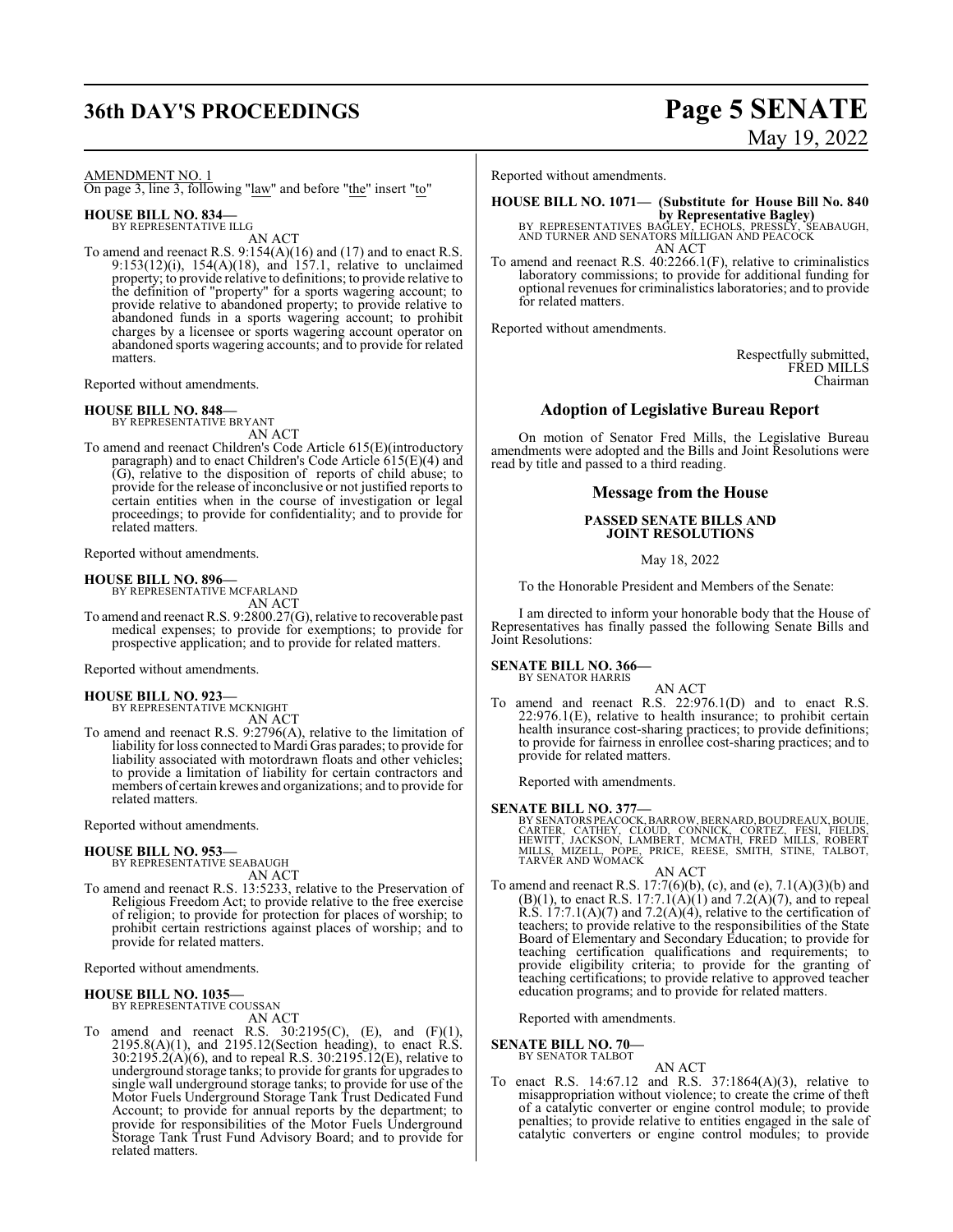# **Page 6 SENATE 36th DAY'S PROCEEDINGS**

relative to registration with law enforcement; and to provide for related matters.

Reported with amendments.

**SENATE BILL NO. 148—**<br>BY SENATORS MIZELL, ABRAHAM, BARROW, BERNARD, BOUIE,<br>CARTER, CATHEY, CLOUD, CONNICK, CORTEZ, FESI, FIELDS, FOIL,<br>HENRY, HEWITT, JACKSON, LAMBERT, MCMATH, MILLIGAN, FRED<br>MILLS, ROBERT MILLS, MORRIS, P AN ACT

To amend and reenact Code of Criminal Procedure Art. 983(H) and (I) and R.S. 14:46.2(A)(1), (C)(1) and (3)(b) and (f), and (D), to enact Code of Criminal Procedure Art. 983(J) and 997, and R.S.  $14:46.2(C)(3)(k)$  and (l), relative to human trafficking; to provide relative to expungement of records of arrest and conviction for certain offenses related to human trafficking; to provide for immunity from prosecution for victims of human trafficking; and to provide for related matters.

Reported with amendments.

Respectfully submitted, MICHELLE D. FONTENOT Clerk of the House of Representatives

#### **Introduction of Senate Resolutions**

#### **SENATE RESOLUTION NO. 136—** BY SENATOR BERNARD

A RESOLUTION

To commend Mike McConathy on his outstanding accomplishments as head coach of the Northwestern State University mens basketball team and to commend him on the occasion of his retirement.

The resolution was read by title and placed on the Calendar for a second reading.

#### **SENATE RESOLUTION NO. 137—** BY SENATOR BOUDREAUX

A RESOLUTION

To commend Ginger Myers on receiving an honorary doctorate from the University of Louisiana-Lafayette and to recognize her for her work with the LHC Group.

The resolution was read by title and placed on the Calendar for a second reading.

#### **Senate Resolutions on Second Reading**

#### **SENATE RESOLUTION NO. 134—** BY SENATOR BOUDREAUX

A RESOLUTION

To commend the Louisiana Association of Basketball Coaches on its forty-eight years of promoting basketball in Louisiana and D. Scott Landry for over twenty years of leadership in the organization.

On motion of Senator Boudreaux the resolution was read by title and adopted.

#### **SENATE RESOLUTION NO. 135—** BY SENATOR STINE

A RESOLUTION

To commend The Most Reverend Glen John Provost, M.A., D.D. on the occasion of his 15<sup>th</sup> anniversary as Bishop of the Diocese of Lake Charles.

### **Floor Amendments**

Senator Stine proposed the following amendments.

#### **SENATE FLOOR AMENDMENTS**

Amendments proposed by Senator Stine to Original Senate Resolution No. 135 by Senator Stine

AMENDMENT NO. 1

On page 2, delete lines 15 through 17 in their entirety

On motion of Senator Stine, the amendments were adopted.

On motion of Senator Stine the amended resolution was read by title and adopted.

#### **Senate Concurrent Resolutions on Second Reading**

#### **SENATE CONCURRENT RESOLUTION NO. 58—** BY SENATOR PEACOCK

A CONCURRENT RESOLUTION

To express support for the strengthening of the partnership with Taiwan and for the expansion of Taiwan's role on the global stage.

The concurrent resolution was read by title. Senator Peacock moved to adopt the Senate Concurrent Resolution.

## **ROLL CALL**

The roll was called with the following result:

#### YEAS

| Mr. President  |
|----------------|
| Abraham        |
| Allain         |
| Barrow         |
| <b>Bernard</b> |
| Boudreaux      |
| <b>Bouie</b>   |
| Cloud          |
| Connick        |
| Fesi           |
| Fields         |
| Total - 32     |

Foil Mills, R.<br>Harris Mizell Harris Mizell<br>
Henry Morris Henry Morris<br>
Hensgens Peacock Hensgens Peacock<br>Hewitt Pope Hewitt Pope<br>Jackson Price Jackson Price<br>
Lambert Smith Lambert Smith<br>
Luneau Stine Luneau Stine<br>
McMath Talbot McMath Talbo<br>
Milligan Ward

NAYS

ABSENT

Total - 0

| Carter     | Reese  | White  |
|------------|--------|--------|
| Cathey     | Tarver | Womack |
| Total $-6$ |        |        |

Milligan Mills, F.

The Chair declared the Senate adopted the Senate Concurrent Resolution and ordered it sent to the House.

## **SENATE CONCURRENT RESOLUTION NO. 59—**

BY SENATOR PEACOCK A CONCURRENT RESOLUTION

To commend Elizabeth "Ellie" Chase Franks on being a 2022 state "Students of the Year" finalist.

The concurrent resolution was read by title. Senator Peacock moved to adopt the Senate Concurrent Resolution.

### **ROLL CALL**

The roll was called with the following result:

#### YEAS

| Mr. President | Harris   | Mizell |
|---------------|----------|--------|
| Abraham       | Henry    | Morris |
| Allain        | Hensgens | Peacoo |
| Barrow        | Hewitt   | Pope   |

Henry Morris<br>
Hensgens Peacock Hensgens Peacock<br>
Henritt Pope **Hewitt**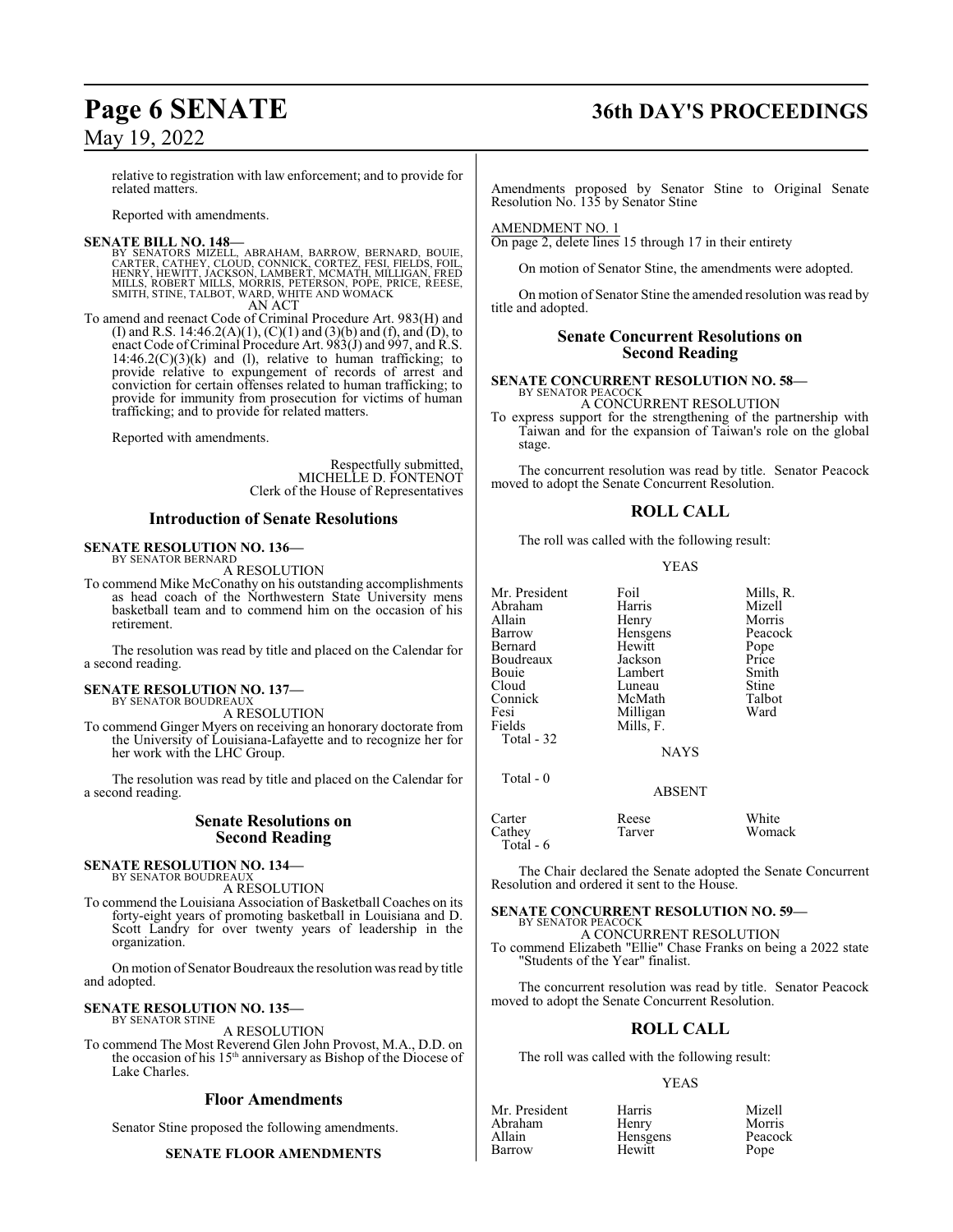# **36th DAY'S PROCEEDINGS Page 7 SENATE**

| Bernard    | Jackson     | Price  |
|------------|-------------|--------|
| Boudreaux  | Lambert     | Reese  |
| Bouie      | Luneau      | Smith  |
| Cloud      | McMath      | Stine  |
| Fesi       | Milligan    | Talbot |
| Fields     | Mills, F.   | Ward   |
| Foil       | Mills, R.   |        |
| Total - 32 |             |        |
|            | <b>NAYS</b> |        |

Total - 0

#### ABSENT

| Carter     | Connick | White  |
|------------|---------|--------|
| Cathey     | Tarver  | Womack |
| Total $-6$ |         |        |

The Chair declared the Senate adopted the Senate Concurrent Resolution and ordered it sent to the House.

#### **Message from the House**

#### **ASKING CONCURRENCE IN HOUSE BILLS AND JOINT RESOLUTIONS**

#### May 19, 2022

To the Honorable President and Members of the Senate:

I am directed to inform your honorable body that the House of Representatives has finally passed and asks your concurrence in the following House Bills and Joint Resolutions:

| HB No. 394  | HB No. 539  | HB No. 756  |
|-------------|-------------|-------------|
| HB No. 856  | HB No. 893  | HB No. 911  |
| HB No. 968  | HB No. 980  | HB No. 1048 |
| HB No. 1080 | HB No. 1081 | HB No. 1082 |

Respectfully submitted, MICHELLE D. FONTENOT Clerk of the House of Representatives

#### **House Bills and Joint Resolutions on First Reading**

**HOUSE BILL NO. 394—**

BY REPRESENTATIVES STAGNI AND FISHER AN ACT

To amend and reenact R.S. 18:55(A)(2) and (4)(a) and 59(B)(2) and  $(4)(a)$  and  $(C)(2)$  and  $(4)(a)$ , relative to the offices of parish registrars of voters; to provide relative to compensation of registrars and their chief deputies and confidential assistants; to provide for an effective date; and to provide for related matters.

The bill was read by title and placed on the Calendar for a second reading.

#### **HOUSE BILL NO. 539—** BY REPRESENTATIVE FIRMENT

AN ACT

To amend and reenact R.S. 51:451(A) and to enact R.S. 37:2175.3(A)(12) through (14) and R.S. 51:452, relative to property insurance; to prohibit contractors from engaging in certain acts related to an insured's property insurance claim; to prohibit sellers of goods and services fromassisting in paying an insured's deductible; to provide contract language advising insureds oftheir duty to pay their property insurance deductible; and to provide for related matters.

The bill was read by title and placed on the Calendar for a second reading.

#### **HOUSE BILL NO. 756—**

BY REPRESENTATIVE SCHEXNAYDER AN ACT

To enact R.S. 49:150.3, relative to the state capitol complex; to provide for the maintenance and care of certain buildings and grounds within the state capitol complex; to establish a special fund for such purposes; to provide for deposits into and use of monies in the fund; to provide for related contracts and agreements; to provide for an effective date; and to provide for related matters.

The bill was read by title and placed on the Calendar for a second reading.

#### **HOUSE BILL NO. 856—**

BY REPRESENTATIVE GEYMANN

AN ACT To amend and reenact R.S. 22:1892(G), relative to the appraisal clause required in all residential property insurance polices; to provide notice that lawsuits regarding a policy will be held in abatement in certain circumstances; to provide for the courts' discretion in setting a deadline for timely demanding appraisal; to provide for enforcement; to provide for effectiveness; and to provide for related matters.

The bill was read by title and placed on the Calendar for a second reading.

#### **HOUSE BILL NO. 893—**

BY REPRESENTATIVE HUGHES AN ACT

To amend and reenact R.S. 15:827.1(E)(2), 827.2(A)(2) and (3), and 827.3 and to repeal R.S.  $1\overline{5}:\overline{8}2\overline{7}$ .  $2(D)(7)$ , relative to the Department of Public Safety and Corrections; to provide relative to the reentry preparation program; to require the department to enter into cooperative endeavors or contracts to provide entrepreneurial educational opportunities for eligible offenders; to provide with respect to reporting of financial and other impacts of criminal justice reinvestment legislation; to provide with respect to the calculation and allocation of savings attributable to such legislation; and to provide for related matters.

The bill was read by title and placed on the Calendar for a second reading.

HOUSE BILL NO. 911—<br>BY REPRESENTATIVES HUGHES, ADAMS, AMEDEE, BEAULLIEU,<br>BOYD, BRASS, BROWN, BRYANT, BUTLER, CARRIER, CORMIER,<br>COUSSAN, DAVIS, DEVILLIER, DUBUISSON, DUPLESSIS, EDMONDS,<br>EMERSON, HISHER, FREEMAN, FREIBERG, G

#### AN ACT

To amend and reenact R.S. 17:24.9(B), (C)(5), and (D), 24.10(A)(2) and (3), (B)(1)(introductory paragraph), and (D) through (F), and  $24.12(C)$  and (D) and to enact R.S.  $17:24.10(\bar{G})$  and 24.12(E), relative to early literacy; to provide a short title; to increase the number of administrations of a literacy screener to students in grades kindergarten through three; to provide for reporting the results of the literacy screener; to provide relative to literacy supports and interventions for certain students; to require individual reading plans for certain students; to require literacy coaches for teachers; and to provide for related matters.

The bill was read by title and placed on the Calendar for a second reading.

# May 19, 2022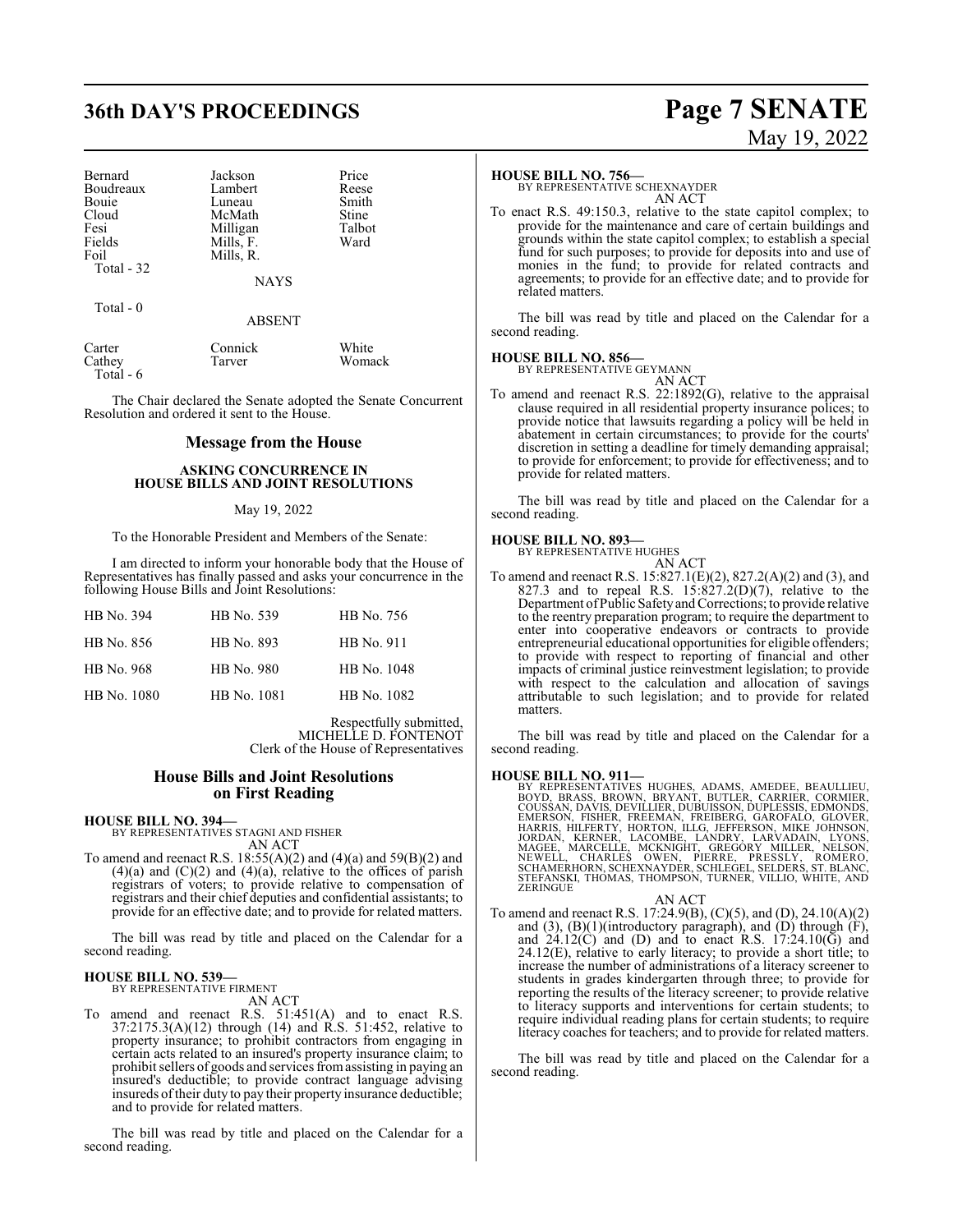#### **HOUSE BILL NO. 968—**

BY REPRESENTATIVES PHELPS, ADAMS, BOYD, ROBBY CARTER,<br>CORMIER, DUPLESSIS, FISHER, GLOVER, GREEN, HUGHES,<br>JEFFERSON, JENKINS, JORDAN, LAFLEUR, LADDRY, LYONS,<br>NEWELL,PIERRE,SELDERS,WHITE,AND WILLARD AN ACT

To amend and reenact R.S. 36:259(B)(13) and R.S. 44:4.1(B)(26) and to enact Part XIII of Chapter 5-B of Title 40 of the Louisiana Revised Statutes of 1950, to be comprised of R.S. 40:1125.1, 1125.11 through 1125.16, 1125.21, and 1125.31 through 1125.33, relative to sickle cell disease; to provide for the establishment of a state sickle cell disease registry; to provide for the purpose of the registry; to provide for duties of the Louisiana Department of Health with respect to operation of the registry; to authorize access to data in the registry; to provide for a public records exception; to require promulgation of administrative rules with respect to the registry; to provide for the redesignation and reorganization of certain laws pertaining to sickle cell disease; to provide for a short title; and to provide for related matters.

The bill was read by title and placed on the Calendar for a second reading.

#### **HOUSE BILL NO. 980—** BY REPRESENTATIVE FREEMAN

AN ACT

To amend and reenact R.S. 42:441(3), 442, 443(D), 444(introductory paragraph), 445(A) and (B), and 446 and to repeal R.S. 42:441(4), relative to the state employee leave transfer program; to provide for qualification for the state employee leave transfer program; to provide relative to parental leave; and to provide for related matters.

The bill was read by title and placed on the Calendar for a second reading.

## **HOUSE BILL NO. 1048—** BY REPRESENTATIVE MCKNIGHT

AN ACT To amend and reenact R.S. 51:922 and to enact R.S. 51:938.2, relative to economic development; to provide for the Department of Economic Development; to add to the stated purposes of the Department of Economic Development; to require a continuous programdesigned to attract manufacturers; to provide for incentives; to provide for economic growth; to provide for workforce development; to provide for job creation; to provide for wages; to provide for community investment; to provide for quality of life; to provide for additional duties for the Department of Economic Development; to make technical changes; and to provide for related matters.

The bill was read by title and placed on the Calendar for a second reading.

#### **HOUSE BILL NO. 1080— (Substitute for House Bill No. 1038 by Representative Deshotel)**

```
BY REPRESENTATIVE DESHOTEL
                    AN ACT
```
To amend and reenact R.S.  $44:4.1(B)(35)$  and R.S. 51:2370.2(introductory paragraph), (2), and (16), 2370.3(A) and (E), 2370.4(A)(introductory paragraph) and (12), (B), and  $(C)(1)$ , 2370.5(A), (B)(introductory paragraph), (D), (E), (H), (I), and (J), 2370.9, 2370.13, and 2370.16 and to enact R.S.  $51:2370.3(H)$  and (I), relative to broadband; to provide for the GUMBO grant program; to provide for definitions; to provide for mapping; to provide for description ofservice; to provide for protest; to authorize certain reports; to adjust the administrative fee; to provide for public records exceptions; to make technical changes; and to provide for related matters.

The bill was read by title and placed on the Calendar for a second reading.

# **Page 8 SENATE 36th DAY'S PROCEEDINGS**

## **HOUSE BILL NO. 1081— (Substitute for House Bill No. 380 by Representative Muscarello)** BY REPRESENTATIVE MUSCARELLO

AN ACT

To amend and reenact R.S.  $17:158(J)(2)$  and  $164.1(A)$  and R.S. 32:1(14) and (75), 80(B)(1) and (2)(b), 318(B), 328(B), and  $378(A)$  and (B), to enact R.S.  $32:80(E)$ , and to repeal R.S. 17:161, relative to school buses; to provide relative to the applicability of certain school bus safety requirements; to provide relative to loading and unloading of students at or near their homes; to provide relative the operation of school busses; and to provide for related matters.

The bill was read by title and placed on the Calendar for a second reading.

#### **HOUSE BILL NO. 1082— (Substitute for House Bill No. 720 by Representative Gaines)**

BY REPRESENTATIVE GAINES AN ACT

To enact R.S. 18:401.2(B)(5) and 401.4, relative to election procedures; to provide for election procedures during a state of emergency; to provide to changes of polling places; to provide relative to emergency plans; to provide for an effective date; and to provide for related matters.

The bill was read by title and placed on the Calendar for a second reading.

#### **Message from the House**

#### **ASKING CONCURRENCE IN HOUSE CONCURRENT RESOLUTIONS**

May 19, 2022

To the Honorable President and Members of the Senate:

I am directed to inform your honorable body that the House of Representatives has finally passed and asks your concurrence in the following House Concurrent Resolutions:

HCR No. 119 HCR No. 120

Respectfully submitted, MICHELLE D. FONTENOT Clerk of the House of Representatives

### **House Concurrent Resolutions on First Reading**

**HOUSE CONCURRENT RESOLUTION NO. 119—** BY REPRESENTATIVES SCHEXNAYDER AND BRASS AND SENATORS

LAMBERT AND PRICE A CONCURRENT RESOLUTION

To commend the Lutcher High School girls powerlifting team on winning the Louisiana High School Athletic Association 2022 Division III state championship.

The resolution was read by title and placed on the Calendar for a second reading.

#### **HOUSE CONCURRENT RESOLUTION NO. 120—**

BY REPRESENTATIVES SCHEXNAYDER AND BRASS AND SENATORS LAMBERT AND PRICE

A CONCURRENT RESOLUTION

To commend the Lutcher High School baseball team on winning the Louisiana High School Athletic Association 2022 Class 3A state championship.

The resolution was read by title and placed on the Calendar for a second reading.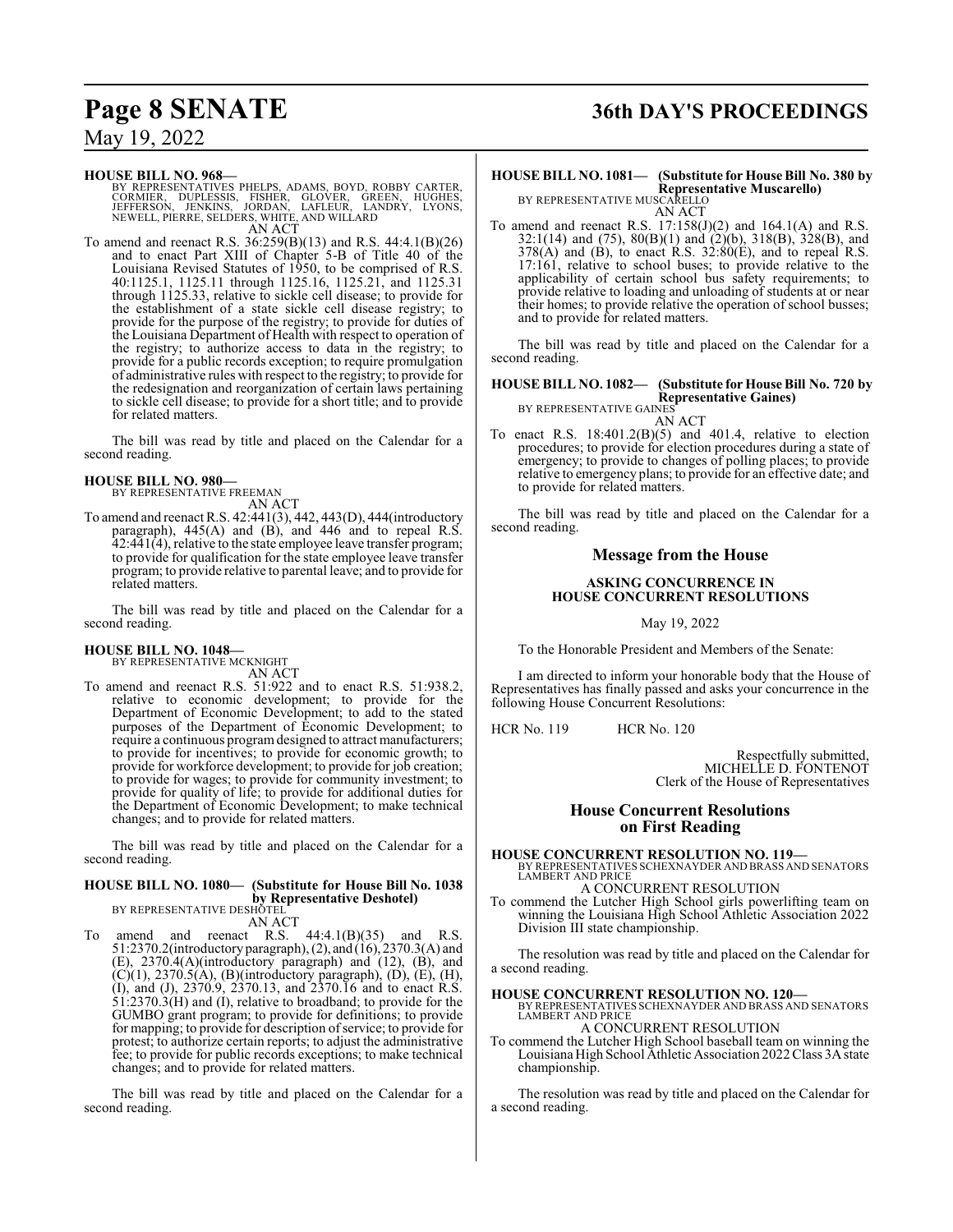# **36th DAY'S PROCEEDINGS Page 9 SENATE**

# May 19, 2022

### **House Bills and Joint Resolutions on Second Reading**

#### **HOUSE BILL NO. 31—** BY REPRESENTATIVE TARVER

A JOINT RESOLUTION

Proposing to add Article VII, Section  $10(D)(2)(g)$  of the Constitution of Louisiana, to authorize the use of nonrecurring revenue to make supplemental benefit payments to retirees, beneficiaries, or survivors of state retirement systems; to provide for the amount of such lump sum payments; to provide for submission of the proposed amendment to the electors; and to provide for related matters.

The bill was read by title and referred by the President to the Committee on Finance.

#### **HOUSE BILL NO. 56—**

BY REPRESENTATIVE FRIEMAN AN ACT

To repeal R.S. 23:1294 and R.S. 36:309(B)(2), relative to the Workers' Compensation Advisory Council; to repeal the Workers' Compensation Advisory Council.

The bill was read by title and referred by the President to the Committee on Labor and Industrial Relations.

#### **HOUSE BILL NO. 161—** BY REPRESENTATIVE LYONS

AN ACT

To amend and reenact R.S. 24:31.4(A), relative to the office expense allowance for members of the legislature; to provide for the amount of the allowance; to provide for an effective date; and to provide for related matters.

The bill was read by title and referred by the President to the Committee on Senate and Governmental Affairs.

#### **HOUSE BILL NO. 281—**

BY REPRESENTATIVE MARCELLE AN ACT

To amend and reenact R.S. 18:1505.4(A)(2)(a)(ii) and (iii), relative to campaign finance; to provide relative to the assessment of penalties; and to provide for related matters.

The bill was read by title and referred by the President to the Committee on Senate and Governmental Affairs.

#### **HOUSE BILL NO. 412—**

BY REPRESENTATIVE GOUDEAU AND SENATOR STINE AN ACT

To enact R.S. 23:1601.1, relative to unemployment compensation; to provide for benefit eligibility conditions; to provide for verification of attendance at employment interviews; to provide for interview verification forms; to provide for the promulgation of rules; to provide for definitions; and to provide for related matters.

The bill was read by title and referred by the President to the Committee on Labor and Industrial Relations.

#### **HOUSE BILL NO. 427—** BY REPRESENTATIVE AMEDEE

AN ACT

To enact R.S. 17:170(G), relative to the administration of vaccines; to prohibit the administration of vaccines to minors on school property and at school-sponsored events unless certain conditions are met; and to provide for related matters.

The bill was read by title and referred by the President to the Committee on Education.

#### **HOUSE BILL NO. 440—**

BY REPRESENTATIVES PHELPS, LANDRY, MOORE, AND SCHLEGEL AN ACT

To enact R.S. 17:280.1, relative to school curricula; to require public schools to incorporate eating disorder instruction into existing curricula; to provide for rules and regulations; and to provide for related matters.

The bill was read by title and referred by the President to the Committee on Education.

## **HOUSE BILL NO. 558—** BY REPRESENTATIVE WILLARD

AN ACT

To enact R.S. 22:1892(A)(6), relative to claims settlement practices; to provide for a receipt of insurance settlement proceeds; and to provide for related matters.

The bill was read by title and referred by the President to the Committee on Insurance.

#### **HOUSE BILL NO. 600—**

BY REPRESENTATIVE FRIEMAN AN ACT

To enact R.S. 40:2023.1, relative to the public release of information regarding opt-out information for recommended, requested, or required immunizations and vaccinations; to require the distribution of informational materials regarding exemption from and the ability to opt-out of immunizations and vaccinations; and to provide for related matters.

The bill was read by title and referred by the President to the Committee on Health and Welfare.

#### **HOUSE BILL NO. 692—**

BY REPRESENTATIVE LARVADAIN AN ACT

To enact Part IX of Chapter 11 of Title 22 of the Louisiana Revised Statutes of 1950, to be comprised of R.S. 22:2188.1 through 2188.6 and R.S. 36:686(G), relative to the Named Storm Insurance Fraud Prevention Authority; to provide for definitions; to create and provide for the powers of the authority; to provide for the membership of the authority's board of directors; to create and provide for the Named Storm Insurance Fraud Prevention Authority Fund; to provide for the authority's plan of operations; to require and provide for annual reporting from the authority; and to provide for related matters.

The bill was read by title and referred by the President to the Committee on Insurance.

### **HOUSE BILL NO. 774—**

BY REPRESENTATIVE GLOVER AN ACT

To amend and reenact Code of Criminal Procedure Article 986(A) and (C) and to enact Code of Criminal Procedure Articles 977(D) and 997, relative to expungement of records; to provide relative to the motion to expunge a record of arrest and conviction of a misdemeanor offense; to provide relative to when a person may file an expungement for certain convictions of possession of marijuana; to provide relative to the expungement form for misdemeanor marijuana convictions; to provide for prospective and retroactive application; and to provide for related matters.

The bill was read by title and referred by the President to the Committee on Judiciary C.

# **HOUSE BILL NO. 811—** BY REPRESENTATIVE MIGUEZ

- AN ACT
- To enact R.S. 18:1400.10, relative to the funding of elections and related expenses; to prohibit public officials and agencies from using private donations to pay costs related to conducting elections; to provide for an effective date; and to provide for related matters.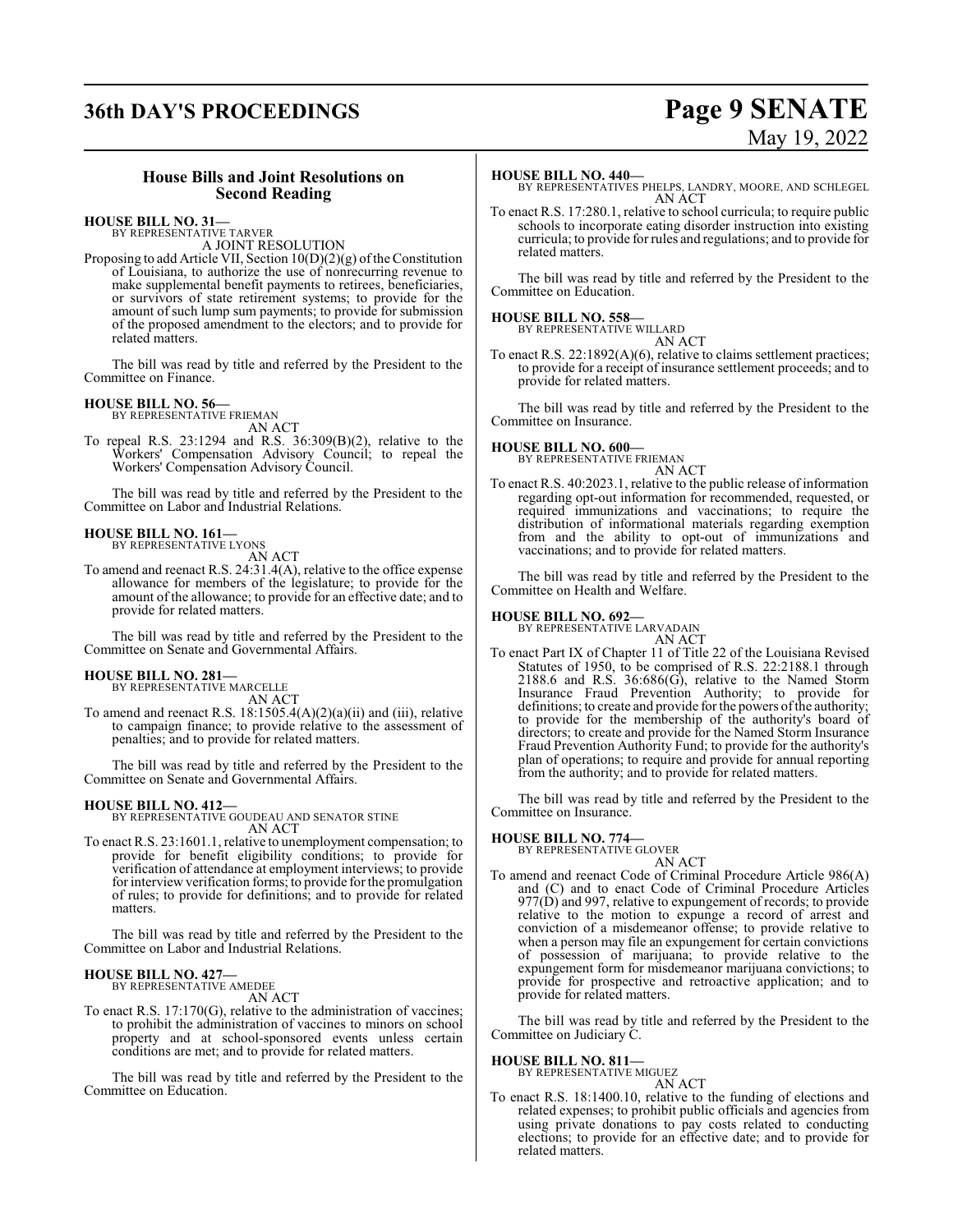The bill was read by title and referred by the President to the Committee on Senate and Governmental Affairs.

#### **HOUSE BILL NO. 841—**

BY REPRESENTATIVE BOYD AN ACT

To enact R.S. 44:11.1, relative to public records; to provide relative to online access to certain public records; to provide relative to certain occupations; to provide for limited access to domiciliary addresses of judges; and to provide for related matters.

The bill was read by title and referred by the President to the Committee on Senate and Governmental Affairs.

#### **HOUSE BILL NO. 854—**

BY REPRESENTATIVES STAGNI, ADAMS, BOYD, BRYANT, ROBBY<br>CARTER, CORMIER, DEVILLIER, DUPLESSIS, EMERSON, FISHER,<br>FREEMAN, GLOVER, HARRIS, HORTON, HUGHES, JEFFERSON,<br>JENKINS, MIKE JOHNSON, LAFLEUR, LARVADAIN, LYONS, MAGEE,<br>CHA WILLARD<sub></sub>

#### AN ACT

To amend and reenact R.S. 33:2011(A) and to enact R.S. 33:2011(E), relative to occupational diseases; provides relative to members employed in the classified fire service; to provide for an extension to the rebuttable presumption; to provide limitations; and to provide for related matters.

The bill was read by title and referred by the President to the Committee on Local and Municipal Affairs.

**HOUSE BILL NO. 909—** BY REPRESENTATIVES EDMONDS AND GAROFALO AN ACT

To enact Chapter 15 of Title 46 of the Louisiana Revised Statutes of 1950, to be comprised ofR.S. 46:1451 through 1455, relative to assistance programs of the Department of Children and Family Services; to establish within the department an assistance program for certain pregnant women and parents; to provide for services to be delivered through the program; to require reporting to certain legislative committees concerning the program; to require administrative rulemaking; and to provide for related matters.

The bill was read by title and referred by the President to the Committee on Finance.

#### **HOUSE BILL NO. 933—**

BY REPRESENTATIVE STAGNI AN ACT

To amend and reenact R.S. 40:2009.25 and to repeal R.S. 36:259(B)(28) and R.S. 40:2009.1, relative to nursing homes licensed by the Louisiana Department of Health; to provide relative to emergency preparedness among nursing homes; to provide requirements and standards for nursing home emergency preparedness plans; to provide procedures for and schedules by which nursing homes shall develop and submit such plans; to provide for duties of the Louisiana Department of Health and local offices of emergency preparedness with respect to nursing home emergency preparedness; to provide relative to sites to which nursing home residents may be evacuated; to revise laws creating and providing for the Nursing Home Emergency Preparedness Review Committee within the Louisiana Department of Health; to repeal laws creating and providing for a nursing home advisory committee within the Louisiana Department of Health; to provide for limitation of liability; to require promulgation of administrative rules; to provide for an effective date; and to provide for related matters.

The bill was read by title and referred by the President to the Committee on Health and Welfare.

# **Page 10 SENATE 36th DAY'S PROCEEDINGS**

#### **HOUSE BILL NO. 935—**

BY REPRESENTATIVE BOYD AN ACT

To amend and reenact R.S. 22:1667(A), relative to catastrophe claims adjusters; to require training; to require registration of certain individuals; to require certification; to provide for an effective date; and to provide for related matters.

The bill was read by title and referred by the President to the Committee on Insurance.

#### **HOUSE BILL NO. 958—**

BY REPRESENTATIVE DUSTIN MILLER AN ACT

To enact Part II-E of Chapter 11 of Title 40 of the Louisiana Revised Statutes of 1950, to be comprised of R.S. 40:2120.11 through 2120.24, relative to the licensure and regulation of nurse staffing agencies by the Louisiana Department of Health; to provide for definitions; to provide for the licensure and registration of nurse staffing agencies; to provide for the protection of public rights to health care; to provide for licensed and certified personnel in healthcare facilities; to provide for applicability provisions for prospective agencies; to provide for regulations and grounds for issuance, renewal, and denial of a license; to establish standards for the operation of nurse staffing agencies; to provide for penalty provisions; to provide for rulemaking requirements; to provide for fees; and to provide for related matters.

The bill was read by title and referred by the President to the Committee on Health and Welfare.

# **HOUSE BILL NO. 1076— (Substitute for House Bill No. 373 by Representative Travis Johnson)**<br>BY REPRESENTATIVE TRAVIS JOHNSON<br>AN ACT

To amend and reenact R.S. 3:341(D) and 342(A)(introductory paragraph), to enact R.S. 3:342(J), and to repeal R.S.  $3:34\tilde{2}(\tilde{A})(\tilde{2}6)$ , relative to the Delta Agriculture Research and Sustainability District; to provide for district boundaries; to provide for the board of commissioners; to provide for administrative positions; and to provide for related matters.

The bill was read by title and referred by the President to the Committee on Agriculture, Forestry, Aquaculture, and Rural Development.

# **HOUSE BILL NO. 1078— (Substitute for House Bill No. 1049**

**by Representative Seabaugh)**<br>BY REPRESENTATIVES SEABAUGH, CREWS, DESHOTEL, FIRMENT,<br>FRIEMAN, GAROFALO, HARRIS, TRAVIS JOHNSON, MCCORMICK,<br>MCFARLAND, CHARLES OWEN, ROMERO, SCHAMERHORN,<br>THOMPSON, AND WHITE AND SENATOR ROBER AN ACT

- 
- To enact Part IV-A of Chapter 28 of Title 3 of the Louisiana Revised Statutes of 1950, to be comprised of R.S. 3:4351.1 through 4351.16, relative to forestry and agriculture; to authorize the creation of the timber and agriculture transportation group selfinsurance fund; to provide with respect to group self-insurance funds; to provide for requirements; to provide for definitions; to provide with respect to the qualifications for membership; to provide for regulatory authority; to provide for excess or reinsurance insurance; to provide for the management of assets and investments; to provide for liabilities and the payment of claims; to provide for audits, examinations, and investigations; to provide for licensed insurance producers; to provide for insolvencies; to provide for civil actions for enforcement; to provide for reporting; to provide penalties for noncompliance; to provide for due process rights; to provide for dissolution; and to provide for related matters.

The bill was read by title and referred by the President to the Committee on Agriculture, Forestry, Aquaculture, and Rural Development.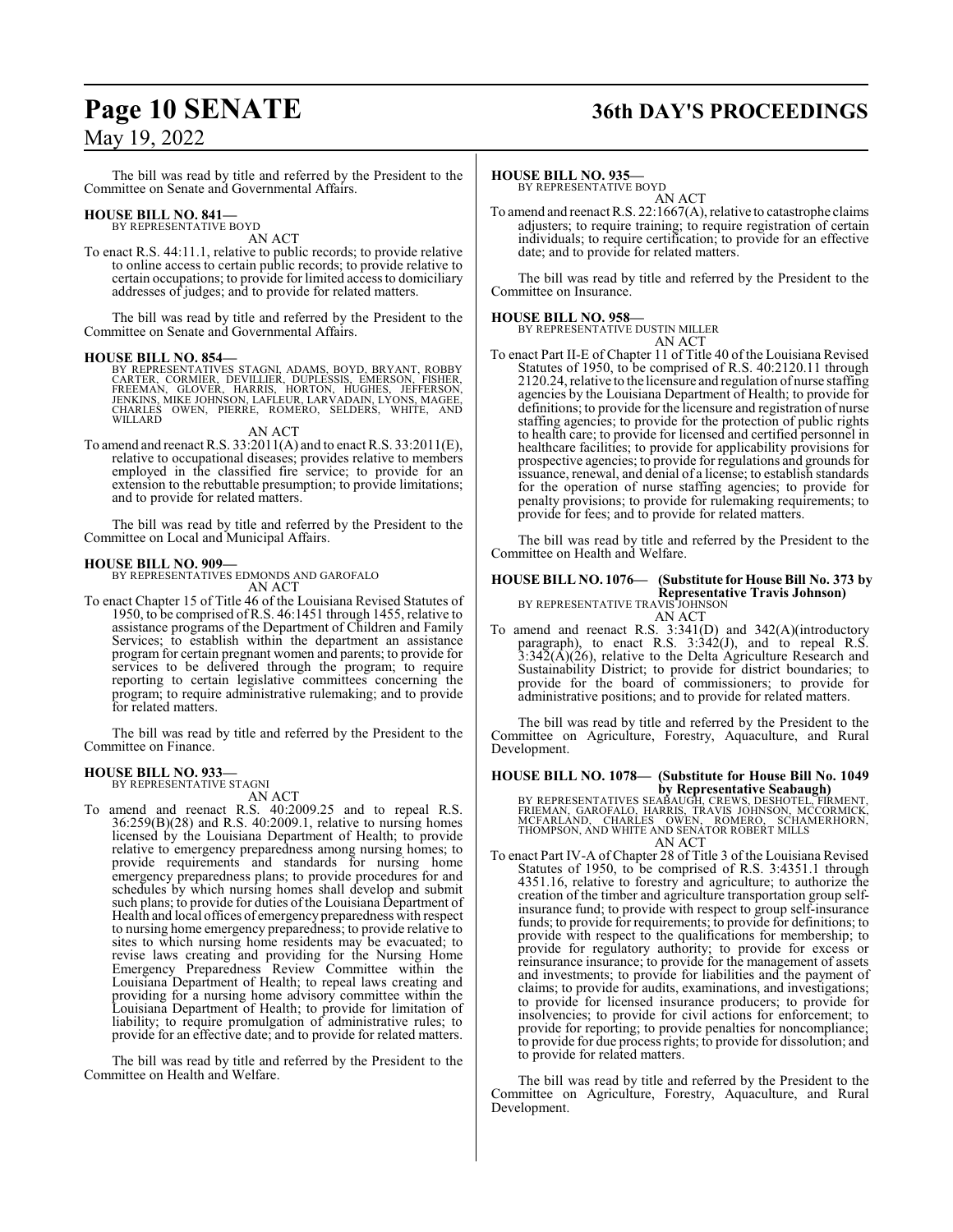## **36th DAY'S PROCEEDINGS Page 11 SENATE**

# May 19, 2022

#### **HOUSE BILL NO. 1079— (Substitute for House Bill No. 950 by Representative Boyd)** BY REPRESENTATIVE BOYD

AN ACT

To enact R.S. 6:1085.1, relative to residential mortgage lenders; to provide for authority of the commissioner of the office of financial institutions; to provide for failure of a originator or broker to adhere to reasonable standards; to provide for continuing education in certain circumstances; and to provide for related matters.

The bill was read by title and referred by the President to the Committee on Commerce, Consumer Protection, and International Affairs.

### **Senate Bills and Joint Resolutions on Second Reading Reported by Committees**

**SENATE BILL NO. 262—** BY SENATOR BOUDREAUX

AN ACT

To enact R.S. 22:1821(H), relative to health and accident insurance claims payments; to provide relative to health care; to provide relative to access to care for patients; to provide relative to certain criteria for reimbursement; to provide for an effective date; and to provide for related matters.

Reported with amendments by the Committee on Insurance.

#### **SENATE COMMITTEE AMENDMENTS**

Amendments proposed by Senate Committee on Insurance to Original Senate Bill No. 262 by Senator Boudreaux

AMENDMENT NO. 1

On page 1, line 12, change "**managed-care company**" to "**managed care organization**"

AMENDMENT NO. 2

On page 1, line 15, change "**managed-care company**" to "**managed care organization**"

On motion of Senator Talbot, the committee amendment was adopted. The amended bill was read by title, ordered engrossed and passed to a third reading.

#### **SENATE BILL NO. 339—** BY SENATOR BARROW

AN ACT

To enact R.S. 37:599.1, relative to cosmetology; to provide relative to licensure; to provide for registration with the secretary of state; and to provide for related matters.

Reported by substitute by the Committee on Commerce, Consumer Protection, and International Affairs. The bill was read by title; the committee substitute bill was read.

#### **SENATE BILL NO. —(Substitute of Senate Bill No. 339 by Senator Barrow)** BY SENATOR BARROW

AN ACT

To amend and reenact R.S. 17:111(A) and to enact R.S. 23:332(I), relative to hairstyles; to recognize ethnic and natural hairstyles; to prohibit ethnic and natural hairstyles from being a barrier to certain economic opportunities; to provide for definitions; and to provide for related matters.

Be it enacted by the Legislature of Louisiana:

Section 1. R.S. 17:111(A) is hereby amended and reenacted to read as follows:

§111. Discrimination in public schools prohibited; pupil assignment; religious educational institutions

A.**(1)** No person shall be refused admission into**,** or be excluded from**, discriminated against in any form in** any public school in the

state of Louisiana on account of race, creed, color, disability, as defined in R.S. 51:2232, or national origin.

**(2) For the purpose of this Section, the term "race" shall include traits historically associated with race, including but not limited to hair texture and protective hairstyles. "Protective hairstyles" shall include but are not limited to natural hairstyles, such as braids, locs, and twists.** \* \* \*

Section 2. R.S. 23:332(I) is hereby enacted to read as follows: §332. Intentional discrimination in employment

\* \* \* **(I) For purposes of this Section, the term "race" shall include traits historically associated with race, including but not limited to hair texture and protective hairstyles. "Protective hairstyles" shall include but are not limited to natural hairstyles, such as braids, locs, and twists.**

Section 3. This Act shall be known and may be cited as the "Louisiana CROWN Act."

On motion of Senator Ward, the committee substitute bill was adopted and becomes Senate Bill No. 499 by Senator Barrow, substitute for Senate Bill No. 339 by Senator Barrow.

#### **SENATE BILL NO. 499— (Substitute of Senate Bill No. 339 by Senator Barrow)**

BY SENATOR BARROW

AN ACT To amend and reenact R.S. 17:111(A) and to enact R.S. 23:332(I), relative to hairstyles; to recognize ethnic and natural hairstyles; to prohibit ethnic and natural hairstyles from being a barrier to certain economic opportunities; to provide for definitions; and to provide for related matters.

The bill was read by title and placed on the Calendar for a second reading.

#### **House Bills and Joint Resolutions on Second Reading Reported by Committees**

**HOUSE BILL NO. 44—** BY REPRESENTATIVE GREGORY MILLER AN ACT

To amend and reenact R.S. 49:193(B)(10) and to enact R.S. 49:193(B)(11), relative to the sunset law; to add certain reports and related information to the list of required information to be provided to the legislative committees; and to provide for related matters.

Reported favorably by the Committee on Senate and Governmental Affairs. The bill was read by title and referred to the Legislative Bureau.

**HOUSE BILL NO. 135—**

BY REPRESENTATIVE MARINO AN ACT

To enact R.S. 40:1046.1, relative to dispensing of medical marijuana; to provide relative to pharmacies licensed by the Louisiana Board of Pharmacy to dispense medical marijuana, known commonly as marijuana pharmacies; to authorize dispensing of medical marijuana to certain persons who are not Louisiana residents or are short-term residents of this state; to establish qualifications necessary for such persons to receive medical marijuana in this state; to establish duties of marijuana pharmacies with respect to such dispensing; to prohibit the dispensing of medical marijuana in certain instances; and to provide for related matters.

Reported favorably by the Committee on Health and Welfare. The bill was read by title and referred to the Legislative Bureau.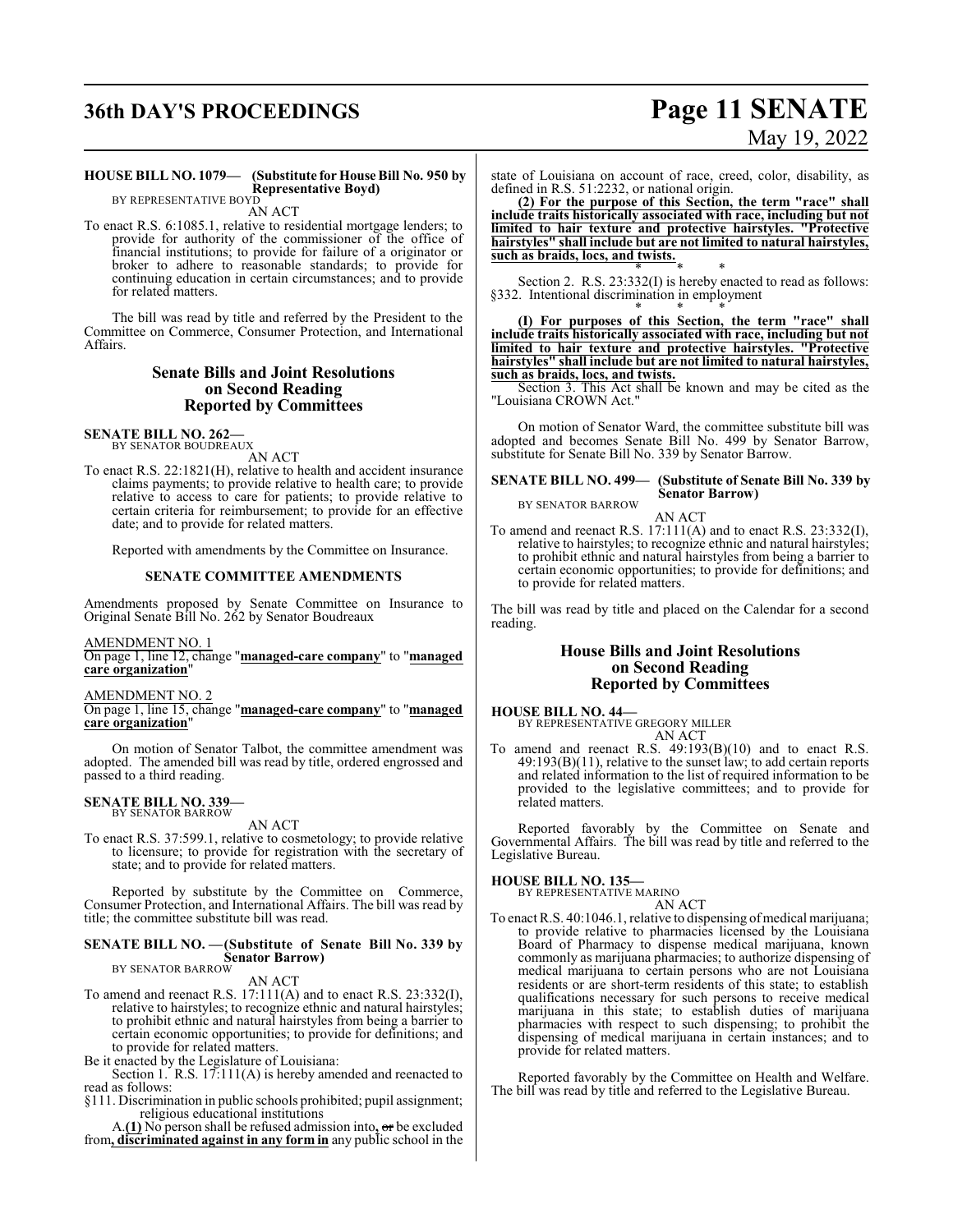## **HOUSE BILL NO. 149—**

BY REPRESENTATIVE ILLG AN ACT

To repeal R.S. 28:913.1(D), relative to the Jefferson Parish Human Services Authority; to repeal provisions requiring that the Jefferson Parish attorney be the legal advisor for the authority; to provide for effectiveness; and to provide for related matters.

Reported favorably by the Committee on Health and Welfare. The bill was read by title and referred to the Legislative Bureau.

# **HOUSE BILL NO. 204—** BY REPRESENTATIVE GREGORY MILLER

AN ACT

To enact R.S. 40:41(C)(1)(f) through (i), relative to the state registrar of vital records; to provide with respect to those parties who may inspect records or be issued a death certificate; and to provide for related matters.

Reported favorably by the Committee on Health and Welfare. The bill was read by title and referred to the Legislative Bureau.

#### **HOUSE BILL NO. 224—** BY REPRESENTATIVE GREGORY MILLER AN ACT

To amend and reenact R.S. 24:202(F)(1) and (G), relative to meetings of the Louisiana State Law Institute; to provide for the location of meetings; to provide for meetings via electronic means; to provide for the authority of the Louisiana State Law Institute; to provide for definitions; and to provide for related matters.

Reported favorably by the Committee on Senate and Governmental Affairs. The bill was read by title and referred to the Legislative Bureau.

**HOUSE BILL NO. 235—** BY REPRESENTATIVE MCFARLAND AN ACT

To amend and reenact R.S. 46:1053(BB) and to repeal Act No. 171 of the 2017 Regular Session of the Legislature, relative to the Jackson Parish Hospital Service District; to provide relative to the governing commission of the district; to provide for qualifications of members of the governing commission; to provide for appointment of the commission members; to repeal laws relative to governance of a hospital service district in any parish with a population greater than sixteen thousand and less than seventeen thousand according to the latest federal decennial census; to provide for an effective date; and to provide for related matters.

Reported favorably by the Committee on Health and Welfare. The bill was read by title and referred to the Legislative Bureau.

# **HOUSE BILL NO. 266—** BY REPRESENTATIVE WILLARD

AN ACT

To amend and reenact R.S. 36:259(B)(34) and R.S. 40:2018.1(A),  $(B)(1)(i)$ ,  $(C)$ , and  $(E)$  and to repeal R.S. 40:2018.1 $(G)$ , relative to the Louisiana Commission on HIV, AIDS, and Hepatitis C Education, Prevention, and Treatment; to revise the name of the commission; to provide for the means by which the chairman of the commission is selected; to delete references to AIDS within laws pertaining to the commission; to repeal provisions terminating the commission; and to provide for related matters.

Reported favorably by the Committee on Health and Welfare. The bill was read by title and referred to the Legislative Bureau.

## **HOUSE BILL NO. 284—** BY REPRESENTATIVE STAGNI

AN ACT

To amend and reenact R.S. 37:1339(B)(1) and R.S. 40:2844(B)(3) and (20), relative to boards and commissions; to provide for membership of the governing board of the Louisiana Emergency Response Network; and to provide for related matters.

## **Page 12 SENATE 36th DAY'S PROCEEDINGS**

Reported with amendments by the Committee on Health and Welfare.

## **SENATE COMMITTEE AMENDMENTS**

Amendments proposed by Senate Committee on Health and Welfare to Engrossed House Bill No. 284 by Representative Stagni

AMENDMENT NO. 1

On page 1, line 2, after "R.S.  $37:1339(B)(1)$ " delete "and R.S. 40:2844(B)(3) and (20)"

#### AMENDMENT NO. 2

On page 2, delete lines 4 through 18 in their entirety

On motion of Senator Fred Mills, the committee amendment was adopted. The amended bill was read by title and referred to the Legislative Bureau.

#### **HOUSE BILL NO. 317—**

BY REPRESENTATIVE WILLARD AN ACT

To enact R.S. 22:1337(D), relative to homeowners' insurance policies; to provide for policy deductibles as applied to named storm, hurricane, and wind and hail deductibles; to require the execution of a separate form that lists the specific amount for each deductible expressed as a percentage of the insured value of the property or as a specific dollar amount or both; to provide for an effective date; and to provide for related matters.

Reported favorably by the Committee on Insurance. The bill was read by title and referred to the Legislative Bureau.

## **HOUSE BILL NO. 420—** BY REPRESENTATIVE GREGORY MILLER

AN ACT

To amend and reenact R.S. 27:32(A), R.S. 28:64(A)(1), R.S. 29:769(E), R.S. 36:3(introductory paragraph), 4(B) through (D), 53, 239, 259(A)(introductory paragraph), (B)(introductory paragraph) and (10) through (21), (C)(introductory paragraph), and (D), 359, 409(C), (D), (E), (F)(introductory paragraph), (G), (H), (I), and (J), 459, 478, 610(B) and (C), 769, 801(introductory paragraph), 801.1(A), 802(introductory paragraph),  $803(A)(1)$ ,  $851(A)$ ,  $901(A)$ , and  $921(A)$ , R.S. 40:1081.8(D) and 1664.11(A)(introductoryparagraph), andR.S. 46:2403(E), to enact R.S. 36:4(B)(35), 259(B)(9) and (D)(8), (E), (F), and (G), 409(A), and 610(A), and to repeal R.S. 36:4(E) through (BB), 259(B)(23)through (38), 409(K) through (R), 610(D) through (N), 801.3, 802.14, 802.15, 802.18, 803.1, 806, 807, 809, 914, 915, 917, 918, 919, 919.2, 919.3, and 919.4, relative to providing technical corrections for Title 36 of the Louisiana Revised Statutes of 1950; to provide for technical corrections; to provide for re-organization of the structure of Title 36; and to provide for related matters.

Reported with amendments by the Committee on Senate and Governmental Affairs.

#### **SENATE COMMITTEE AMENDMENTS**

Amendments proposed by Senate Committee on Senate and Governmental Affairs to Reengrossed House Bill No. 420 by Representative Gregory Miller

#### AMENDMENT NO. 1

On page 39, between lines 20 and 21, insert the following:

"(H) If Senate Bill No. 414 of the 2022 Regular Session becomes law, Section 1 of that Act shall not become effective.

(I) If House Bill No. 1046 ofthe 2022 Regular Session becomes law, the Louisiana State Law Institute is hereby authorized to incorporate the repeal of R.S. 36:610(D)(2) into the Louisiana Revised Statutes of 1950 by removingR.S. 36:610(B)(3)(b) fromthe reenactments included in this Act and renumbering the Subparagraphs within R.S. 36:610(B)(3) as reenacted by this Act in accordance with such removals.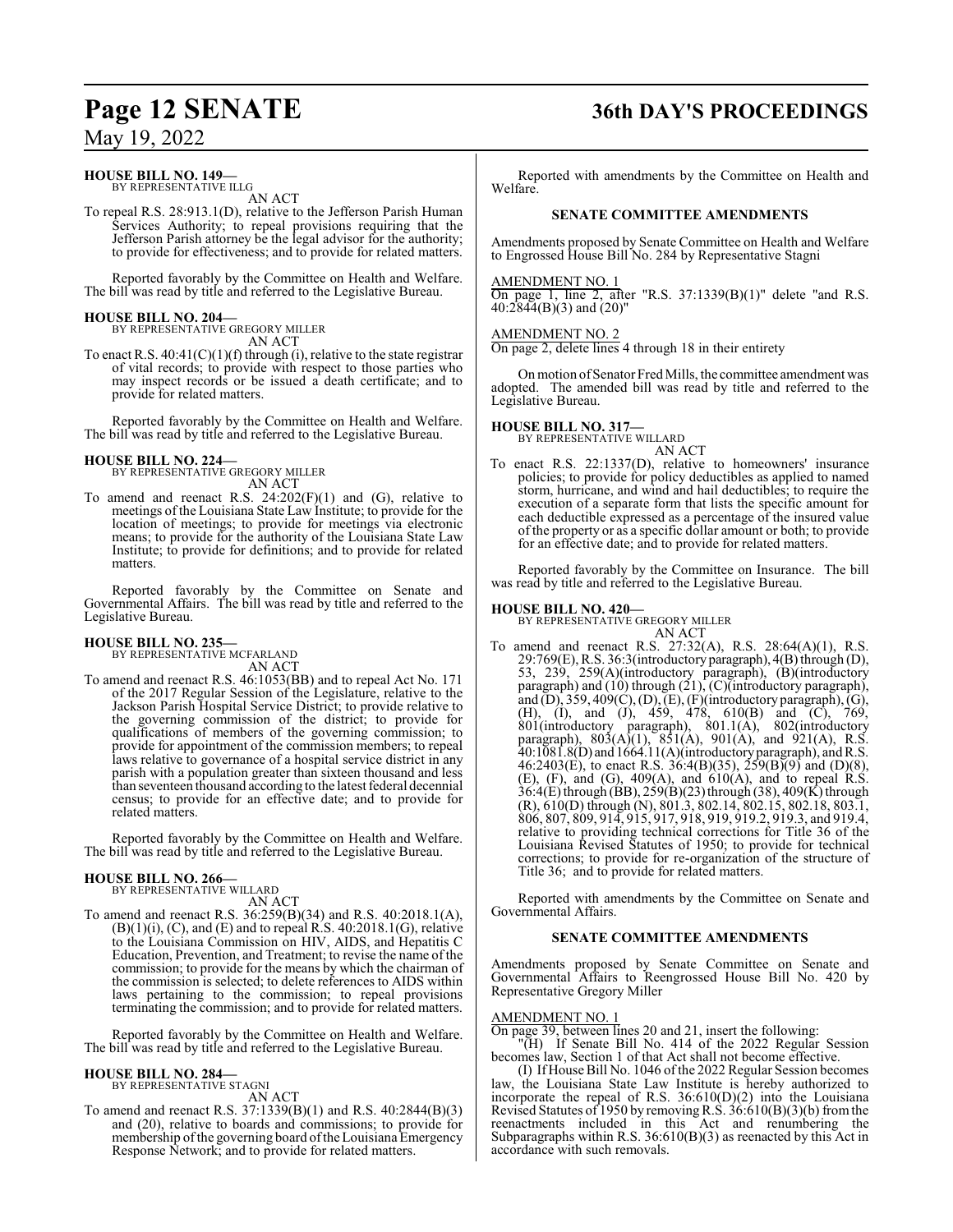# **36th DAY'S PROCEEDINGS Page 13 SENATE**

# May 19, 2022

(J) If House Bill No. 933 of the 2022 Regular Session becomes law, the Louisiana State Law Institute is hereby authorized to incorporate the repeal of R.S. 36:259(B)(28) into the Louisiana Revised Statutes of 1950 by removing R.S. 36:259(G)(6) from the reenactments included in this Act."

On motion of Senator Hewitt, the committee amendment was adopted. The amended bill was read by title and referred to the Legislative Bureau.

## **HOUSE BILL NO. 473—**

BY REPRESENTATIVE DUPLESSIS AN ACT

To amend and reenact R.S. 44:32(C)(1)(a), relative to public records; to provide for examination of public records; to provide for a fee for transmitting electronic copies of public records; to provide for an effective date; and to provide for related matters.

Reported favorably by the Committee on Senate and Governmental Affairs. The bill was read by title and referred to the Legislative Bureau.

#### **HOUSE BILL NO. 532—**

BY REPRESENTATIVES HUVAL AND GAROFALO AN ACT

To enact R.S. 22:36, relative to health insurance coverage for fire employees; to generally prohibit a health insurance issuer from refusing enrollment ofretired fire employees based solely on the status of retirement; to prohibit discrimination between active and retired fire employees for purposes of insurance coverage; to provide for applicability; to provide for definitions; and to provide for related matters.

Reported favorably by the Committee on Insurance. The bill was read by title and referred to the Legislative Bureau.

**HOUSE BILL NO. 557—** BY REPRESENTATIVES WILLARD AND LANDRY AN ACT

To enact Subpart E of Part I of Chapter 5-E of Title 40 of the Louisiana Revised Statutes of 1950, to be comprised of R.S. 40:1248.21, relative to the dispensation of contraceptives; to provide for the Louisiana Department of Health relative to requiring health plans of the state Medicaid program to provide reimbursement for a six-month supply of contraceptive drugs dispensed at one time; to provide for a required usage period; to provide for definitions; and to provide for related matters.

Reported favorably by the Committee on Health and Welfare. The bill was read by title and referred to the Legislative Bureau.

**HOUSE BILL NO. 582—**<br>BY REPRESENTATIVES STAGNI, CREWS, DUPLESSIS, ECHOLS, EMERSON, FISHER, GAINES, HARRIS, IVEY, MIKE JOHNSON, JORDAN,<br>LAFLEUR, LARVADAIN, MARCELLE, MCMAHEN, CHARLES OWEN,<br>PRESSLY, SCHLEGEL, SELDERS, AND T AN ACT

To amend and reenact R.S. 37:1103(introductory paragraph) and to enact R.S. 37:1131 through 1145, relative to adding the state of Louisiana to the Licensed Professional Counselors Interstate Compact; to provide for the increase of public access to professional counseling services; to provide for the enhancement of public health and safety; to provide for multistate practice regulations; to provide for spousal support for relocating active duty military personnel; to provide for the exchange of licensure among member states; to provide for use of telehealth technology; to provide for uniformityof professional counseling licensure requirements; to eliminate the requirement for licenses in multiple states, to provide for opportunities for interstate practice by licensed professional counselors who meet uniform licensure requirements; and to provide for related matters.

Reported favorably by the Committee on Health and Welfare. The bill was read by title and referred to the Legislative Bureau.

#### **HOUSE BILL NO. 612—**

BY REPRESENTATIVE HUVAL AN ACT

To enact R.S. 22:1483.1, relative to the Louisiana Fortify Homes Program; to provide for financial grants to retrofit residential property; to define certain terms; to provide for eligibility requirements; to provide for confidentiality of applicants; to provide for an effective date; to provide for termination of the program; and to provide for related matters.

Reported favorably by the Committee on Insurance. The bill was read by title and recommitted to the Committee on Finance.

#### **HOUSE BILL NO. 625—** BY REPRESENTATIVE SELDERS



To amend and reenact R.S. 40:2155(B)(2) and to enact R.S. 40:2155(B)(3), relative to behavioral health service providers; to provide for offsite locations; to provide for defined geographic service locations; and to provide for related matters.

Reported favorably by the Committee on Health and Welfare. The bill was read by title and referred to the Legislative Bureau.

### **HOUSE BILL NO. 671—**

BY REPRESENTATIVE EDMONDS AN ACT

To amend and reenact R.S. 18:1373(A)(2), relative to preparation, testing, and adjusting of voting machine, to provide for notice of preparation of voting machines; to provide for review of test vote report; and to provide for related matters.

Reported favorably by the Committee on Senate and Governmental Affairs. The bill was read by title and referred to the Legislative Bureau.

## **HOUSE BILL NO. 679—** BY REPRESENTATIVE DUPLESSIS

AN ACT

To amend and reenact R.S.  $42:1111(E)(2)(d)$ , relative to ethics; to provide relative to certain required statements regarding assistance in connection with certain transactions; to provide for the time period for certain actions by the Board of Ethics regarding such statements; and to provide for related matters.

Reported favorably by the Committee on Senate and Governmental Affairs. The bill was read by title and referred to the Legislative Bureau.

**HOUSE BILL NO. 697—** BY REPRESENTATIVE MAGEE AN ACT To amend and reenact R.S.  $40:1046(A)(1)$ ,  $(C)(1)$  and  $(2)($ introductory paragraph),  $(G)$ , and  $(H)(1)$ ,  $(2)$ , (6)(a)(introductory paragraph) and (b), and (8)(a)(introductory paragraph) and (iii), to enact R.S.  $40:1046(A)(7)$ , (B), and 1046.1 through 1046.3, and to repeal R.S. 40:1046(C)(2)(h) and (H)(3) through (5), relative to production of marijuana for therapeutic use; to provide for regulation of medical marijuana production by the state; to transfer certain duties with respect to such regulation from the Department of Agriculture and Forestry to the Louisiana Department of Health; to provide for remittance to the Louisiana Department of Revenue of the proceeds of certain fees; to provide relative to permitting and regulation of marijuana pharmacies by the Louisiana Board of Pharmacy; to require the Louisiana Department of Health to license and regulate laboratories that conduct testing of medical marijuana products; to provide for selection of marijuana production contractors by licensed producers of medical marijuana; to provide for oversight and regulation of such contractors; to provide requirements and standards for the business operations of such contractors; to require the continuation of certain laboratory testing services provided by the Department of Agriculture and Forestry; to authorize certain

institutions to conduct research on marijuana for therapeutic use; to provide for effectiveness; and to provide for related matters.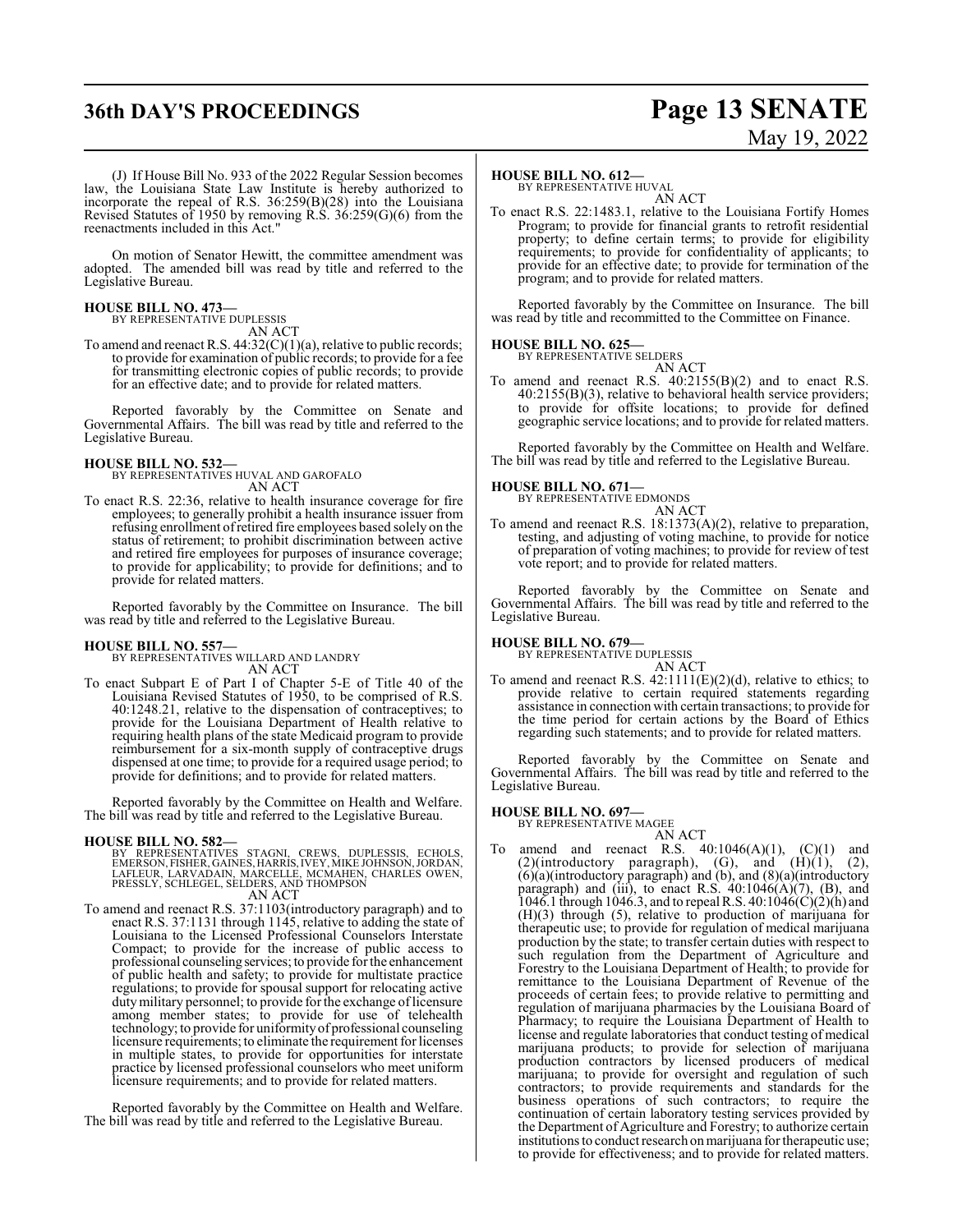Reported with amendments by the Committee on Health and Welfare.

### **SENATE COMMITTEE AMENDMENTS**

Amendments proposed by Senate Committee on Health and Welfare to Reengrossed House Bill No. 697 by Representative Magee

#### AMENDMENT NO. 1

On page 1, line 5, change "R.S.  $40:1046(C)(2)(h)$ " to "R.S.  $40:104\bar{6}$ (C)(2)(d), (e), and (h)"

#### AMENDMENT NO. 2

On page 3, delete lines 7 through 10 and insert the following: "Any rules published by the Louisiana Board of Pharmacy on or before January 1, 2016, that describe the pharmacist as dispensing medical marijuana based on a physician's prescription should be repromulgated to indicate that the physician is "recommending" use of therapeutic marijuana."

#### AMENDMENT NO. 3

On page 3, at the end of line 21, insert the following: "The board shall consider the status of an applicant as a minority-, woman-, or veteran-owned business as a primary factor in awarding a license."

#### AMENDMENT NO. 4

On page 3, line 28, delete "two thousand five hundred" and insert "four thousand"

AMENDMENT NO. 5 On page 4, at the end of line 4, delete "two" and insert "four"

AMENDMENT NO. 6 On page 4, line 5, delete "five hundred"

AMENDMENT NO. 7 On page 4, line 11, delete "two thousand five hundred" and insert "four thousand"

## AMENDMENT NO. 8

On page 17, line 9, change "R.S.  $40:1046(C)(2)(h)$ " to "R.S.  $40:104\bar{6}$ (C)(2)(d), (e), and (h)"

#### AMENDMENT NO. 9

On page 17, line 15, change "Board of Pharmacy" to "Department of Health"

#### AMENDMENT NO. 10

On page 17, line 16, change "Board of Pharmacy" to "Department of **Health** 

On motion of Senator Fred Mills, the committee amendment was adopted. The amended bill was read by title and referred to the Legislative Bureau.

#### **HOUSE BILL NO. 698—**

BY REPRESENTATIVE MAGEE

- AN ACT
- To amend and reenact R.S. 40:1046(C)(2)(introductory paragraph) and (H)(8)(a)(introductory paragraph), (i), (iii), and (b) and to enact R.S.  $40:1046(C)(2)(m)$  and  $(H)(8)(c)$  and (d), relative to marijuana produced for therapeutic use; to provide for regulation by the Louisiana Department of Health of various aspects of production of marijuana for therapeutic use; to authorize the Louisiana Department of Health to charge and collect fees from contractors and other persons involved with therapeutic marijuana production; to authorize the department to charge and collect fees to fund expenses associated with regulation and control of therapeutic marijuana; to provide for remittance to the Louisiana Department of Revenue of the proceeds of certain fees; to provide for an effective date; and to provide for related matters.

Reported with amendments by the Committee on Health and Welfare.

## **Page 14 SENATE 36th DAY'S PROCEEDINGS**

#### **SENATE COMMITTEE AMENDMENTS**

Amendments proposed by Senate Committee on Health and Welfare to Engrossed House Bill No. 698 by Representative Magee

AMENDMENT NO. 1

On page 1, line 2, after "reenact" delete the remainder of the line

AMENDMENT NO. 2 On page 1, line 3, change "(H)(8)(a)(introductory paragraph)" to "R.S. 40:1046(H)(8)(a)(introductory paragraph)"

AMENDMENT NO. 3 On page 1, line 4, change "  $40:1046(C)(2)(m)$  and  $(H)(8)(c)$  and  $(d)$ " to " $40:1046(H)(8)(c)$  and (d)"

AMENDMENT NO. 4

On page 1, line  $14$ , change "R.S.  $40:1046(C)(2)$ (introductory paragraph) and (H)(8)(a)(introductory" to "R.S. 40:1046(H)(8)(a)(introductory"

AMENDMENT NO. 5 On page 1, line 15, delete "40:1046(C)(2)(m)" and on line 16, delete "and  $(H)(8)(c)$ " and insert "40:1046(H)(8)(c)"

#### AMENDMENT NO. 6 On page 2, delete lines 4 through 11

On motion of Senator Fred Mills, the committee amendment was adopted. The amended bill was read by title and referred to the Legislative Bureau.

#### **HOUSE BILL NO. 709—**

BY REPRESENTATIVE SELDERS

AN ACT To enact R.S. 40:2154(C), relative to behavioral health services; to provide relative to services of facilities, agencies, institutions, societies, corporations, partnerships, unincorporated associations, and groups licensed as behavioral health services providers by the Louisiana Department of Health; to authorize such providers to furnish services to clients and patients regardless of the location of those persons within the state; and to provide for related matters.

Reported with amendments by the Committee on Health and Welfare.

#### **SENATE COMMITTEE AMENDMENTS**

Amendments proposed by Senate Committee on Health and Welfare to Engrossed House Bill No. 709 by Representative Selders

#### AMENDMENT NO. 1

On page 1, line 2, change "R.S. 40:2154(C)" to "R.S. 40:2155(B)(3)"

#### AMENDMENT NO. 2

On page 1, delete lines 3 through 5 and insert "services of behavioral health services providers licensed by the Louisiana Department of Health; to authorize such providers to"

#### AMENDMENT NO. 3

On page 1, line 9, change "R.S. 40:2154(C)" to "R.S. 40:2155(B)(3)"

#### AMENDMENT NO. 4

On page 1, delete lines 10 through 16 and insert the following: "§2155. Licensure of behavioral health services providers

> \* \* \* B. \* \* \*

(3) A licensed mental health professional or a provisionally licensed mental health professional acting within his scope of practice, who is employed by a behavioral health service provider licensed pursuant to this Part, may provide professional outpatient psychiatric services to any established client or patient, regardless of the client's or patient's particular location within the state."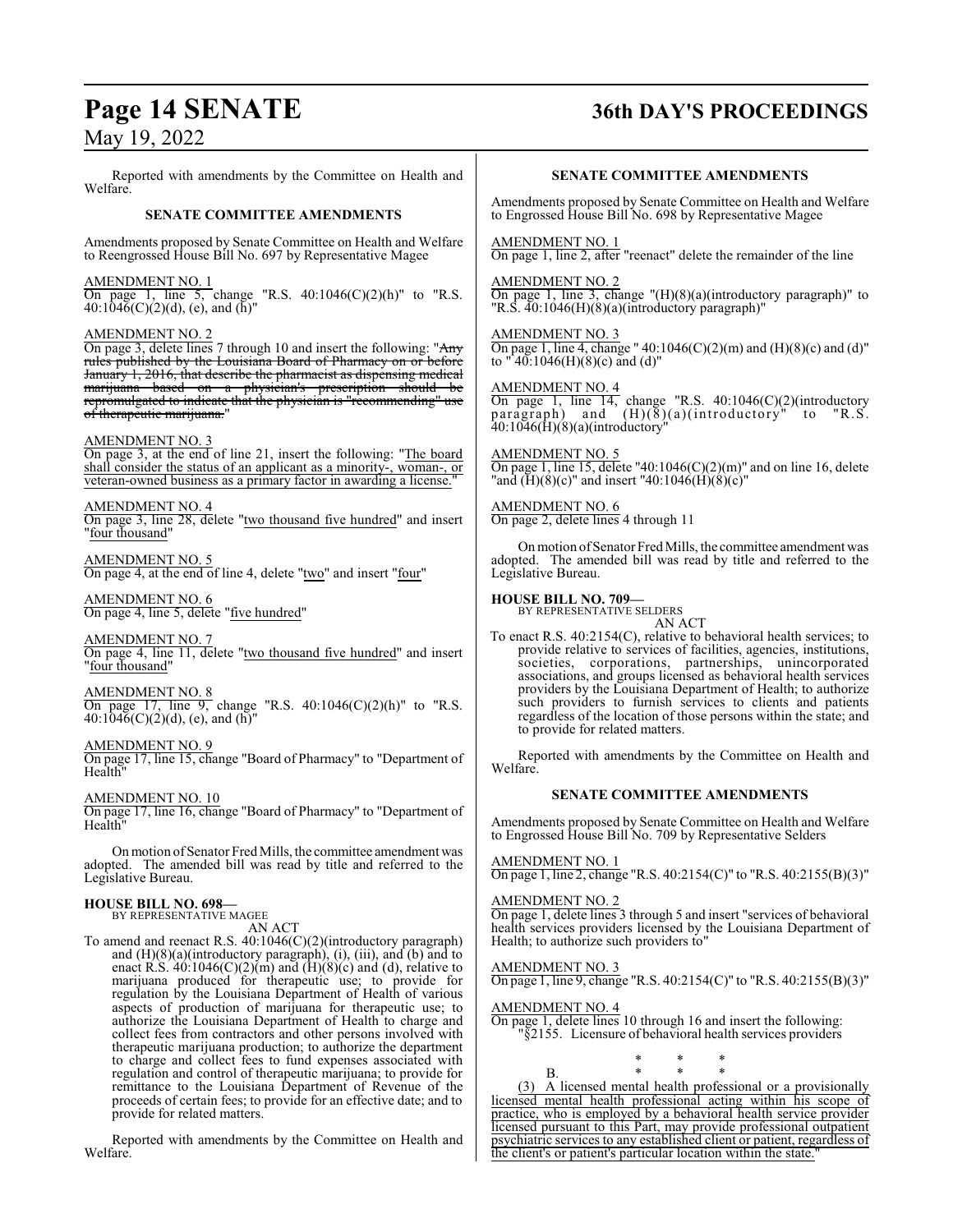# **36th DAY'S PROCEEDINGS Page 15 SENATE**

# May 19, 2022

Onmotion ofSenator Fred Mills, the committee amendment was adopted. The amended bill was read by title and referred to the Legislative Bureau.

**HOUSE BILL NO. 717—** BY REPRESENTATIVE MCMAHEN

AN ACT

To amend and reenact R.S. 40:1248.1(6) and 1248.3(1) and (2), relative to financing by the state Medicaid program of health services in certain parishes; to provide with respect to a local healthcare provider participation program; to designate the parishes in which the program may be operated; and to provide for related matters.

Reported with amendments by the Committee on Health and Welfare.

#### **SENATE COMMITTEE AMENDMENTS**

Amendments proposed by Senate Committee on Health and Welfare to Engrossed House Bill No. 717 by Representative McMahen

AMENDMENT NO. 1

On page 1, line 2, change "R.S. 40:1248.1(6) and 1248.3(1) and (2)," to "R.S. 40:1248.1(6), 1248.3(1) and (2), and 1248.7(C)(1),"

AMENDMENT NO. 2

On page 1, line 5, after "operated;" insert "to provide for the use of monies in the local provider participation fund;"

#### AMENDMENT NO. 3

On page 1, line 7, change "R.S. 40:1248.1(6) and 1248.3(1) and (2)" to "R.S. 40:1248.1(6), 1248.3(1) and (2), and 1248.7(C)(1)"

#### AMENDMENT NO. 4

On page 2, after line 25, insert the following:

"§1248.7. Local provider participation fund; authorized uses

\* \* \* C. Monies in the local provider participation fund may be used only for one or more of the following purposes:

(1) To fund intergovernmental transfers froma parish to the state to provide the nonfederal share of a program of Medicaid payments for the benefit of rural institutional providers or other hospitals healthcare providers in the parish authorized under the Medicaid state plan. \* \* \*"

On motion of Senator Fred Mills, the committee amendment was adopted. The amended bill was read by title and referred to the Legislative Bureau.

#### **HOUSE BILL NO. 729—**

BY REPRESENTATIVES DUPLESSIS, BOYD, BRASS, BRYANT,<br>WILFORD CARTER, FISHER, FREEMAN, GAINES, GREEN, HUGHES,<br>JEFFERSON, JENKINS, TRAVIS JOHNSON, JORDAN, LANDRY,<br>LARVADAIN, LYONS, MARCELLE, NEWELL, PIERRE, SELDERS,<br>STAGNI, AN

#### AN ACT

To amend and reenact R.S. 44:4.1(B)(38) and to enact Code of Criminal Procedure Article 234, relative to photo identification of an arrested person; to provide for a public records exception; to provide for definitions; to provide relative to the duty of law enforcement; to provide relative to submission of requests; to provide for criminal liability; to provide relative to time periods; to provide relative to attorney fees; to provide for applicability; and to provide for related matters.

Reported with amendments by the Committee on Senate and Governmental Affairs.

#### **SENATE COMMITTEE AMENDMENTS**

Amendments proposed by Senate Committee on Senate and Governmental Affairs to Reengrossed House Bill No. 729 by Representative Duplessis

#### AMENDMENT NO. 1

On page 2, line 9, after "or" delete the remainder of the line and delete lines 10 through 12 and insert: "still, non-video image of an individual generated by a law enforcement agency for identification purposes after arrest or while in the agency's custody."

#### AMENDMENT NO. 2

On page 2, delete line 17 and insert:

"B. Except as provided in this Article, a law enforcement officer or agency shall not provide a copy of a booking photograph in any format to a person requesting a copy of that photograph."

#### AMENDMENT NO. 3

On page 2, line 18, after " $C.(1)$ " delete the remainder of the line and lines 19 and 20 and on line  $\overline{21}$ , delete "(2)"

## AMENDMENT NO. 4

On page 2, line 23, after "unless" and before "of" delete "one" and insert "any"

#### AMENDMENT NO. 5

On page 3, line 6, after "convicted" delete the remainder of the line and insert "of or pleads guilty or nolo contendre to a crime, lesser crime, or lesser included offense as defined in Article 558 in response to the same crime for which he was arrested or if there is no criminal litigation related to the arrest that is pending or reasonably anticipated."

#### AMENDMENT NO. 6

On page 3, between lines 6 and 7 insert:

"(e) The individual is charged with a crime of violence as defined in R.S.  $14:2(B)$ .

(f) The booking photograph is part of a law enforcement file solely because the subject of the booking photograph was filler as defined by Article 252.

#### AMENDMENT NO. 7

On page 3, line 7, change " $(3)$ " to " $(2)$ "

#### AMENDMENT NO. 8

On page 3, line 7, change "Paragraph (2) of this Subsection" to "Subparagraph (2) of this Paragraph"

#### AMENDMENT NO. 9

On page 3, line 22, change "Paragraph (1)(a) of this Subsection" to "Subsubparagraph (1)(a) of this Paragraph"

On motion of Senator Hewitt, the committee amendment was adopted. The amended bill was read by title and referred to the Legislative Bureau.

## **HOUSE BILL NO. 783—** BY REPRESENTATIVE DAVIS

AN ACT To amend and reenact R.S. 8:1(introductory paragraph), (5), (8), (9),  $(11)$ , and  $(13)$  through  $(40)$ , 67, 70, 76 $(A)$  and  $(B)$ , 78 $(D)$ , 103, 105, 107, 122(A), 123(B)(introductory paragraph), 131(A), 131.1(A), 132.1(A), 133.1(A), 133.2(B)(introductory paragraph), 135.1(A), 135.2(B)(introductory paragraph), 141, 141.1(C), 141.3(B), (C), (E), and (F), 204, 302(A) through (C), 303, 305 through 307, 308(A) and (C), 311, 314, 316 through 401, 402(introductory paragraph), 403, 404, 407, 408, 411(introductory paragraph), 412(B)(2), 451, 453, 454.1(A), 455, 457 through 459, 459.1(A) and (B), 460, 461(B),  $465(A)(1)$ (introductory paragraph), (b), and (c), (2), (4)(h), and  $(5)(d)$ ,  $(B)$ , and  $(C)$ ,  $501(A)$ ,  $502(A)(1)(a)$  and  $(D)$ , 502.2(introductory paragraph) and (5), 503, 504, 505, 505.2(introductory paragraph) and  $(3)$ , 506 $(B)$  and  $(C)(1)$ , 506.1(A), 507, 508, 601, 604, 605, 606(B), 653(B), 663(B), (C),  $(D)(2)$  and  $(4)$ ,  $(E)$ (introductory paragraph) and  $(1)$ ,  $(F)(3)$ , and  $(G)(4)$ , 673(introductory paragraph), 676(A)(6), (B), and (C), 680(A) and (C), 701 through 705, 706(C), 801, 802(B), (E), and (F), 803, 805 through 809, 813, 901, 902, 903(A) and (B), 903.1, 904, and 905 $(C)$  and to enact R.S. 8:1(41) through (44), relative to providing technical corrections for Title 8 of the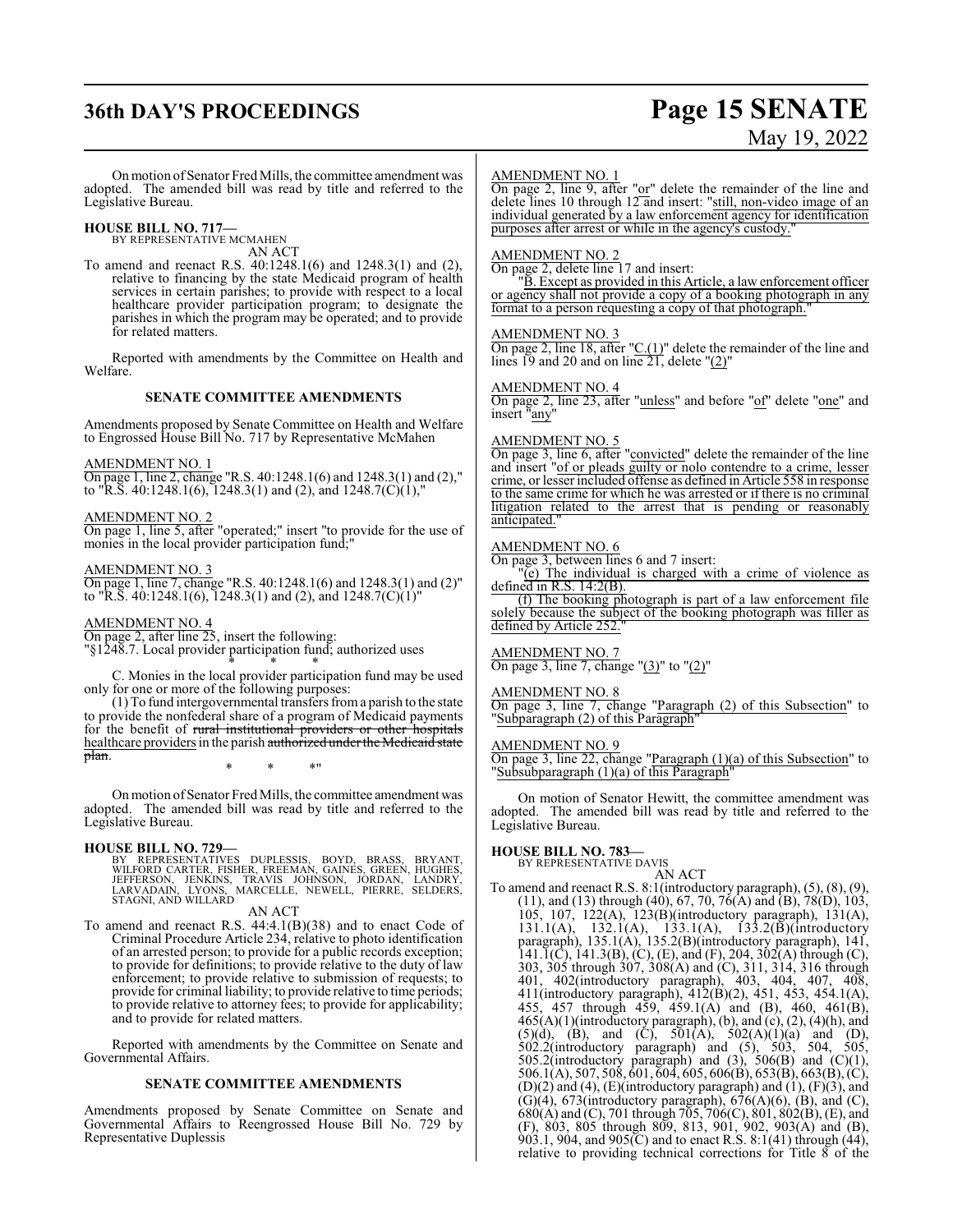# **Page 16 SENATE 36th DAY'S PROCEEDINGS**

## May 19, 2022

Louisiana Revised Statutes of 1950; to provide for technical corrections; to provide for standardization of language; and to provide for related matters.

Reported favorably by the Committee on Commerce, Consumer Protection, and International Affairs. The bill was read by title and referred to the Legislative Bureau.

# **HOUSE BILL NO. 807—** BY REPRESENTATIVE MAGEE

AN ACT

To enact Chapter 47 of Title 51 of the Louisiana Revised Statutes of 1950, to be comprised of R.S. 51:2771 through 2779, relative to incentives for energy storage; to provide for a reimbursement program; to provide for funding; to provide for calculations; to provide for eligibility of systems; and to provide for related matters.

Reported with amendments by the Committee on Commerce, Consumer Protection, and International Affairs.

#### **SENATE COMMITTEE AMENDMENTS**

Amendments proposed by Senate Committee on Commerce, Consumer Protection and International Affairs to Reengrossed House Bill No. 807 by Representative Magee

AMENDMENT NO. 1 On page 1, line 3, change "2779" to "2780"

#### AMENDMENT NO. 2

On page 1, line 5, after "systems;" and before "and" insert "to require administrative rulemaking by the Department of Economic Development; to provide for effectiveness;

## AMENDMENT NO. 3

On page 1, line 8, change "2779" to "2780"

#### AMENDMENT NO. 4

On page 2, delete lines 1 through 4 in their entirety and insert in lieu thereof the following:

"D.(1) There is hereby created, as a special fund in the state treasury, the Disaster Resiliency Battery Incentive Fund, hereinafter referred to as the "fund". Monies in the fund shall be invested in the same manner as monies in the state general fund. Interest earned on the investment of monies in the fund shall be deposited in and credited to the fund. Monies in the fund shall be used solely for the administration of the Disaster Resiliency Battery Incentive Program as provided for in this Chapter. All unexpended or unencumbered monies remaining in the fund at the end of the fiscal year shall remain to the credit of the fund.

(2) Monies appropriated or transferred to the fund shall be deposited by the state treasurer after compliance with the requirements of Article VII, Section 9(B) of the Constitution of Louisiana relative to the Bond Security and Redemption Fund.  $(3)$  The fund shall terminate on December 31, 2024.

#### AMENDMENT NO. 5

On page 3, line 22, change "or nonprofit, government" to "nonprofit, or government property"

## AMENDMENT NO. 6

On page 5, line 2, change "provided that" to "if"

#### AMENDMENT NO. 7

On page 5, line 3, after "public assembly" and before the period "." insert "and is a designated emergency shelter through the local office of emergency preparedness

#### AMENDMENT NO. 8

On page 5, between lines 8 and 9, insert the following: "§2779. Administrative rulemaking

A. The Department of Economic Development shall promulgate in accordance with the Administrative Procedure Act all rules as are necessary to implement the provisions of this Chapter.

B. The rules required by this Chapter shall include but not be limited to the following:

(1) Restrictions for the reallocation of reserved funds and the modification thereof.

(2) Mechanisms to ensure equitable distribution of funds by region.

(3) Authority and limitation to fund the administration of the program.

(4) Guidelines and requirements for an application process and for determining applicant eligibility, including interagency collaboration and a process for managing the denial of applications."

#### AMENDMENT NO. 9

On page 5, line 9, change "2779." to "2780."

#### AMENDMENT NO. 10

On page 5, after line  $\Pi$ , add the following:

"Section 2. (A) Except as provided in Subsection B of this Section, this Act shall become effective on July 1, 2022.

(B) The provisions enacted by Section 1 of this Act relating to the application for reimbursement through the Disaster Resiliency Battery Incentive Program shall not become enforceable until the date of adoption of administrative rules promulgated by the Department of Economic Development for the implementation of the provisions of this Act."

On motion of Senator Ward, the committee amendment was adopted. The amended bill was read by title and recommitted to the Committee on Finance.

- **HOUSE BILL NO. 827—** BY REPRESENTATIVES GADBERRY, AMEDEE, CARRIER, DESHOTEL, GAINES, HODGES, HORTON, JEFFERSON, JENKINS, LARVADAIN, LYONS, CHARLES OWEN, SELDERS, AND STAGNI AN ACT
- To enact Part VIII of Chapter 5-A of the Louisiana Revised Statutes of 1950, to be comprised of R.S. 40:1091, relative to health services for children; to provide relative to screening of children for autism spectrum disorder; to require such screening in certain instances; to provide for exceptions to the screening requirement; to provide a limitation of liability; and to provide for related matters.

Reported favorably by the Committee on Health and Welfare. The bill was read by title and referred to the Legislative Bureau.

#### **HOUSE BILL NO. 828—**

BY REPRESENTATIVES HORTON AND GEYMANN AN ACT

To amend and reenact R.S. 40:4.9(B), relative to preparation in private homes of foods for sale; to provide relative to an exemption for home-based preparers of low-risk foods for sale from laws and regulations pertaining to food preparation; to provide for the annual sales threshold qualifying home-based food preparers for this exemption; and to provide for related matters.

Reported favorably by the Committee on Health and Welfare. The bill was read by title and referred to the Legislative Bureau.

#### **HOUSE BILL NO. 830—**

BY REPRESENTATIVE DAVIS

AN ACT To amend and reenact R.S.  $49:222(B)(1)(a)$  and to enact R.S. 49:222(B)(15), relative to fees chargeable by the secretary of state; to provide for transferring a limited liability company name; to establish a fee for certain termination services; to establish fees relative to structured settlement purchase companies; to make technical changes; and to provide for related matters.

Reported favorably by the Committee on Commerce, Consumer Protection, and International Affairs. The bill was read by title and referred to the Legislative Bureau.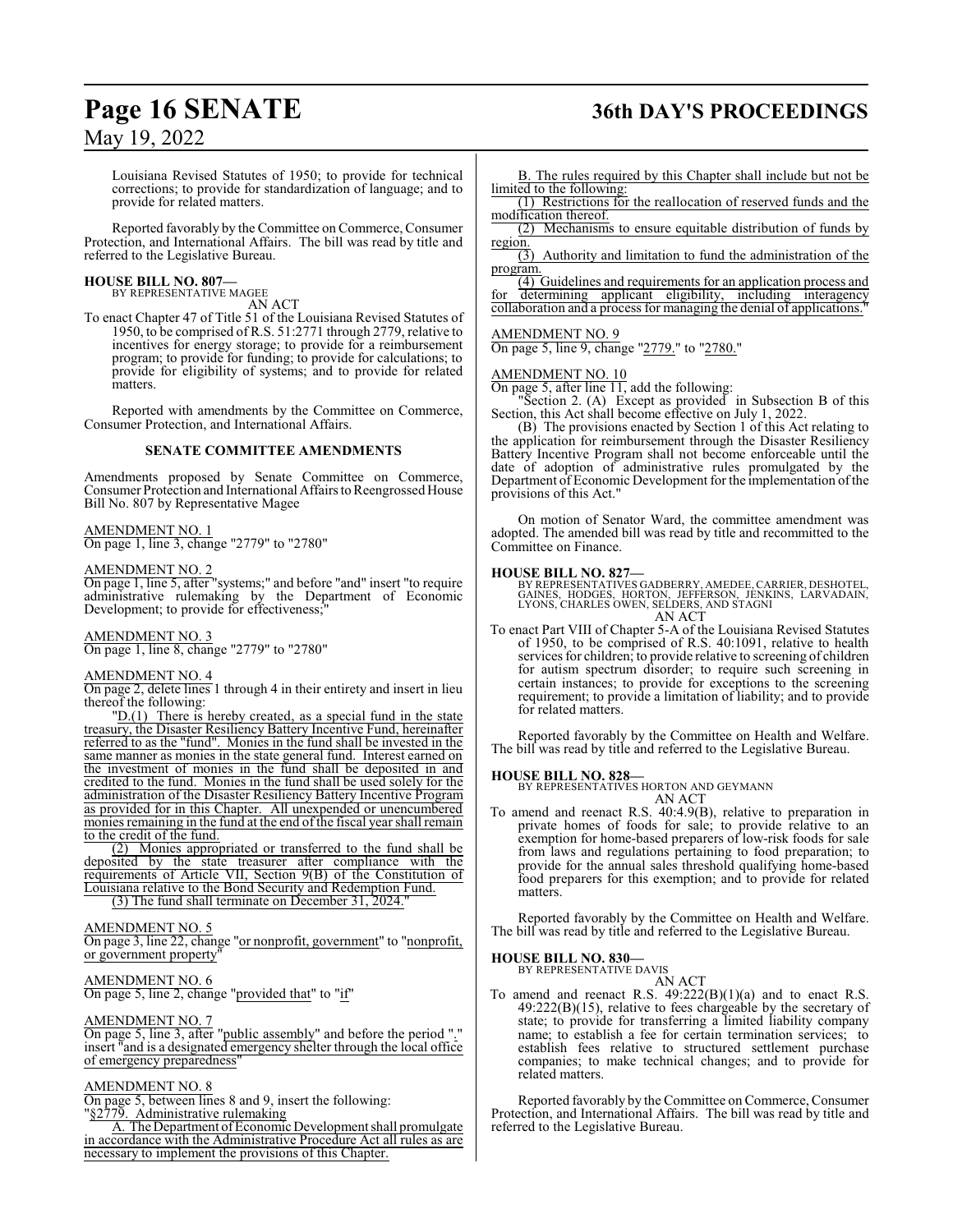# **36th DAY'S PROCEEDINGS Page 17 SENATE**

# May 19, 2022

**HOUSE BILL NO. 831—**

BY REPRESENTATIVE FIRMENT AN ACT

To enact R.S. 22:1338, relative to additional living expense coverage for homeowner's insurance; to provide for an advance payment in the event of a total loss; to provide for payment after the advance period; and to provide for related matters.

Reported with amendments by the Committee on Insurance.

#### **SENATE COMMITTEE AMENDMENTS**

Amendments proposed by Senate Committee on Insurance to Reengrossed House Bill No. 831 by Representative Firment

#### AMENDMENT NO. 1

On page 1, line 8, after "a" and before "peril" insert "covered"

On motion of Senator Talbot, the committee amendment was adopted. The amended bill was read by title and referred to the Legislative Bureau.

#### **HOUSE BILL NO. 832—**

BY REPRESENTATIVE CARRIER AN ACT

To enact Section 2 of Act No. 444 of the 2021 Regular Session of the Legislature of Louisiana, relative to restroom access for individuals with certain conditions; to provide for designation of an Act of the Legislature of Louisiana by means of a short title; and to provide for related matters.

Reported favorably by the Committee on Health and Welfare. The bill was read by title and referred to the Legislative Bureau.

#### **HOUSE BILL NO. 864—**

BY REPRESENTATIVES DAVIS AND MCKNIGHT AND SENATOR WARD AN ACT

To amend and reenact R.S. 34:1133(B), (C)(7), and (G), 1134(A), and 1135(B) and to enact R.S. 34:1136(D), relative to the Board of Louisiana River Pilot Review and Oversight; to provide for the membership of the board; to provide for per diem for the judge member; to provide for a procedure regarding review of proposed rules; to provide for board funds; and to provide for related matters.

Reported favorably by the Committee on Commerce, Consumer Protection, and International Affairs. The bill was read by title and referred to the Legislative Bureau.

#### **HOUSE BILL NO. 936—** BY REPRESENTATIVE HUVAL

AN ACT

To amend and reenact R.S.  $22:1892(A)(1), (3)$ , and  $(4)$ , relative to the payment and adjustment of certain insurance claims; to provide for the payment of any undisputed amount due on a claim; to provide for initiation of loss adjustment; to provide for requests for certain documents; to provide for written notice; and to provide for related matters.

Reported with amendments by the Committee on Insurance.

#### **SENATE COMMITTEE AMENDMENTS**

Amendments proposed by Senate Committee on Insurance to Engrossed House Bill No. 936 by Representative Huval

AMENDMENT NO. 1

On page 2, at the end of line 2, after "claim" insert a "(,)"

AMENDMENT NO. 2

On page 2, at the beginning of line 3, delete "and of"

AMENDMENT NO. 3

On page 2, line 6, after "insured." insert "The acknowledgment ofthe receipt shall be sent either by United States mail, electronic delivery, or hand delivery.

AMENDMENT NO. 4 On page 2, line 11, after "insured" delete the ";" and insert a "." and change "however" to "However,"

AMENDMENT NO. 5 On page 2, delete lines 20 and 21

AMENDMENT NO. 6 On page 2, line 22, change " $(e)$ " to " $(d)$ "

AMENDMENT NO. 7 On page 2, line 24, change "(f)" to "(e)"

AMENDMENT NO. 8 On page 2, line 25, change "any" to "all"

#### AMENDMENT NO. 9

On page 2, line 26, "loss" change the period "." to a comma "," and add the following:"except in the case of a presidentially or gubernatorially declared disaster, in which case the insurer shall accept or reject a claim within thirty business days.

AMENDMENT NO. 10 On page 2, line 28, change " $(g)$ " to " $(f)$ "

AMENDMENT NO. 11

On page 2, line 29, after "days" insert the following: "or within thirty business days in the case of a presidentially or gubernatorially declared disaster,

#### AMENDMENT NO. 12

On page 3, delete lines 3 and 4 in their entirety and insert in lieu thereof the following: "or reject the claim in whole or in part no later than thirty business days from the date on which the insurer notified the insured of the reasons that the insurer needed additional time to assess the claim.

On motion of Senator Talbot, the committee amendment was adopted. The amended bill was read by title and referred to the Legislative Bureau.

**HOUSE BILL NO. 967—**

BY REPRESENTATIVE SEABAUGH

- AN ACT
- To amend and reenact R.S. 22:1272, relative to liability limits; to prohibit the reduction of policy limits based on expenses of defense; to provide for waivers; to provide for which expenses qualify as expenses of defense; to provide for an effective date; and to provide for related matters.

Reported with amendments by the Committee on Insurance.

#### **SENATE COMMITTEE AMENDMENTS**

Amendments proposed by Senate Committee on Insurance to Reengrossed House Bill No. 967 by Representative Seabaugh

AMENDMENT NO. 1

On page 1, line 12, change " $(B)(2)$  of this Section" to " $(B)(2)$  or  $(3)$ of this Section"

AMENDMENT NO. 2 On page 1, delete lines 19 and 20 in their entirety

#### AMENDMENT NO. 3

On page 2, delete lines 1 through 11, and insert the following: "(2) The prohibition contained in Subsection A of this Section shall be waived by the commissioner for the following types of insurance coverage:

(a) Professional liability other than medical malpractice. (b) Directors' and officers' liability.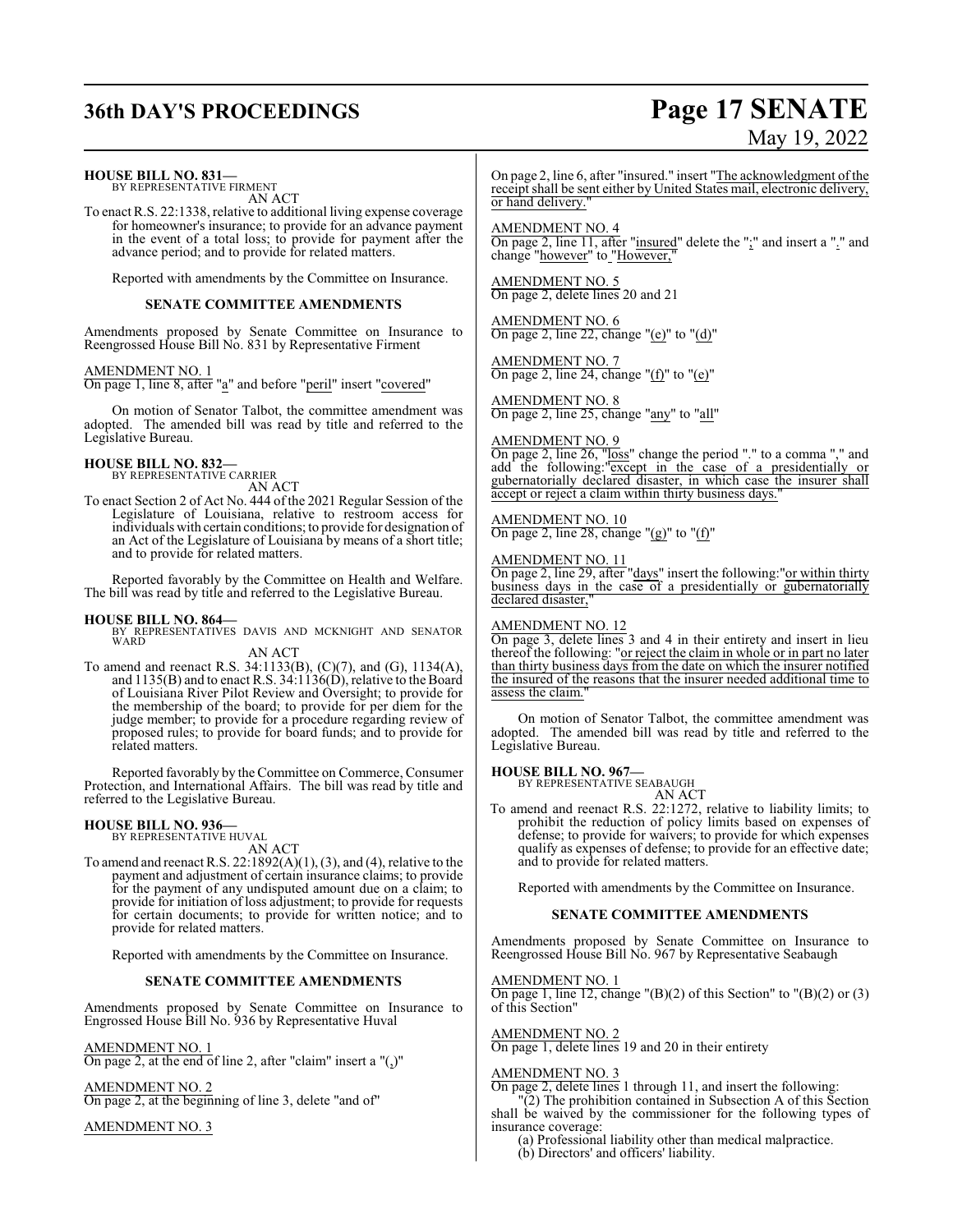# **Page 18 SENATE 36th DAY'S PROCEEDINGS**

## May 19, 2022

(c) Errors and omissions liability.

(d) Pollution liability.

(e) Employment practices liability.

(f) Cyber risk liability.

(g) Information security and privacy liability.

(h) Patent defense or other intellectual property infringement liability.

(i) Commercial liability coverages sold in combination."

#### AMENDMENT NO. 4

On page 2, line 12, before "The" insert "(3)"

On motion of Senator Talbot, the committee amendment was adopted. The amended bill was read by title and referred to the Legislative Bureau.

## **HOUSE BILL NO. 969—** BY REPRESENTATIVE SEABAUGH

- AN ACT
- To amend and reenact R.S. 24:10, relative to vetoes, to provide for procedures relative to vetoed bills and items; to provide for reconsideration by the legislature; to provide relative to veto sessions; to provide for effectiveness; and to provide for related matters.

Reported favorably by the Committee on Senate and Governmental Affairs. The bill was read by title and referred to the Legislative Bureau.

## **HOUSE BILL NO. 999—** BY REPRESENTATIVE FIRMENT

AN ACT

To amend and reenact R.S. 22:1706(H) and to enact R.S.  $22:1704(E)(6)$  through (8) and  $1706(I)$  through (P), relative to public adjusters; to provide for certain disclosure; to provide for standards of conduct; to provide for prohibitions; to provide for penalties; and to provide for related matters.

Reported favorably by the Committee on Insurance. The bill was read by title and referred to the Legislative Bureau.

- **HOUSE BILL NO. 1040—** BY REPRESENTATIVES LACOMBE, DAVIS, FISHER, FONTENOT, GOUDEAU, MCKNIGHT, MIGUEZ, NEWELL, PRESSLY, AND THOMAS AN ACT
- To enact Chapter 20 of Title 51 of the Louisiana Revised Statutes of 1950, to be comprised ofR.S. 51:1751 through 1754, relative to payment processors; to provide definitions; to prohibit discrimination; to provide for a violation; to provide for an unfair trade practice; to exempt certain entities from the application of unfair trade practices law; to provide for enforcement by the commissioner of the office of financial institutions in certain situations; to provide for unauthorized or illegal acts; and to provide for related matters.

Reported with amendments by the Committee on Commerce, Consumer Protection, and International Affairs.

#### **SENATE COMMITTEE AMENDMENTS**

Amendments proposed by Senate Committee on Commerce, Consumer Protection and International Affairs to Engrossed House Bill No. 1040 by Representative LaCombe

#### AMENDMENT NO. 1

On page 1, line 2, after "enact" delete the remainder of the line and delete lines 3 through 5 in their entirety and insert the following: "R.S. 6:1055, relative to the transmission and delivery of funds; to provide relative to money transmission services; to provide for certain delivery time periods; to provide for notice of availability of funds; to provide for contracts and user agreements; to prohibit certain provisions; to provide for notice of violations; to provide relative to the application of unfair trade practices law; to provide for exceptions;"

#### AMENDMENT NO. 2

On page 1, delete lines 10 through 20 in their entirety and delete page 2 in its entirety and insert the following:

"Section 1. R.S. 6:1055 is hereby enacted to read as follows:  $§1055$ . Money transmitter delivery of funds requirement A. Every money transmitter licensee and its

Every money transmitter licensee and its authorized delegates shall transmit the monetary equivalent of all money or equivalent value received from a customer for transmission, net of any fees, or issue instructions committing the money or its monetary equivalent, to the person designated by the customer within ten business days after receiving the money or equivalent value, unless otherwise ordered by the customer, accepted under the terms of a contract for stored value or when the transmission is for the payment of goods or services or unless the licensee or its authorized delegate has reason to believe that a crime has occurred, is occurring, or may occur as a result of transmitting the money.

B. For purposes of this Section, money is considered to have been transmitted when it is available to the person designated by the customer and a reasonable effort has been made to inform the designated person that the money is available, whether or not the designated person has taken possession of the money.

C.(1) Any provision in a money transmitter licensee contract or user policy which provides a financial penalty or stipulated damages for executing a lawful and valid transaction under federal and state law is manifestly unreasonable, contrary to public policy, and shall be null and void.

(2) A money transmitter licensee shall provide notice to a customer of any transaction as provided in Paragraph (1) of this Subsection that the money transmitter finds to be or is suspected of being in violation of the contract or user policy. Any funds seized by the money transmitter prior to providing such notice and found to be from a lawful and valid transaction under federal and state law shall be returned to the consumer.

D. The enforcement of any choice-of-law provision in a money transmitter licensee contract or user policy that would result in a contravention of the public policy of this state as expressed by Subsection C of this Section shall be null and void.

E. A money transmitter licensee that seizes or holds funds pursuant to a service contract or user policy provision that is subject to nullification as provided by this Section shall return to the client any funds held or seized as a result of such violation and such money transmitter licensee may cancel the service contract.

F. A violation ofthis Section shall be considered an unfair trade practice and shall subject violators to the provisions of R.S. 51:1401 et seq. Entities covered by this Section shall be subject to the enforcement powers of the commissioner of the office of financial institutions as provided in R.S. 6:121.1. For purposes ofthis Section, the provisions of R.S. 51:1406 shall not apply to a money transmitter licensee.

G. The provisions of this Section shall not apply to any federally insured financial institution, its subsidiaries, and affiliates."

On motion of Senator Ward, the committee amendment was adopted. The amended bill was read by title and referred to the Legislative Bureau.

## **HOUSE BILL NO. 1058— (Substitute for House Bill No. 387 by Representative Hollis)** BY REPRESENTATIVE HOLLIS

AN ACT

To amend and reenact R.S. 9:3198(A)(2)(a) and (3), relative to the sale of immovable property; to provide for property disclosure requirements regarding homeowners' associations; to provide for property disclosures regarding restrictive covenants and building restrictions; and to provide for related matters.

Reported with amendments by the Committee on Commerce, Consumer Protection, and International Affairs.

#### **SENATE COMMITTEE AMENDMENTS**

Amendments proposed by Senate Committee on Commerce, Consumer Protection and International Affairs to Engrossed House Bill No. 1058 by Representative Hollis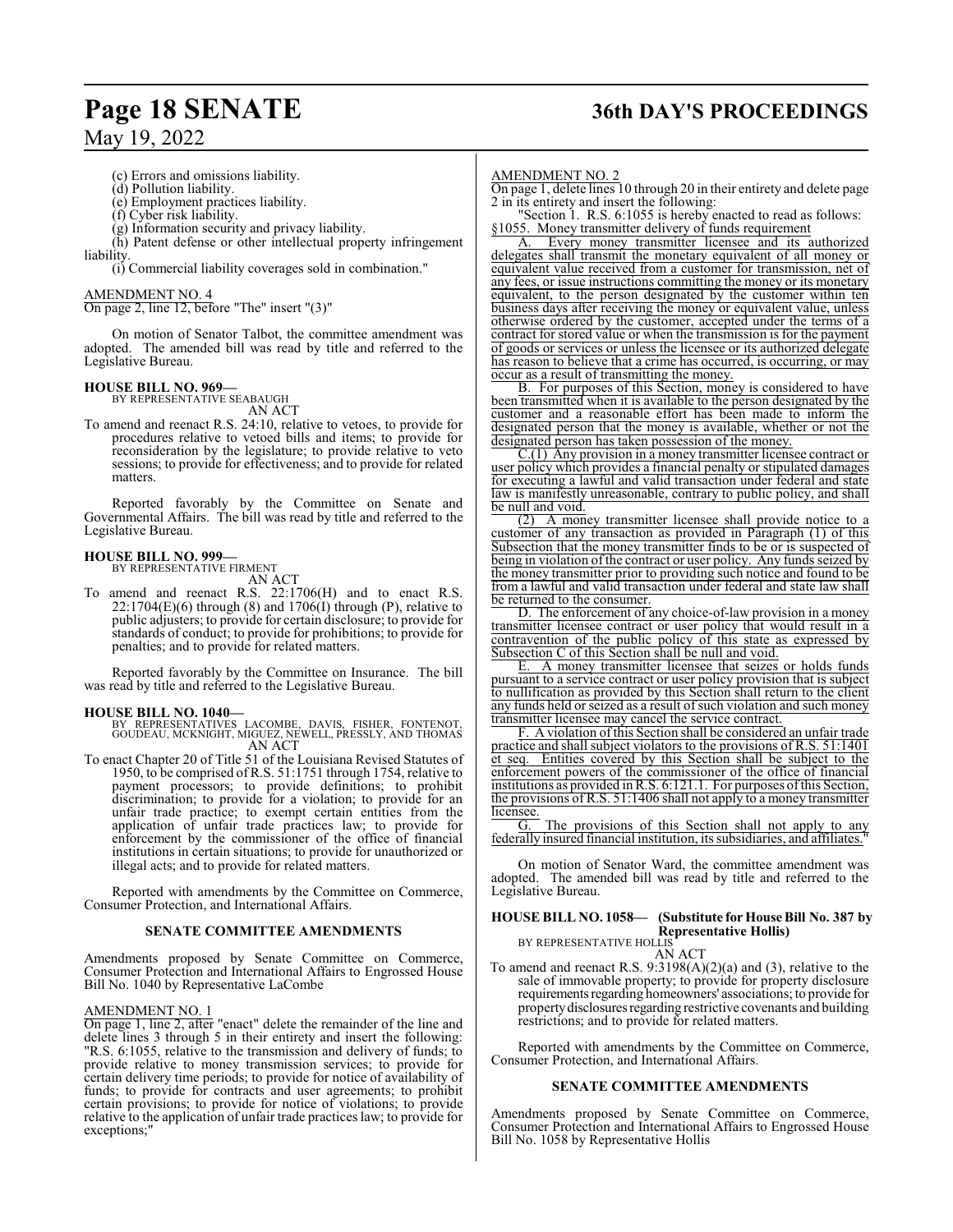## **36th DAY'S PROCEEDINGS Page 19 SENATE**

# May 19, 2022

#### AMENDMENT NO. 1

On page 1, line 2, delete "R.S. 9:3198(A)(2)(a) and (3)" and insert "R.S. 9:3196 and 3198(A)(2)(a) and (3)"

AMENDMENT NO. 2 On page 1, line 4, delete "restrictive covenants and"

AMENDMENT NO. 3

On page 1, line 5, delete "building restrictions" and insert "community documents"

#### AMENDMENT NO. 4

On page 1, line 7, delete "R.S. 9:3198(A)(2) and (3)" and insert "R.S. 9:3196 and 3198(A)(2)(a) and (3)"

#### AMENDMENT NO. 5

On page 1, between lines 8 and 9 insert:

"§3196. Definitions

As used in this Chapter, the following terms have the meanings hereinafter ascribed to them:

(1) "Communitydocuments"means the articles ofincorporation, bylaws, plat, declarations, covenants, conditions, restrictions, rules and regulations, or other written instruments, including any amendment thereto, by which the association has the authority to exercise any of its powers to manage, maintain, or otherwise affect the association property or which otherwise govern the use of association property.

 $\frac{1}{(1)(2)}$  "Known defect" means a condition found within the property that was actually known by the seller and that results in any of the following:

(a) Has a substantial adverse effect on the value of the property. (b) Significantly impairs the health or safety of future occupants of the property.

(c) If not repaired, removed, or replaced, significantly shortens the expected normal life of the property.

 $\left(\frac{2}{2}\right)(3)$  "Property disclosure document" means a document in a form prescribed by the Louisiana Real Estate Commission, or a form that contains at least the minimum language prescribed by the commission, which is presented by the seller to the purchaser in the manner set forth in R.S. 9:3198(B) and which discloses, at a minimum, known defects in the residential real property.

 $\left(\frac{3}{4}\right)$  "Purchaser" means a transferee or prospective transferee in any of the types of transactions described in R.S. 9:3197(A).

 $\left(\frac{4}{5}\right)$  "Real estate contract" means any written agreement, entered into prior to the perfection of the contract of sale or contract to lease or otherwise with an option to purchase, which relates to the sale, offer for sale, purchase, offer to purchase, lease with option to purchase, offer to lease with option to purchase, any other option to purchase, or any other offer which includes an option to purchase any residential real property or improvements thereon.

 $(5)(6)$  "Residential real property" means real property consisting of one or not more than four residential dwelling units, which are buildings or structures each of which are occupied or intended for occupancy as single family residences.

 $\left(\frac{1}{6}\right)(7)$  "Seller" means an owner of residential real property, whether an individual, partnership, corporation, or trust, who sells or attempts to sell residential real property in a manner described in R.S. 9:3197(A).

\* \* \*"

AMENDMENT NO. 6 On page 1, line 11, delete "homeowners' associations and"

AMENDMENT NO. 7 On page 1, line 12, delete "restrictive covenants" and insert "community documents"

AMENDMENT NO. 8 On page 1, line 18, delete "and whether the residential"

AMENDMENT NO. 9 On page 2, delete lines 1 and 2

#### AMENDMENT NO. 10

On page 2, line 6, delete "restrictive"

AMENDMENT NO. 11

On page 2, line 7, delete "convenants and building restrictions" and insert "community documents"

#### AMENDMENT NO. 12

On page 2, line 10, delete "governing" and insert "community" and after "obtain" and before "documents" insert "community"

#### AMENDMENT NO. 13

On page 2, line 11, delete "regarding any restrictive covenants and building restrictions"

On motion of Senator Ward, the committee amendment was adopted. The amended bill was read by title and referred to the Legislative Bureau.

#### **HOUSE BILL NO. 1061— (Substitute for House Bill No. 520 by Representative Hughes)**

BY REPRESENTATIVE HUGHES

AN ACT

To amend and reenact R.S. 40:1216.1(G) and to enact R.S. 40:1216.1(A)(10), relative to procedures for victims ofsexuallyoriented criminal offenses; to provide for emergency contraception; to provide for informational materials relating to emergency contraception; to provide for definitions; to provide for an effective date; and to provide for related matters.

Reported favorably by the Committee on Health and Welfare. The bill was read by title and referred to the Legislative Bureau.

## **HOUSE BILL NO. 1064— (Substitute for House Bill No. 1023**

**by Representative Farnum)**<br>BY REPRESENTATIVES FARNUM, BOURRIAQUE, WILFORD CARTER,<br>DAVIS, GEYMANN, ROMERO, AND TARVER AND SENATOR STINE AN ACT

To amend and reenact R.S. 6:337 and 338, relative to the disbursement of insurance proceeds for damages to residential property; to provide for prompt endorsement; to require prompt payment to borrower-payees in certain circumstances; to require placement of settlement proceeds in a segregated account; to provide for requirements for a residential mortgagee or mortgage servicer; to provide for the payment of proceeds relative to additional living expenses and contents insurance; to provide for notice by a mortgagee or mortgage servicer in certain circumstances; to provide for the release of proceeds held by a mortgagee or mortgage servicer; to provide for civil money penalties; to provide for the payment of interest accrued on settlement proceeds; to provide for release of excess funds upon written request; to provide for applicability; and to provide for related matters.

Reported with amendments by the Committee on Commerce, Consumer Protection, and International Affairs.

#### **SENATE COMMITTEE AMENDMENTS**

Amendments proposed by Senate Committee on Commerce, Consumer Protection and International Affairs to Reengrossed House Bill No. 1064 by Representative Farnum

#### AMENDMENT NO. 1

On page 2, line 17, after "endorsement." insert "The segregated account may at the discretion of the mortgagee or mortgage servicer be an individual deposit account for each borrower-payee or a master account containing subaccounts for each borrower-payee."

### AMENDMENT NO. 2

On page 5, line 25, after "this Section" insert "and R.S. 6:338"

## AMENDMENT NO. 3

On page 6, line 13, after "to provide" and before "endorsements" delete "its" and insert "their its"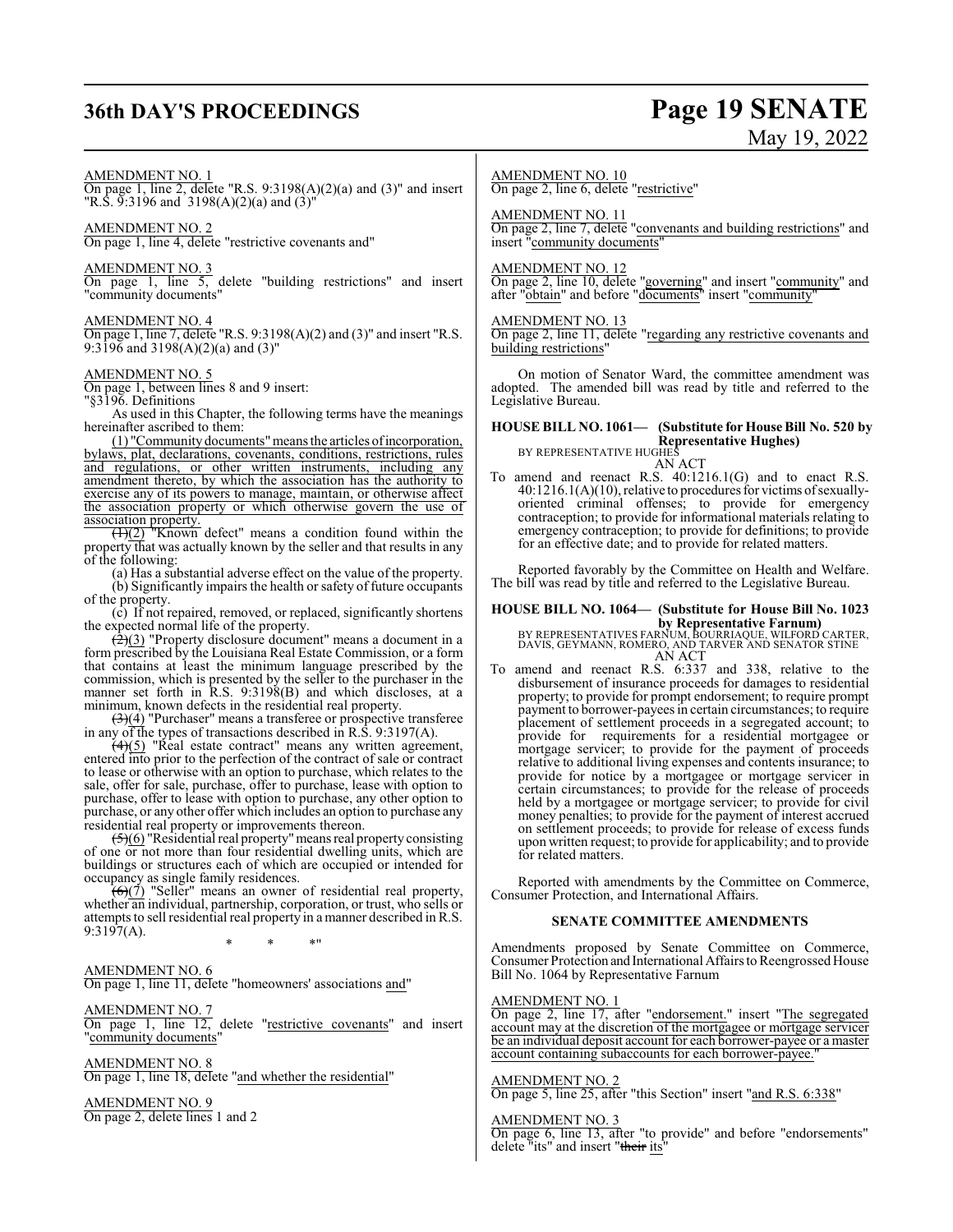#### AMENDMENT NO. 4

On page 6, line 18, after "B." delete the remainder of the line and delete line 19

#### AMENDMENT NO. 5

On page 6, line 20, delete "considered to be excess funds."

#### AMENDMENT NO. 6

On page 7, delete lines 19 through 21and insert the following:

"E. The commissioner shall have the power to enact and promulgate rules and regulations as may be necessary or appropriate to implement the provisions of this Section. The provisions of this Section shall not impair the contractual rights of a mortgagee or mortgage servicer related to all loan balances and accrued interest as described in Paragraphs (B)(1) and (2) of this Section.

On motion of Senator Ward, the committee amendment was adopted. The amended bill was read by title and referred to the Legislative Bureau.

### **Privileged Report of the Committee on Senate and Governmental Affairs**

### **ENROLLMENTS**

Senator Hewitt, Chairman on behalf ofthe Committee on Senate and Governmental Affairs, submitted the following report:

#### May 19, 2022

To the President and Members of the Senate:

I am directed by your Committee on Senate and Governmental Affairs to submit the following report:

The following Senate Concurrent Resolutions have been properly enrolled:

# **SENATE CONCURRENT RESOLUTION NO. 18—** BY SENATOR CONNICK

A CONCURRENT RESOLUTION

To urge and request the Louisiana State Law Institute to study and make recommendations relative to the filing of additional documents in the form of rebuttable evidence with a reply memorandum in response to a motion for summary judgment.

### **SENATE CONCURRENT RESOLUTION NO. 52—**

BY SENATOR PEACOCK A CONCURRENT RESOLUTION

To commend Bob Davis Electric Co. Inc. on the occasion of its one hundredth anniversary.

# **SENATE CONCURRENT RESOLUTION NO. 53—** BY SENATOR PEACOCK AND REPRESENTATIVE PRESSLY

A CONCURRENT RESOLUTION

To commend the Shreveport Little Theatre on the occasion of its one hundredth consecutive season of live theatrical production.

> Respectfully submitted, SHARON W. HEWITT Chairman

The foregoing Senate Concurrent Resolutions were signed by the President of the Senate.

#### **Privileged Report of the Committee on Senate and Governmental Affairs**

### **ENROLLMENTS**

Senator Hewitt, Chairman on behalf of the Committee on Senate and Governmental Affairs, submitted the following report:

# **Page 20 SENATE 36th DAY'S PROCEEDINGS**

May 19, 2022

To the President and Members of the Senate:

I am directed by your Committee on Senate and Governmental Affairs to submit the following report:

The following Senate Bills have been properly enrolled:

#### **SENATE BILL NO. 66—**

BY SENATORS CONNICK, ALLAIN, BARROW, BERNARD, CATHEY,<br>CORTEZ, FESI, HARRIS, HENRY, HEWITT, MILLIGAN, MIZELL,<br>PEACOCK, POPE, SMITH, STINE, TALBOT AND WHITE AN ACT

To amend and reenact R.S. 14:2(B)(50) and R.S. 14:79(B) and (C), relative to the crime of violation of protective orders; to provide for enhanced penalties for violations of a protective order when committed while in possession of a firearm; and to provide for related matters.

**SENATE BILL NO. 77—**<br>BY SENATORS LUNEAU, BARROW, BOUDREAUX, HENSGENS,<br>MCMATH, MIZELL AND POPE AND REPRESENTATIVES ADAMS,<br>BAGLEY, ECHOLS, HUGHES, LARVADAIN, MCMAHEN, SCHLEGEL<br>AND STAGNI

#### AN ACT

To enact R.S. 46:153.3(C)(2), relative to Medicaid coverage for prescription drugs; to provide for prescribed drugs used to treat schizophrenia and schizotypal or delusion disorders; and to provide for related matters.

## **SENATE BILL NO. 117—**

BY SENATOR LUNEAU AN ACT

To enact R.S. 22:1296.1, relative to automobile insurance; to provide for the application of certain insurance coverages to an insured when operating a vehicle not owned by the insured; to provide certain requirements for such coverages to apply to the insured's conduct; to provide for a determination as to which insurance is primary; to provide legislative intent; and to provide for related matters.

**SENATE BILL NO. 163—** BY SENATORS TALBOT, BERNARD, FESI, JACKSON, ROBERT MILLS, PEACOCK, SMITH AND STINE

## AN ACT

To enact R.S. 22:1897, relative to the insurance claims process; to provide a policyholder a catastrophe claim process disclosure form; to provide for rules and regulations; and to provide for related matters.

#### **SENATE BILL NO. 165—** BY SENATOR TALBOT

AN ACT

To amend and reenact R.S. 22:2436(C)(2)(a), (D)(2), (D)(3), and  $(E)(2)$  and 2437(C), to enact R.S. 22:2436(D)(4) and 2439(D), and to repeal R.S.  $22:2436(E)(3)$ , relative to an internal claims and appeals process and external procedures for health insurance issuers; to provide requirements for certain processes and procedures; and to provide for related matters.

#### **SENATE BILL NO. 169—**

BY SENATOR MIZELL AN ACT

To amend and reenactR.S. 17:407.101(E)(8)(introductory paragraph) and (b)(i), (F), and (G) and to repeal Sections 3 and  $4(B)$  of Act 180 ofthe 2020Regular Session, relative to the EarlyChildhood Care and Education Commission; to provide relative to the officers and duties of a task force of the commission; to provide relative to meetings and reports of the commission; to repeal the termination date of the commission; and to provide for related matters.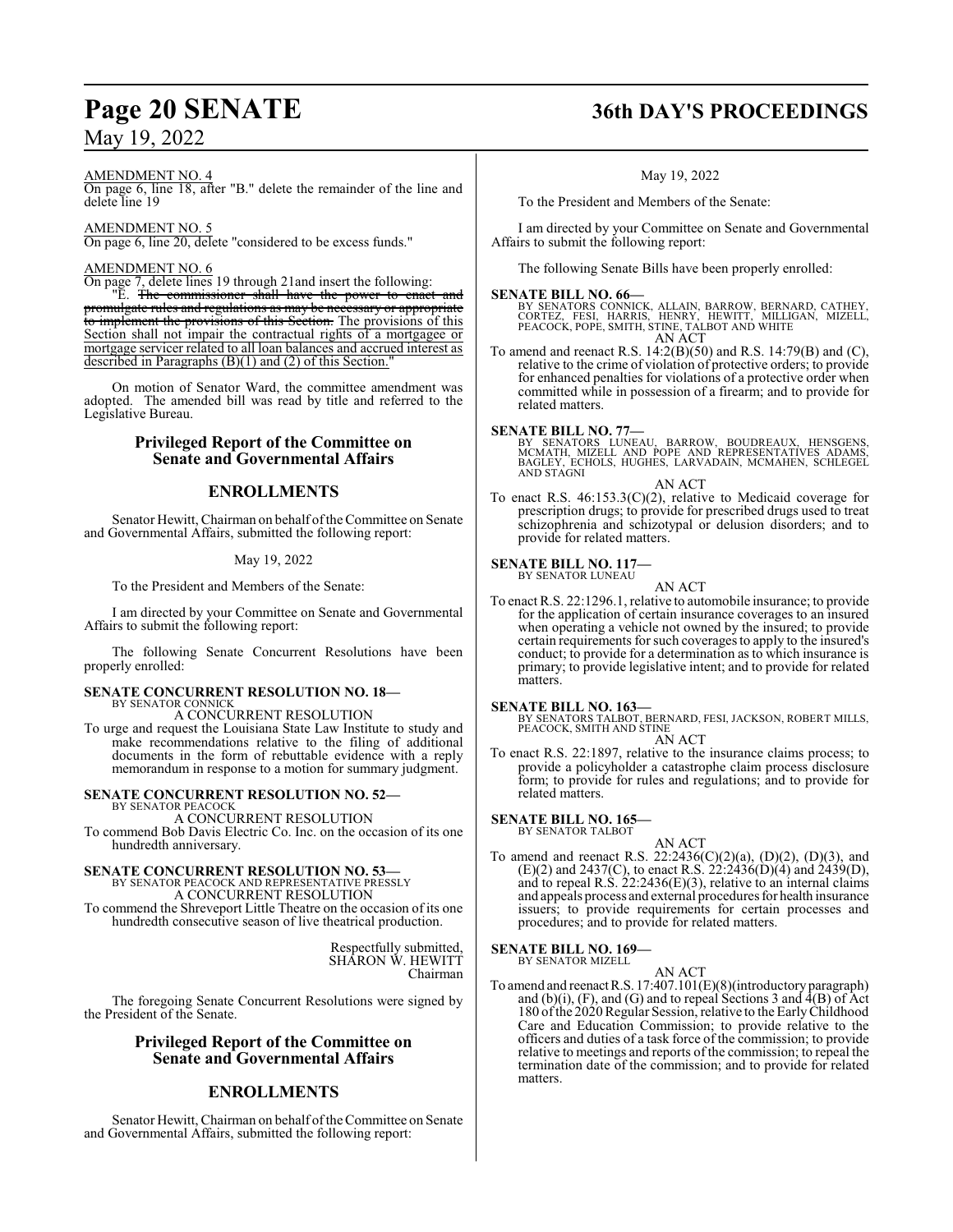## **36th DAY'S PROCEEDINGS Page 21 SENATE**

#### **SENATE BILL NO. 194—** BY SENATOR HEWITT

AN ACT

To enact R.S. 17:2048.51(C)(23), relative to the membership of the Louisiana Health Works Commission; to add a member representing the Louisiana State Nurses Association; and to provide for related matters.

**SENATE BILL NO. 217—** BY SENATOR JACKSON

AN ACT

To enact R.S. 47:305.77 and 337.9(D)(36), relative to local sales and use tax; to provide an exemption from local sales and use tax for the lease, rental, or purchase of tangible personal property or services by the Edward Via College of Osteopathic Medicine (VCOM); to provide for effectiveness; and to provide for related matters.

#### **SENATE BILL NO. 320—** BY SENATOR HENRY

AN ACT

To enact R.S. 27:244(D), relative to the casino operating contract; to temporarily suspend the requirement of certain provisions; to clarify that certain activities are not suspended; and to provide for related matters.

## **SENATE BILL NO. 360—** BY SENATOR FOIL

AN ACT

To amend and reenact Code of Criminal Procedure Art. 331(I), (J), and (K) and to enact Code of Criminal Procedure Art. 331(L), relative to the discharge of bail obligations; to provide relative to the surrender of the defendant during a statewide public health emergency; to provide relative to bond forfeiture due to the defendant's failure to appear; to provide for procedures; and to provide for related matters.

#### **SENATE BILL NO. 449—** BY SENATOR LUNEAU

AN ACT

To enact R.S. 18:1300.26, relative to video draw poker devices; to authorize the governing authority of Natchitoches Parish to call and conduct a referendum election on a proposition to allow the operation of video draw poker devices in the parish; to provide for procedures for the calling and holding of the election; and to provide for related matters.

> Respectfully submitted, SHARON W. HEWITT Chairman

The foregoing Senate Bill was signed by the President of the Senate.

#### **Privileged Report of the Committee on Senate and Governmental Affairs**

#### **ENROLLMENTS**

Senator Hewitt, Chairman on behalf of the Committee on Senate and Governmental Affairs, submitted the following report:

#### May 19, 2022

To the President and Members of the Senate:

I am directed by your Committee on Senate and Governmental Affairs to submit the following report:

The following Senate Resolutions have been properly enrolled:

#### **SENATE RESOLUTION NO. 120—**

BY SENATOR FRED MILLS A RESOLUTION

To designate the week of May 15 through May 21, 2022, as Emergency Medical Services Week in Louisiana.

**SENATE RESOLUTION NO. 121—** BY SENATORS MILLIGAN, BOUDREAUX, CATHEY, FOIL, PEACOCK, REESE AND TARVER

## A RESOLUTION

To commend the Louisiana National Guard on its exemplary service to the state of Louisiana during the last two years of unprecedented natural disasters.

#### **SENATE RESOLUTION NO. 122—** BY SENATOR BERNARD

A RESOLUTION

To commend the Montgomery High School Lady Tigers softball team on winning the 2022 Louisiana High School Athletic Association Class 1A State Championship.

SENATE RESOLUTION NO. 123—<br>BY SENATORS CONNICK, ABRAHAM, ALLAIN, BARROW, BERNARD,<br>BOUDREAUX, BOUIE, CARTER, CLOUD, CORTEZ, FESI, FIELDS, FOIL,<br>HARRIS, HENRY, HENSGENS, HEWITT, LAMBERT, LUNEAU,<br>MCMATH, MILLIGAN, FRED MILLS,

#### A RESOLUTION

To commend Sergeant Stephen Rhodes for his dedicated service and heroic actions in rescuing nine people from a capsized vessel.

# **SENATE RESOLUTION NO. 124—** BY SENATOR FIELDS

A RESOLUTION

To congratulate Maniquwa Montashay Holmes on graduating from McKinley Senior High School of Baton Rouge and to commend her for her many leadership roles both in school and in her community.

## **SENATE RESOLUTION NO. 125—** BY SENATOR FIELDS

A RESOLUTION

To congratulate Eric Brown on graduating fromMadison Preparatory Academy of Baton Rouge and to commend him on his many accomplishments.

## **SENATE RESOLUTION NO. 126—** BY SENATOR FIELDS

A RESOLUTION

To congratulate Trinity A'mya Hebert on graduating from Madison Preparatory Academy of Baton Rouge and to commend her for her many accomplishments.

#### **SENATE RESOLUTION NO. 127—**

BY SENATOR FIELDS

## A RESOLUTION

To congratulate Jerry Dennis Walker Jr. on becoming a 2022 Zachary High School graduate and to commend him on his many accomplishments.

#### **SENATE RESOLUTION NO. 128—** BY SENATOR FIELDS

A RESOLUTION

To congratulate Christian Chew on graduating from Liberty High School of Baton Rouge and to commend him on his many accomplishments.

#### **SENATE RESOLUTION NO. 130—**

BY SENATOR HEWITT A RESOLUTION

To recognize Wednesday, May 18, 2022, as Film Day at the state capitol.

# May 19, 2022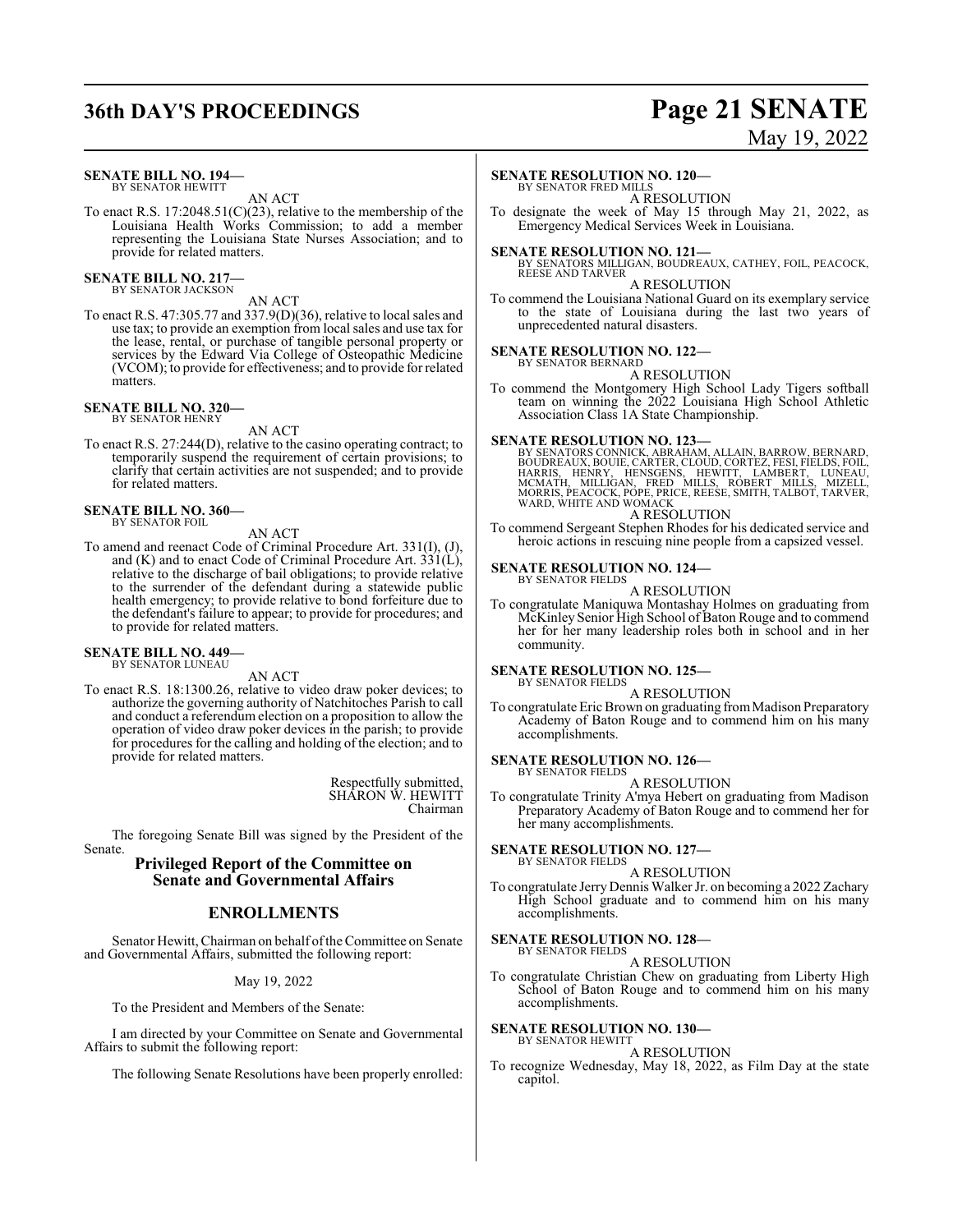#### **SENATE RESOLUTION NO. 132—**

BY SENATOR LUNEAU A RESOLUTION

To designate May 17, 2022, as Rural Mental Health Day at the Louisiana State Capitol and to commend the board of directors, staff, and provider members of the Louisiana Rural Mental Health Alliance.

> Respectfully submitted, SHARON W. HEWITT Chairman

The foregoing Senate Resolution was signed by the President of the Senate and presented to the Secretary of State by the Secretary.

#### **Message to the Secretary of State**

#### **SIGNED SENATE CONCURRENT RESOLUTIONS**

#### May 19, 2022

To the Honorable Secretary of State:

The President of the Senate and the Speaker of the House of Representatives have signed the following Senate Concurrent Resolutions:

## **SENATE CONCURRENT RESOLUTION NO. 13—** BY SENATORS LAMBERT AND BARROW

A CONCURRENT RESOLUTION

To urge and request the Department of Environmental Quality to study and make recommendations for strategies to increase the recycling of plastic.

## **SENATE CONCURRENT RESOLUTION NO. 50—** BY SENATOR FOIL

A CONCURRENT RESOLUTION To commend Mary Bird Perkins Cancer Center for hosting the "Live Well Baton Rouge" event on May 14, 2022.

> Respectfully submitted, YOLANDA J. DIXON Secretary of the Senate

#### **Message to the Governor**

#### **SIGNED SENATE BILLS**

#### May 19, 2022

To the Honorable Governor of the State of Louisiana:

The President of the Senate and the Speaker of the House of Representatives have signed the following Senate Bills:

## **SENATE BILL NO. 21—** BY SENATOR ROBERT MILLS

AN ACT

To amend and reenact the introductory paragraph of R.S. 22:436(B) and to enact R.S. 22:436(B)(5), relative to requirements for approved unauthorized insurers; to provide for the submission of contact information; and to provide for related matters.

#### **SENATE BILL NO. 102—** BY SENATOR FOIL

#### AN ACT

To amend and reenact Civil Code Arts. 250 and 256(C), relative to tutorship by nature; to provide for cotutorship; to provide that cotutors have equal authority to act alone or on behalf of the child; to provide for an effective date; and to provide for related matters.

## **Page 22 SENATE 36th DAY'S PROCEEDINGS**

#### **SENATE BILL NO. 123—**

BY SENATOR ABRAHAM AN ACT

To authorize the use of certain state property in Cameron Parish for seafood research; to provide relative to protecting the state's natural resources; to provide relative to the use of certain waters for oyster farming research; to provide relative to the specification ofthe boundaries and size of the areas in which the research will be conducted; and to provide for related matters.

## **SENATE BILL NO. 129—** BY SENATOR MORRIS

AN ACT

To amend and reenact R.S. 47:305.76(A) and 337.9(D)(34) and to enact R.S. 47:305.76(B)(24) through (46), relative to local sales and use tax; to provide an exemption from local sales and use tax for the purchase of certain infused or injected prescription drugs; to provide for applicable diseases and conditions; to provide for effectiveness; and to provide for related matters.

#### **SENATE BILL NO. 211—**

BY SENATOR STINE

#### AN ACT

To amend and reenact R.S.  $47:463.61(E)(2)$  and (3), to provide relative to the "Choose Life" special prestige license plate; to add the needs of expectant mothers considering parenting their child to the approved use of royalty fee; and to provide for related matters.

#### **SENATE BILL NO. 223—**

BY SENATORS LAMBERT, FOIL, HEWITT, MCMATH AND TALBOT AN ACT

To enact R.S. 47:463.214, 463.215, and 463.216, relative to motor vehicle special prestige license plate; to provide for Egg Bowl rivalry prestige license plates; to provide for the establishment ofthe "MississippiState UniversityAlumni Association" special prestige license plate; to provide for the establishment of the "University ofMississippi Alumni Association" special prestige license plate; to provide for the establishment of the "University of Southern Mississippi Alumni Association" special prestige license plate; to provide for creation, issuance, design, fees, distribution, and rule promulgation applicable to such license plates; and to provide for related matters.

#### **SENATE BILL NO. 242—**

BY SENATOR ALLAIN AN ACT

To amend and reenact R.S. 47:337.63(A)(3), (D), and (E), 337.69(B), 337.70(A)(1) and (2), and 337.80(A)(4)(b) and (B) and to enact R.S. 47:337.69(C) and 337.70(A)(4), relative to interest and penalties applicable to local sales and use tax; to provide for remittance of tax under protest; to provide for a limitation on the maximum interest rate on unpaid taxes; to equalize interest rates for taxes due, taxes paid under protest, and refunds of overpayments; to provide for the calculation of late filing and payment penalties; and to provide for related matters.

#### **SENATE BILL NO. 293—**

- BY SENATOR ALLAIN AND REPRESENTATIVE THOMPSON AN ACT
- To enact R.S. 47:305.77, relative to sales and use tax rebates; to provide for a state sales and use tax rebate for the purchase of certain agricultural fencing materials by commercial farmers; to provide for limitations and conditions; to provide for definitions; to authorize the secretary of the Department of Revenue to promulgate rules; to provide for application deadlines; and to provide for related matters.

**SENATE BILL NO. 381—** BY SENATOR WARD

#### AN ACT

To enact Chapter 15 of Title 51 of the Louisiana Revised Statutes of 1950, to be comprised ofR.S. 51:1501 through 1506, relative to the regulation of credit access loans; to provide for terms, procedures, prohibitions, and penalties; to require disclosure; to provide for definitions; and to provide for related matters.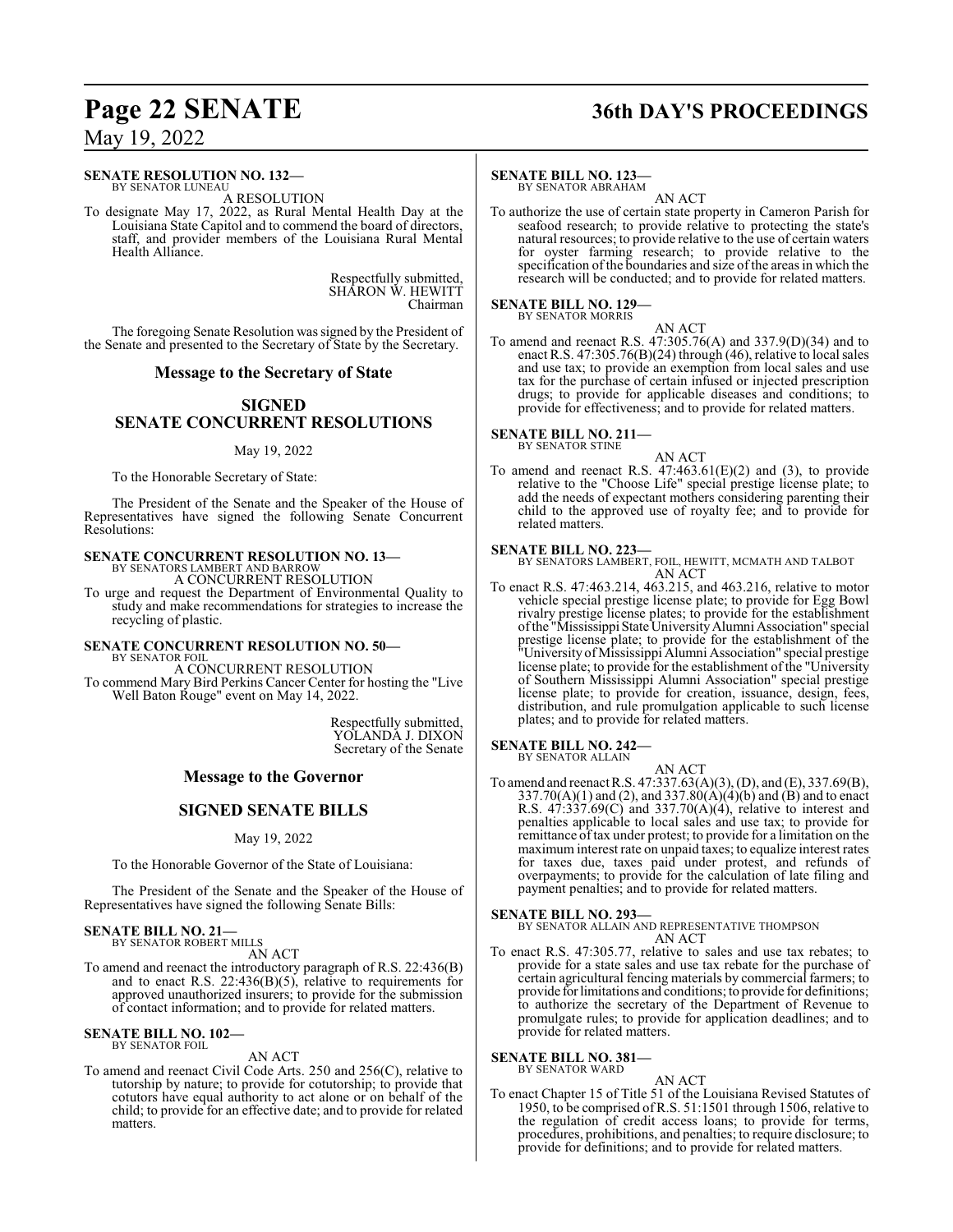## **36th DAY'S PROCEEDINGS Page 23 SENATE**

# May 19, 2022

#### **SENATE BILL NO. 431—**

BY SENATOR ROBERT MILLS AN ACT

To amend and reenact R.S. 4:228(F), relative to horse racing; to provide for offtrack wagering facility locations; to provide for prohibitions; to provide for exceptions; and to provide for related matters.

and they are hereby presented for executive approval.

Respectfully submitted, YOLANDA J. DIXON Secretary of the Senate

#### **Message from the House**

#### **SIGNED HOUSE BILLS AND JOINT RESOLUTIONS**

#### May 19, 2022

To the Honorable President and Members of the Senate:

I am directed to inform your honorable body that the Speaker of the House of Representatives has signed the following House Bills and Joint Resolutions:

## **HOUSE BILL NO. 69—** BY REPRESENTATIVE DEVILLIER

AN ACT

To amend and reenact R.S. 30:2531(D)(1) and 2531.1(B)(1), relative to photographic evidence of littering from a vehicle; to provide for an inference of guilt for the registered owner of the vehicle from which the littering occurred; and to provide for related matters.

## **HOUSE BILL NO. 81—** BY REPRESENTATIVE EMERSON

AN ACT

To amend and reenact R.S.  $37:45(A)(1)$  and (B), relative to the Occupational Licensing Review Commission; to add additional members to the commission; to make technical changes; and to provide for related matters.

#### **HOUSE BILL NO. 187—** BY REPRESENTATIVE TURNER

AN ACT

To enact R.S. 3:266(25), relative to the powers of authority of the Louisiana Agricultural Finance Authority; to expand the powers ofthe Louisiana Agricultural Finance Authority to authorize the acquisition and distribution of fuel through different methods during a natural disaster; to provide an effective date; and to provide for related matters.

#### **HOUSE BILL NO. 208—**

BY REPRESENTATIVE MIKE JOHNSON AN ACT

To amend and reenact R.S. 18:1483(14)(a)(i) and (ii), relative to campaign finance disclosure; to provide relative to definitions; to change the definition of political committee; and to provide for related matters.

#### **HOUSE BILL NO. 212—**

BY REPRESENTATIVES DUSTIN MILLER, ADAMS, BACALA, BAGLEY,<br>BISHOP, ROBBY CARTER, WILFORD CARTER, CORMIER, COUSSAN,<br>COX, DAVIS, DESHOTEL, DUPLESSIS, EDMONDS, FIRMENT, FISHER,<br>FREEMAN, FREIBERG, GREEN, HARRIS, TRAVIS JOHNSON,

#### AN ACT

To enact R.S. 40:1021(B), relative to drug-related objects; to provide relative to the definition of drug paraphernalia; to exclude rapid fentanyl test strips fromthe definition of drug paraphernalia; and to provide for related matters.

#### **HOUSE BILL NO. 217—**

BY REPRESENTATIVE BOURRIAQUE AN ACT

To authorize and provide for the transfer of certain state property; to authorize the transfer of certain state property in Cameron Parish; to provide for the property description; to provide for the reservation of mineral rights; to provide for terms and conditions; to provide an effective date; and to provide for related matters.

## **HOUSE BILL NO. 236—** BY REPRESENTATIVE ADAMS

AN ACT

To amend and reenact R.S.  $47:1923(D)(1)(a)$ , relative to the East Feliciana Parish tax assessor; to provide for the payment of certain insurance premiums for retirees; to provide for effectiveness; and to provide for related matters.

#### **HOUSE BILL NO. 770—**

BY REPRESENTATIVE ST. BLANC AN ACT

To enact Chapter 23 of Title 25 of the Louisiana Revised Statutes of 1950, to be comprised of R.S. 25:1011 through 1016, and R.S.36:4(S), relative to boards and commissions; to establish the Louisiana Governor's Mansion Commission; to provide for the membership and powers, duties, and functions of the commission; to authorize the commission to establish advisory committees; and to provide for related matters.

#### **HOUSE BILL NO. 826—** BY REPRESENTATIVE BAGLEY



To amend and reenact R.S. 40:1223.3(3) and to enact R.S. 37:3386.3(B)(3), relative to healthcare services delivered through telehealth; to provide for powers and duties of the Addictive Disorder Regulatory Authority; to provide relative to telehealth services delivered by certain professionals who are licensed, certified, or registered by the authority and other behavioral health providers; to authorize the promulgation of certain rules by the authority; to revise the definition of "healthcare provider" within the Louisiana Telehealth Access Act; and to provide for related matters.

## **HOUSE BILL NO. 870—** BY REPRESENTATIVE LACOMBE

AN ACT

To enact R.S. 22:1296.1, relative to automobile insurance; to provide for the application of certain insurance coverages to an insured when operating a vehicle not owned by the insured; to provide certain requirements for such coverages to apply to the insured's conduct; to provide for a determination as to which insurance is primary; to provide legislative intent; and to provide for related matters.

#### **HOUSE BILL NO. 890—**

BY REPRESENTATIVE ROBBY CARTER AN ACT

To authorize and provide for the transfer of certain state property; to authorize the transfer of certain state property in Tangipahoa Parish; to provide for the property description; to provide for the reservation of mineral rights; to provide terms and conditions; to provide for termination of authority; to provide for an effective date; and to provide for related matters.

#### **HOUSE BILL NO. 903—**

BY REPRESENTATIVE GREGORY MILLER

AN ACT

To amend and reenact R.S. 35:626(B) and to enact R.S. 35:626(C), relative to notaries; to provide relative to remote online notarization; to provide relative to execution of certain notarial acts; and to provide for related matters.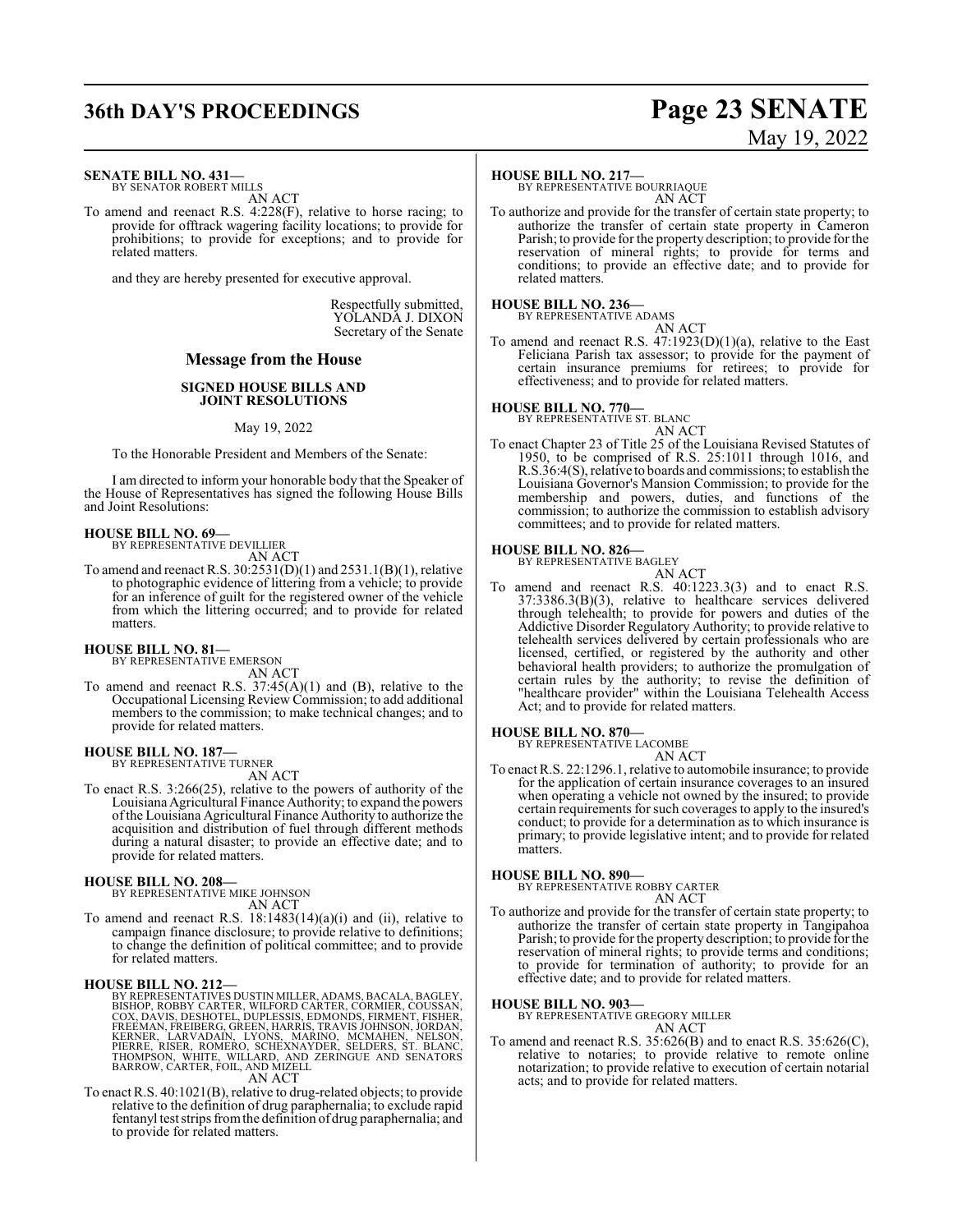## **Page 24 SENATE 36th DAY'S PROCEEDINGS**

## May 19, 2022

#### **HOUSE BILL NO. 1005—**

BY REPRESENTATIVES LARVADAIN, COX, JORDAN, AND PHELPS AN ACT

To amend and reenact R.S. 22:47(14) and (18), relative to surety insurance; to repeal a prohibition against private deposit insurance in excess of that provided by certain insurers; to provide for excess share insurance; to reclassify certain forms of surety insurance; to provide for licensure; to provide for effectiveness; and to provide for related matters.

## **HOUSE BILL NO. 143—** BY REPRESENTATIVE BUTLER

AN ACT

To amend and reenact R.S. 44:4.1(B)(31) and R.S. 46:2592 and to enact R.S. 46:2594 through 2597, relative to executive branch agency compliance with the Americans with Disabilities Act; to provide for mandatory agency policies, training, plans, and reporting related to the Americans with Disabilities Act; to provide for an effective date; and to provide for related matters.

#### **HOUSE BILL NO. 189—**

BY REPRESENTATIVES BAGLEY, TRAVIS JOHNSON, AND MCMAHEN AN ACT

To amend and reenact the heading of Part I-A of Chapter 11-A of Title 37 of the Louisiana Revised Statutes of 1950 and R.S. 37:1026.1, 1026.2, 1026.3(4), 1026.4, 1026.6(A) and (B)(6), 1026.7(8), and 1026.8, relative to medication attendant services; to provide for applicable facilities; to provide for definitions; to provide for authorizations and prohibitions of medication attendants; to provide for the promulgation of rules and regulations; to provide for applicant qualifications for the Medication administration course; to provide for registration information; and to provide for related matters.

#### **HOUSE BILL NO. 197—**

BY REPRESENTATIVE TURNER AN ACT

To amend and reenact R.S. 40:1087.1(B)(6) and (I), relative to the comprehensive sports injury management program for student athletics; to provide for definitions; to provide for the applicability of certain policies and practices of the program; to provide for exemption; and to provide for related matters.

**HOUSE BILL NO. 203—** BY REPRESENTATIVE MAGEE

AN ACT

To enact R.S. 40:50(D), relative to the state registrar of vital records; to require the issuance of a death certificate within a certain time; and to provide for related matters.

#### **HOUSE BILL NO. 275—** BY REPRESENTATIVE BAGLEY

AN ACT

To amend and reenact R.S. 49:191(1) and to repeal R.S. 49:191(10)(d), relative to the Department of Children and Family Services , including provisions to provide for the recreation of the Department of Children and Family Services and the statutory entities made a part of the department by law; to provide for the effective termination date for all statutory authority for the existence of such statutory entities; and to provide for related matters.

#### **HOUSE BILL NO. 286—**

BY REPRESENTATIVE TURNER

## AN ACT

To enact R.S. 46:460.61(F) through (H), relative to the Medicaid managed care program of this state; to provide with respect to healthcare provider credentialing requirements in Medicaid managed care; to establish requirements relative to credentialing of certain providers who are affiliated with certain healthcare facilities; to provide for indemnification of the Louisiana Department of Health in certain instances; and to provide for related matters.

#### **HOUSE BILL NO. 304—**

BY REPRESENTATIVE FRIEMAN AN ACT

To enact Subpart B-2 of Part II of Chapter 6 of Title 22 of the Louisiana Revised Statutes of 1950, to be comprised of R.S. 22:1845.1, relative to payment of claims for physical therapy services provided through telehealth; to prohibit maximum amounts of coverage and other conditions for coverage relative to telehealth services that are inapplicable to in-person services; to authorize enforcement and rulemaking; to provide for definitions; to provide for exceptions; to provide for effectiveness; and to provide for related matters.

#### **HOUSE BILL NO. 305—**

BY REPRESENTATIVE GADBERRY AN ACT

To enact R.S. 37:701(I), relative to the Louisiana Professional Engineering and Land Surveying Board; to provide for the incidental practice of engineering by architects; to provide for the scope of practice for architects engaging in incidental engineering work; to provide for certain conditions; and to provide for related matters.

**HOUSE BILL NO. 334—** BY REPRESENTATIVES DUPLESSIS, ADAMS, HUGHES, TRAVIS JOHNSON, LARVADAIN, MCMAHEN, AND SELDERS AN ACT

To amend and reenact R.S. 40:1203.3(A)(introductory paragraph) and to enact R.S. 40:1203.3(E), relative to employment of nonlicensed persons with certain healthcare providers; to define and provide with respect to the role of peer support specialists in behavioral health settings; to authorize the employment by licensed behavioral health services providers of peer support specialists who have been convicted of certain offenses; to provide conditions for the employment of such persons; to provide for administrative rulemaking by the Louisiana Department of Health; and to provide for related matters.

## **HOUSE BILL NO. 347—** BY REPRESENTATIVE TURNER

#### AN ACT

To amend and reenact R.S. 40:1241(A), relative to the Louisiana Medical Assistance Program; to provide for recognition of hospitals with affiliation agreements with the Commission on Osteopathic College Accreditation; to provide for recognition of certain facilities as major teaching hospitals; and to provide for related matters.

**HOUSE BILL NO. 515—** BY REPRESENTATIVE MIKE JOHNSON

AN ACT

To amend and reenact R.S. 12:1333(A) and to enact R.S. 12:1333(E) and 1333.1, relative to succession proceedings involving limited liability companies; to provide for death of board members; to allow for inheritance of interest in a single-person limited liability company; to allow the succession representative to exercise the rights of the deceased member; to provide for membership of the heir or legatee; to provide definitions; and to provide for related matters.

#### **HOUSE BILL NO. 571—**

BY REPRESENTATIVE GADBERRY

#### AN ACT

To amend and reenact R.S. 40:1730.26(3), relative to the State Uniform Construction Code; to provide for the adoption of the State Uniform Construction Code within five years from publication of the appropriate code; to provide for an extension to the time period in which the code is required to be adopted; to provide for limitations relative to the length and number of extensions to the adoption of the code; to limit the extension to no more than one year; to limit the authority of the council relative to the number of times an extension may be granted; to provide for a definition; and to provide for related matters.